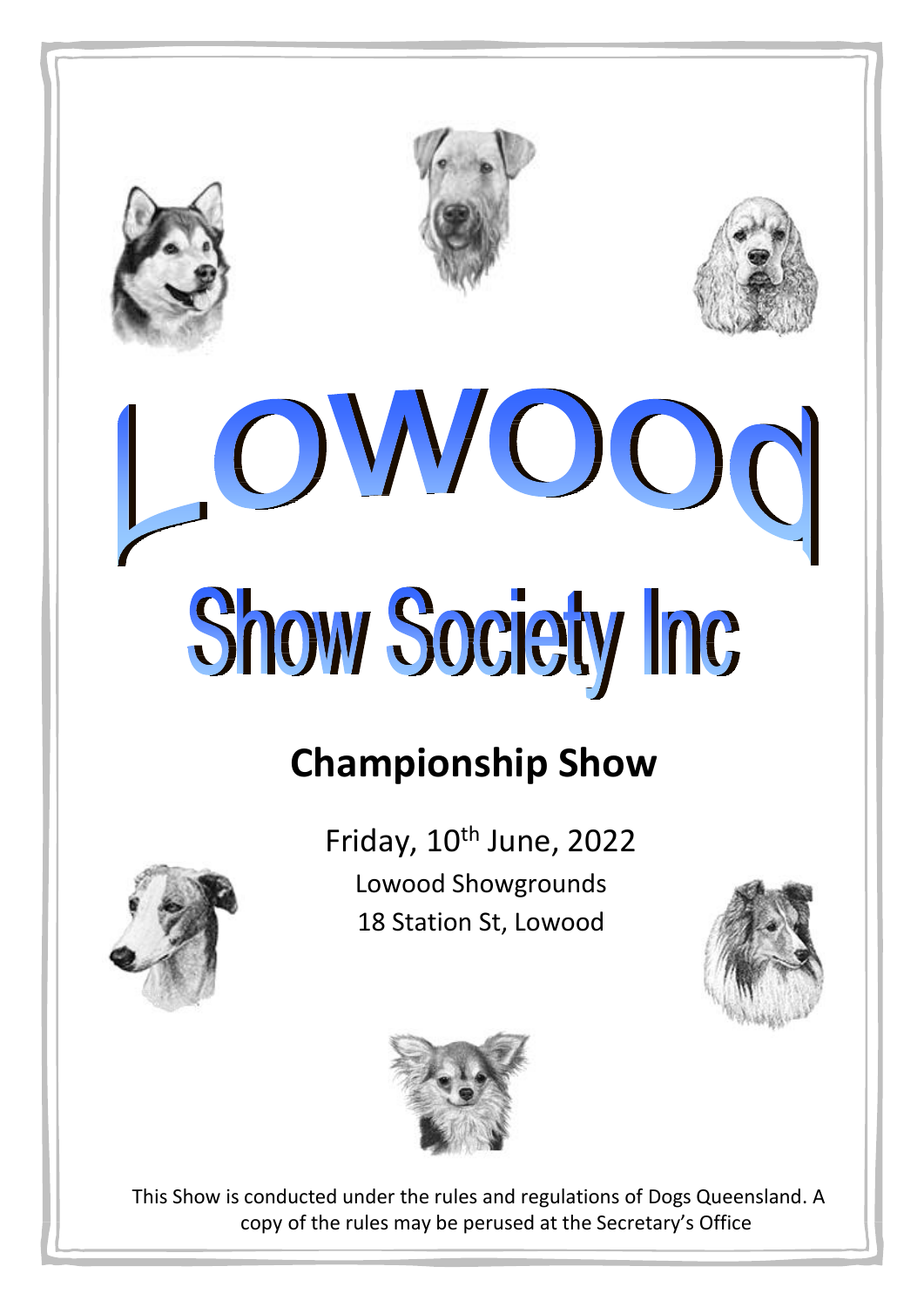# **Lowood Show Society**

# Judging Commences at 8.30am

# Judges & Judging order:

| Ring 1: Mrs U Greenwood (Qld)  Group 1      |  |
|---------------------------------------------|--|
|                                             |  |
| <b>Ring 2:</b> Mrs M Hammond (Qld) Group 2  |  |
|                                             |  |
| Ring 3:  Mrs J Mannell (Qld)  Group 3       |  |
|                                             |  |
| Ring 4:  Mrs M Broughton (Qld) Group 5      |  |
| Ring TBA  Mrs U Greenwood  General Specials |  |
| Show Manager: Mr Jesse James                |  |

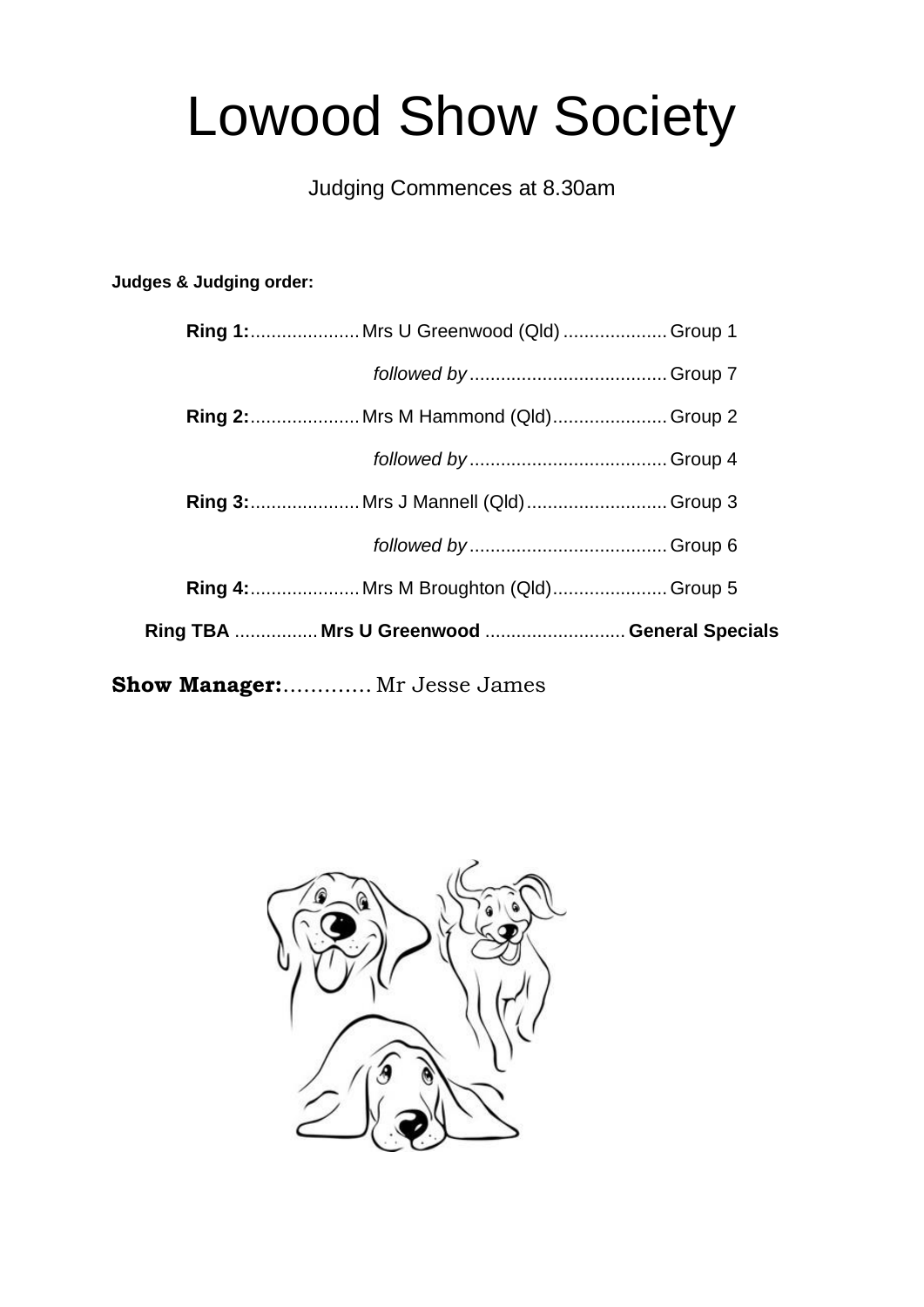|                          | <b>Toy Group</b>                                                                                                                        | 14              | Class 3 - Puppy Dog<br>Jennifer McKell: TARQUILA DANCIN INTH MOONLITE                                                                                |
|--------------------------|-----------------------------------------------------------------------------------------------------------------------------------------|-----------------|------------------------------------------------------------------------------------------------------------------------------------------------------|
|                          | Ring 1 - Mrs U Greenwood (Qld)                                                                                                          | Absent          | 4100359830 26-08-2021: Zabetha Jett - Sianjo Moon Light<br>Blue                                                                                      |
| <b>Start Time:</b>       |                                                                                                                                         | 15              | Mrs J Myers: COUNTRYCHI HOCUS POCUS 4100362097 13-                                                                                                   |
|                          | <b>Australian Silky Terrier</b>                                                                                                         | Absent          | 09 2021: Chaniekan My Hearts On Fire Countrychi Magie<br><b>After Midnight</b>                                                                       |
|                          | <b>Class 5 - Intermediate Dog</b>                                                                                                       |                 | Class 4 - Junior Dog                                                                                                                                 |
| 1                        | Mr B Burrows Mrs D Jacques: CH KARLYERMAI DONT                                                                                          | 16              | Ann Parker: TARQUILA DRESSED BY AMARNI 4100353423                                                                                                    |
| $1st*$                   | MEAN MAYBE 6100122506 08-04-2020: Karlyermai Dazzle<br>N Dammit - Karlyernai Aint Seen Nutin Yet                                        | $1st*$          | 10-04-2021: Zabetha Jett - Ch Salinacruz Black N Tantrum (<br>$Imp$ Nz $)$                                                                           |
| BOB-Ch                   | 1 Dog<br>6<br>Pts                                                                                                                       |                 | Class 10 - Australian Bred Dog                                                                                                                       |
|                          | <b>Cavalier King Charles Spaniel</b>                                                                                                    | 17<br>$1st*$    | Mrs. Jennifer Watt: SUPREME CHAMPION WACHOWA 00<br>SEVEN 4100339802 27-07-2020: Dazzles Some Buddy<br>Special (Usa) - Gr Ch Wachowa Angelica Pickles |
|                          | Class 1 - Baby Puppy Dog                                                                                                                | Ch              | 16<br>17<br>7<br>Pts<br>Res                                                                                                                          |
| $\overline{2}$<br>Absent | Mrs C Ross: DRAYCAN FOOTLOOSE 4100368897 23-02-<br>2022: Ch Swinabie When Rumours Run Riot - Draycan Royal                              |                 | Class 1a - Baby Puppy Bitch                                                                                                                          |
|                          | Wonder Sophie                                                                                                                           | 48              | Mr R Carter: ADRAHIL DIZZY WITH DESIRE 2100581517 07-                                                                                                |
|                          | <b>Class 2 - Minor Puppy Dog</b>                                                                                                        | Absent          | 03 2022: Ch. Voncronan Diamond Desire At Skyway-                                                                                                     |
| 3                        | Miss K Feldman: KAMONTRY DRESS U UP IN MY LOVE                                                                                          |                 | Adrahil Talk Is Cheap                                                                                                                                |
| Absent                   | 4100363891 17-11-2021: Edenridge The Outlander -<br>Edenridge My Lucky Star At Kamontry                                                 | 19<br>Withdrawn | Ms. Ann Parker: FIBANACCI LIAISON WITH DESTINY<br>4100366094 09-01-2022: Decerto Spanish Liason - Mexicatl<br>Ammonite                               |
| 4                        | <b>Class 10 - Australian Bred Dog</b><br>Mrs C Yates: BLACKTREE THE GAMBLER 3100404856 08 01                                            |                 | Class 2a - Minor Puppy Bitch                                                                                                                         |
| Absent                   | 2020: Blacktree Whiskey Jack (Ai) - Blacktree Scene Steela                                                                              | 20<br>$1st*$    | Mrs Jennifer Watt: WACHOWA HANNAH FINN 4100363430<br>23-11-2021: Dazzles Some Buddy Special (Imp Usa) - Ch                                           |
| 5                        | Amanda Kleinitz: BLACKTREE BLUE BY YOU 3100415911 31-                                                                                   |                 | Wachowa Gwen Stefani                                                                                                                                 |
| 1st                      | 08-2020: Blacktree Tangled Up In Blue - Blacktree Spirit Of<br>Ireland                                                                  |                 | Class 3a - Puppy Bitch                                                                                                                               |
|                          | Class 11 - Open Dog                                                                                                                     | 21              | Mrs Jennifer Watt: WACHOWA SORISSO PENNY LANE<br>4100356560 22-06-2021: A & Cib.Ee.Ch. Ee. Jr Ch. Fin. Ch.                                           |
| 6<br>Absent              | K Feldman: ELFKING SOME LIKE IT HOT AT EDENRIDGE<br>2100496501 19 03 2018: Edenridge Blaze Of Glory Elfking<br>Peek A Boo               | $1st*$          | Ltu. Ch. Ltu Jr Ch. Lux . Jr Ch Lva. Ch. Lva. Jr Ch. Nor. Ch<br>Triangel Joy Un Sorriso (Imp Estonia) - Chintaro Regal<br>Pursuit                    |
| Ch                       | 5<br>6<br>Pts<br>Res                                                                                                                    | 22              | Ann Parker: TARQUILA SHINING STAR 4100357563 01-07-                                                                                                  |
|                          | Class 2a - Minor Puppy Bitch                                                                                                            | 2nd             | 2021: Bramver's European Gentleman(Imp Japan) - Tarquila<br>Ive Got Rythem                                                                           |
| $\mathbf{z}$             | Miss K Feldman: KAMONTRY HER GRACE 4100364039 25                                                                                        |                 | Class 5a - Intermediate Bitch                                                                                                                        |
| Absent                   | 11-2021: Ch Cavtown Conquistador - Pabianpark Pennies<br><b>From Heaven</b>                                                             | 23<br>$1st*$    | Mrs. Jennifer Watt: CHAMPION WACHOWA EMILY JANE<br>4100339801 27-07-2020: Dazzles Some Buddy Special (                                               |
| 8                        | Ms Kristy Purnell: KRISTICHINO TRUE BLUE 4100365128 29-<br>11-2021: Blacktree Blue By You - Kristichino Moonflower                      |                 | Usa) - Gr Ch Wachowa Angelica Pickles                                                                                                                |
| $1st*$                   |                                                                                                                                         | Сh              | 21<br>9<br>23<br>Pts<br>Res                                                                                                                          |
|                          | Class 3a - Puppy Bitch                                                                                                                  | <b>BOB</b>      | 17 Dog<br>11<br>R/Up 21 Bitch<br>Pts                                                                                                                 |
| 9<br>$1st*$              | Ms Kristy Purnell: KRISTICHINO MY SWEET MEDITIJIN<br>4100365126 29-11-2021: Blacktree Blue By You - Kristichino<br>Moonflower           |                 | <b>Chihuahua (Smooth Coat)</b>                                                                                                                       |
|                          |                                                                                                                                         |                 | Class 4 - Junior Dog                                                                                                                                 |
| 40<br>Absent             | Class 4a - Junior Bitch<br>Mrs C Ross: KAHLEYVALE THE CROWN JEWEL 4100350817<br>10 02 2021: Blacktree The Gambler Kahleyvale Go Tell My | 24<br>$1st*$    | Mrs Jennifer Watt: WACHOWA WORKN FOR THE MAN<br>4100352288 06-04-2021: Supreme Ch Wachowa Workn<br>Class Man - Wachowa Vera Wang                     |
|                          | Heart                                                                                                                                   | 25              | Ann Parker: TARQUILA DOIN IT IN STYLE 4100352932 25-                                                                                                 |
|                          | Class 5a - Intermediate Bitch                                                                                                           | 3rd             | 03-2021: Zabetha Jett - Incasunrise Isabella                                                                                                         |
| 11<br>Absent             | Mrs K Lepelaar: KABOB RAINBOW LOVE (AI) 4100340941<br>08-08-2020: Verheyen Dustin (Imp Uk) - Bekenveldt End Of<br>A Rainbow (Imp Uk)    | 26<br>2nd       | Helen Bright: TOYOPET DREAMS OF CHOCOLATE<br>4100353026 06-03-2021: Ch. Toyopet Kotaro Choco                                                         |
|                          | Class 10a - Australian Bred Bitch                                                                                                       |                 | Bramvers - Toyopet Devil In Disguise                                                                                                                 |
| 12<br>$1st*$             | Ms. Kristy Purnell: KRISTICHINO MOONFLOWER<br>4100334015 07-02-2020: Kahleyvale Transcendence -<br>Jurietta Serendipity                 | 27<br>$1st^*$   | Class 5 - Intermediate Dog<br>Mrs Jennifer Watt: AUST CHAMPION WACHOWA TOM<br><b>SAWYER</b> 4100323463 20-06-2019: Supreme Ch Wachowa                |
|                          | 12<br>8<br>8<br>Res<br>Pts                                                                                                              |                 | Workn Class Man - Ch Wachowa Gwen Stefani                                                                                                            |
| Ch                       |                                                                                                                                         | 28              | Mrs J Myers: CH. PACORRO HIDDEN ACE 4100337881 07-                                                                                                   |

13 Jennifer McKell: **JENNICHIS MEMPHIS GENTLEMAN**

**1st**\* 4100365055 18-12-2021: Ch Bramver's Europe<br>Man (Imp Jpn) - Ch Tarquila Singing The Blues

4100365055 18-12-2021: Ch Bramver's European Gentle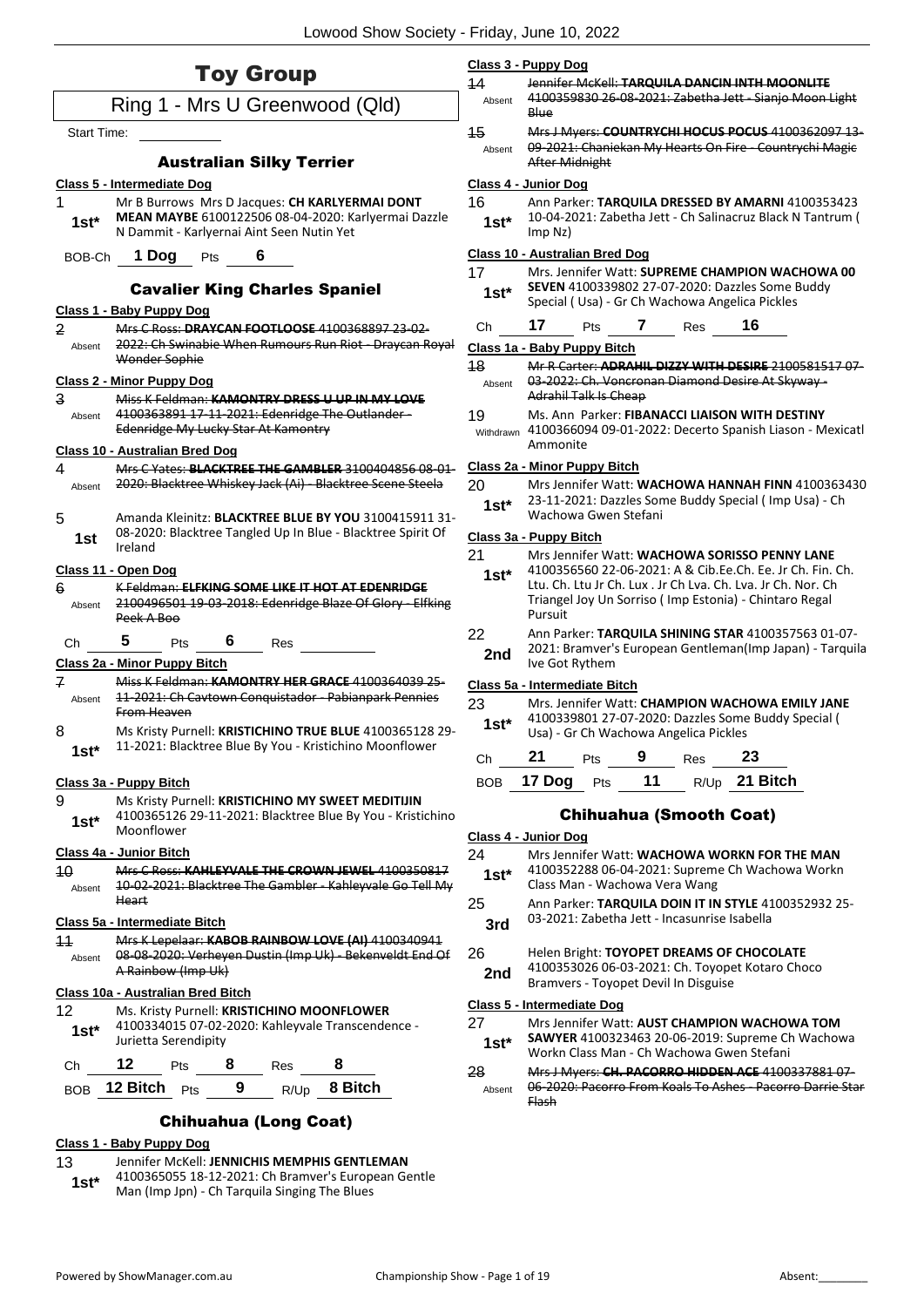|                | <b>Class 10 - Australian Bred Dog</b>                                                                                                      |                          |
|----------------|--------------------------------------------------------------------------------------------------------------------------------------------|--------------------------|
| 29             | Ann Parker: BEEBOPCHI BRING IT ON HOME 3100421377                                                                                          | Class 1                  |
| $1st*$         | 14-11-2020: Caliya Touch Of Gold - Ch Tarquila Geisha Girl                                                                                 | 41                       |
| Ch             | 24<br>$10$ Res<br>27<br>Pts                                                                                                                | 1st'                     |
|                | Class 2a - Minor Puppy Bitch                                                                                                               | <b>BNOE</b>              |
| 30             | Mrs J Myers: JENDRIKA SUMMER ENVY 4100361180 18-09-                                                                                        |                          |
| Absent         | 2021: Pacorro Hidden Ace - Sompeeto Maisie                                                                                                 |                          |
|                | Class 3a - Puppy Bitch                                                                                                                     | <u>Class 1</u>           |
| 31             | Ms. Ann Parker: TARQUILA MOONLITE DANCER                                                                                                   | 42<br>1st'               |
| Absent         | 4100359831 26-08-2021: Zabetha Jett - Sianjo Moon Light<br><b>Blue</b>                                                                     |                          |
|                | Class 5a - Intermediate Bitch                                                                                                              | Class 3                  |
| 32             | Ann Parker: TARQUILA MYSTIC WOLF 4100331566 17-01-                                                                                         | 43                       |
| 1st            | 2020: Sianjo Ki - Ch Tarquila Wolf Whistle                                                                                                 | 1st'                     |
|                | Class 11a - Open Bitch                                                                                                                     | BOB-                     |
| 33             | Mrs Jennifer Watt: CH WACHOWA JOSIE BROWN                                                                                                  |                          |
| 1st*           | 4100314199 22-11-2018: Ch Peregrine Jp Stand (Imp Japan)<br>- Wachowa Wonder Woman                                                         | Class 3                  |
|                |                                                                                                                                            | 44                       |
| Сh             | 33<br>Pts 7 Res 32                                                                                                                         | Absen                    |
|                | BOB 24 Dog Pts 12 R/Up 33 Bitch                                                                                                            |                          |
|                | <b>English Toy Terrier (Black &amp; Tan)</b>                                                                                               | Class 4<br>45            |
|                | Class 4 - Junior Dog                                                                                                                       | 1st'                     |
| 34             | Ronda Allen: TOIRESORT THE RAZORS EDGE 4100355636                                                                                          |                          |
| Absent         | 05-06-2021: Am & Ch Rosewood Last Rebellion (Imp Usa) -<br><b>Ch Toiresort Rumours R Rife</b>                                              | Ch                       |
|                | <u>Class 11 - Open Dog</u>                                                                                                                 | Class 2                  |
| 35             | Ronda Allen: AUST CH&AM CH ROSEWOOD LAST                                                                                                   | 46                       |
| Absent         | <b>REBELLION IMP USA RN29589404 24-05-2016: Ch</b><br>Rosewood Rebellion At Brubec - Ch Baysides Double D                                  | 1st'                     |
|                |                                                                                                                                            | Сh                       |
| Сh             | Pts<br>Res<br>Class 2a - Minor Puppy Bitch                                                                                                 | BOB                      |
| 36             | LS Tynan: ANTRIMLODGE ALL THAT JAZZ 2100577130 20-                                                                                         |                          |
| Absent         | 11-2021: Toiresort Dark Obsession - Sasndash Waltzing                                                                                      | Class 1                  |
|                | <del>Matilda</del>                                                                                                                         | 47                       |
| 37             | Class 5a - Intermediate Bitch<br>Mr. J & Mrs C Bourke: CH TOIRESORT MALICIFENT                                                             | 1st                      |
| Absent         | 4100336605 18-05-2020: Am.Ch.Ch Rosewood Last                                                                                              |                          |
|                | Rebellion (Imp Usa) Ch. Toiresort Rumours R Rife                                                                                           | Class 4<br>48            |
|                |                                                                                                                                            | 1st'                     |
| <b>BOB</b>     | $Pts$ $Pts$ $R/Up$ $Qep$                                                                                                                   |                          |
|                | <b>Griffon Bruxellois</b>                                                                                                                  | Class <sub>1</sub><br>49 |
|                | <b>Class 10 - Australian Bred Dog</b>                                                                                                      | 1st'                     |
| 38             | Mr S Thomas: NEVAFOLLO FELIX FELICIS 2100517941 28-<br>03-2019: Sup. Ch Cricklewood Nigh Of Magic In Paris (Imp                            |                          |
| $1st^*$        | Nz) - Ch. Balliol Jinny Juniper                                                                                                            | Class 1<br>50            |
| Ch             | 38 Pts 6                                                                                                                                   | 1st'                     |
|                | Class 4a - Junior Bitch                                                                                                                    |                          |
| 39             | Shane Thomas: RAWEKE BUTTERCUP 4100357195 19-04-                                                                                           | BOB-0                    |
| 1st $^{\star}$ | 2021: Ch Raweke Bart - Raweke Posie Parker                                                                                                 |                          |
|                |                                                                                                                                            | Class 4                  |
|                | Ch $\frac{39}{BOB}$ Pts $\frac{6}{7}$<br>BOB $\frac{39 \text{ Bitch}}{38 \text{ Dog}}$ Pts $\frac{7}{10}$ R/Up $\frac{38 \text{ Dog}}{38}$ | 51                       |
|                |                                                                                                                                            | Absen                    |
|                | <b>Italian Greyhound</b>                                                                                                                   | Class 5                  |
|                | Class 5a - Intermediate Bitch                                                                                                              | 52                       |
| 40             | Mrs M Field & Ms J McKenna: TACOZAJO MIDNIGHT<br>DANCER 5100122467 26-11-2020: Tacozajo Countdown To                                       | Absen                    |
| 1st*           | Midnight - Tacozajo Trust In Karma                                                                                                         | <b>DOD</b>               |

#### Japanese Chin

|  |  |  | Class 18 - Neuter Dog |  |
|--|--|--|-----------------------|--|
|--|--|--|-----------------------|--|

41 A Ness: **NEUT CH, AUST CH PONDAROZA DESERT STORM** 2100446252 23-01-2016: Gr Ch Pondaroza Ichiban Iku - C.I.B Gr Ch Pondaroza Besuto Himtsu Ni **1st\***

BNOB **41 Dog** Pts **6**

#### Lowchen

#### **Class 1 - Baby Puppy Dog**

42 Ms FEL Darling: **PACEAWAY DANCE MONKEY** 4100366436 27-12-2021: Paceaway Riverfance - Triscadec Angel In The Roar **1st\***

#### **Class 3 - Puppy Dog**

| 43     | Ms FEL Darling: AUST CH PACEAWAY KEEP ROARIN       |
|--------|----------------------------------------------------|
| $1st*$ | 4100357747 12-06-2021: Paceaway Keep Your Sox On - |
|        | Triscadec Angel In The Roar                        |

BOB-Ch **43 Dog** Pts **6**

#### Miniature Pinscher

#### **Class 3 - Puppy Dog**

44 Ms M Hay: **SILVERINO POETRY IN MOTION** 2100580982 02-12-2021: Yaramanlodge Show No Mercy (Ai) - Silverino Warrior Princess Absent

#### **Class 4 - Junior Dog**

45 A Anson: **CH. SILVERINO POETIC JUSTICE** 2100562079 02- 02-2021: Yaramanlodge Show No Mercy (Ai) - Silverino **Warrior Princess** 

| Ch | 45 | Pts | 6 | <b>Res</b> |  |
|----|----|-----|---|------------|--|
|    |    |     |   |            |  |

#### **Class 2a - Minor Puppy Bitch**

46 A Anson: **LAPINSCHA DARE TO DAZZLE** 4100361599 05-10- 2021: Silverino Invincible - Ch. Desugar Miss Violet Deville

| Ch | 46 | Pts | 6 |
|----|----|-----|---|
|    |    |     |   |

- BOB **45 Dog** Pts **7** R/Up **46 Bitch**
	- Papillon

#### **Class 1 - Baby Puppy Dog**

- 47 b.bissett & k hembrow: **BORDELL THE BOUNCER**
- 4100365243 03-01-2022: Sup.Ch. Birikino Victory Dance **Ch. Genesia Brilliant Chieko**

#### **Class 4 - Junior Dog**

- 48 Alicia Keast: **MERIKAEZ I THINK THEREFOR I AM**
- 4100352168 11-02-2021: Merikaez Beary Bored Merikaez **Angel's Wings**

#### **Class 10 - Australian Bred Dog**

- 49 K&K Hembrow: **PAPUNIQUE DESIGNER ZIRCON**
- 4100303661 24-02-2018: Roseswain Blue Zircon Genesia **Lady Charlotte**

#### **Class 1a - Baby Puppy Bitch**

50 Mr B Bissett & Mrs K Hembrow: **BORDELL MADEMOSELLE MIA** 4100365244 03-01-2022: Sup.Ch. Birikino Victory Dance - Ch. Genesia Brilliant Chieko

## BOB-Ch **48 Dog** Pts **7** R/Up-Res **49 Dog**

#### Pekingese

- **Class 4 - Junior Dog**
- 51 Mr N & Mrs D. King: **AUST CH ATHALOW AINT NO CHOIR**
- **BOY** 2100566647 07-06-2021: Hushan Midnight Raven Ch Athalow Queens R Beta To Open Absent

#### **Class 5 - Intermediate Dog**

- 52 Mr N & Mrs D King: **AUST CH CHINDARA WOTS NOT TO**
- **LUV** 4100349459 16-11-2020: Sup Ch Winwei Imagination Viola Anna Sui. Absent

BOB-Ch Pts R/Up-Res

BOB-Ch **40 Bitch** Pts **6**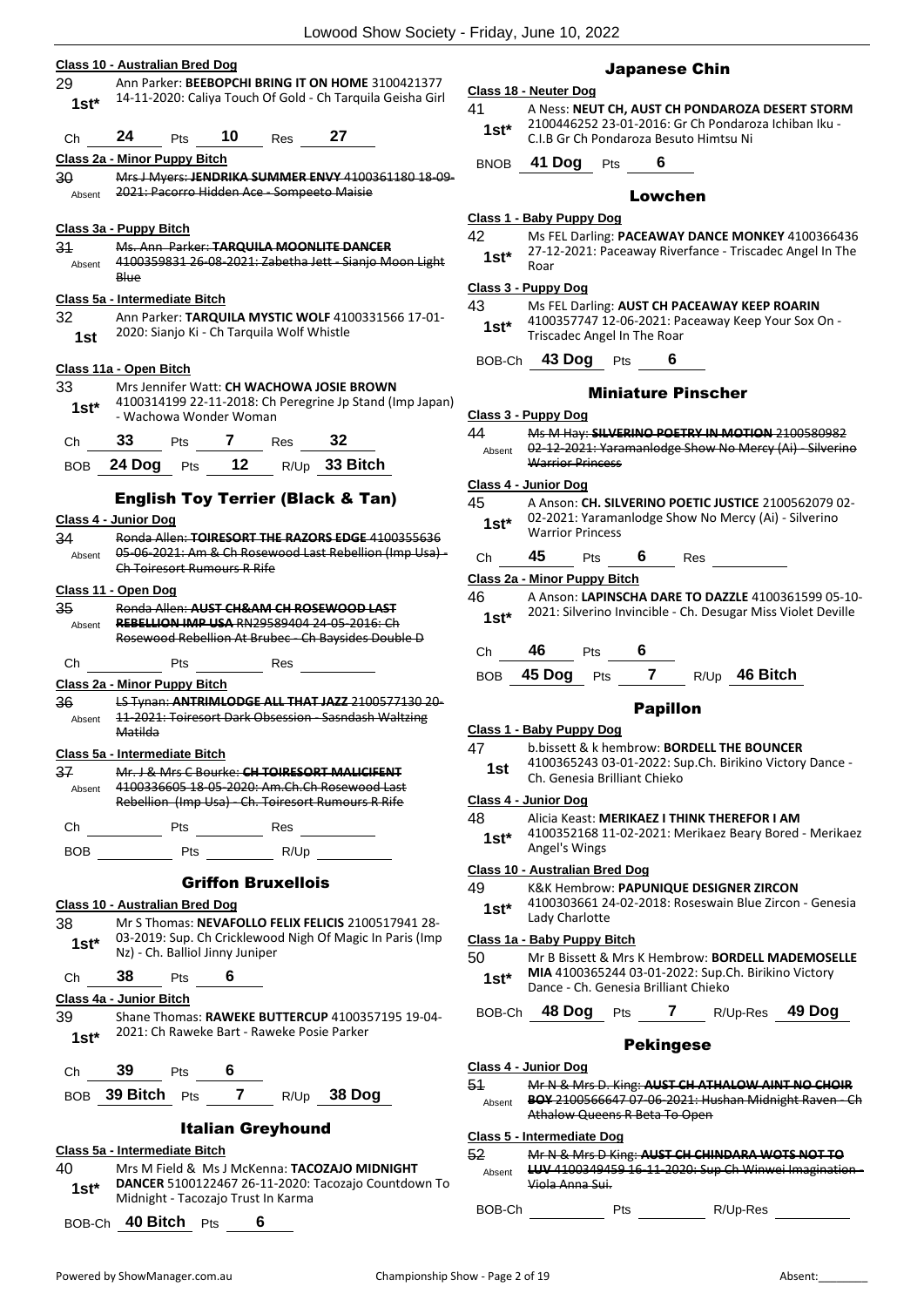|               | <b>Pomeranian</b>                                                                                                          |  |
|---------------|----------------------------------------------------------------------------------------------------------------------------|--|
|               | Class 11 - Open Dog                                                                                                        |  |
| 53<br>$1st^*$ | Mrs I McIntyre: ISHKABON FIRST IN LINE 4100317148 18-<br>01-2019: Chipbon You Are Special - Ch. Tupishka Lovin Me<br>Toast |  |
| BOB-Ch        | 53 Dog<br>6<br>Pts                                                                                                         |  |
|               | Pug                                                                                                                        |  |
|               | Class 3 - Puppy Dog                                                                                                        |  |
| 54            | Julie Kelly: AMBARON ADVOCATES SUPREMACY (AI)                                                                              |  |
| $1st*$        | 4100359677 13-08-2021: Gr. Ch. Hoomee American                                                                             |  |
|               | Advocate - Ambaron Quintessence I Am                                                                                       |  |
|               | Class 4 - Junior Dog                                                                                                       |  |
| 55            | Billie: PICKAPUG YOU GUESSED IT 123986 10-02-2021: Gus                                                                     |  |
| $1st^*$       | - Getcha                                                                                                                   |  |
|               | Class 10 - Australian Bred Dog                                                                                             |  |
| 56            | B Sorenson & A Keast: CH PICKAPUG AIMEES LEGACY                                                                            |  |
| 1st*          | 4100318038 19-01-2019: Sup Ch Pickapug Dark Warrior -<br>Ch Pickapug Ticket To Rio                                         |  |
| Ch            | 56<br>8<br>55<br><b>Pts</b><br>Res                                                                                         |  |
|               | Class 2a - Minor Puppy Bitch                                                                                               |  |
| 57            | B Sorenson: PICKAPUG RAISING THE STAKES 4100366717                                                                         |  |
| $1st^*$       | 25-10-2021: Sup Ch Pickpug Dark Warrior - Pickapug<br>Mayhem                                                               |  |
|               | Class 5a - Intermediate Bitch                                                                                              |  |
| 58            | B Sorensen: PICKAPUG THE ONE TO WATCH (AI)                                                                                 |  |
| $1st^*$       | 4100338368 24-06-2020: Ross's Whatchutalkinboutwillis<br>Usa - Pickapug Dark Ditto                                         |  |
|               | Class 10a - Australian Bred Bitch                                                                                          |  |
| 59            | Mrs E Tzipori: ANYANG PILGRIM PEG 4100323973 03-06-                                                                        |  |
| 1st           | 2019: Ch Octaviae Ticket To Naples - Anyang Oracle Bones                                                                   |  |
| Ch            | 57<br>8<br>58<br>Pts<br>Res                                                                                                |  |
| <b>BOB</b>    | 11<br>57 Bitch<br>56 Dog<br>R/Up<br>Pts                                                                                    |  |

# Group 1 - Specials

| Best         | 56    | Pug                                                 |
|--------------|-------|-----------------------------------------------------|
| Pts: 25      |       | B Sorenson & A Keast: Ch Pickapug Aimees Legacy     |
| R/Up         | 17    | Chihuahua (Long Coat)                               |
| Pts: 15      |       | Mrs. Jennifer Watt: Supreme Champion Wachowa 00     |
|              | Seven |                                                     |
| Baby         | 42    | Lowchen                                             |
|              |       | Ms FEL Darling: Paceaway Dance Monkey               |
| Minor        | 57    | Pug                                                 |
|              |       | <b>B Sorenson: PICKAPUG RAISING THE STAKES</b>      |
| <b>Puppy</b> | 21    | Chihuahua (Long Coat)                               |
|              |       | Mrs Jennifer Watt: Wachowa Sorisso Penny Lane       |
| Junior       | 39    | <b>Griffon Bruxellois</b>                           |
|              |       | Shane Thomas: Raweke Buttercup                      |
| <b>Inter</b> | 1     | <b>Australian Silky Terrier</b>                     |
|              |       | Mr B Burrows Mrs D Jacques: CH Karlyermai Dont Mean |
|              | Maybe |                                                     |
| Aus Br       | 56    | Pug                                                 |
|              |       | B Sorenson & A Keast: Ch Pickapug Aimees Legacy     |
| Open         | 33    | Chihuahua (Smooth Coat)                             |
|              |       | Mrs Jennifer Watt: Ch Wachowa Josie Brown           |
|              |       |                                                     |
|              |       | Neuter                                              |
| Best         | 41    | <b>Japanese Chin</b>                                |

| Dest   | 7 I<br><b>UGUALICSC VIIIII</b>                  |
|--------|-------------------------------------------------|
| Pts: 6 | A Ness: NEUT CH. AUST CH PONDAROZA DESERT STORM |
| R/Up   |                                                 |

Finish Absent **20**

# Terrier Group

|              | Ring 2 - Mrs M Hammond (Qld)                                                                                                                               |
|--------------|------------------------------------------------------------------------------------------------------------------------------------------------------------|
| Start Time:  |                                                                                                                                                            |
|              | <b>Airedale Terrier</b>                                                                                                                                    |
|              | <b>Class 5 - Intermediate Dog</b>                                                                                                                          |
| 60<br>$1st*$ | J M Bailey: CH BUSHVELDT BRAVO 3100399351 24-10-<br>2019: Bushveldt Hawk Eye Pierce - Bushveldt Blanche                                                    |
|              | BOB-Ch 60 Dog Pts 6                                                                                                                                        |
|              |                                                                                                                                                            |
|              | <b>American Staffordshire Terrier</b>                                                                                                                      |
|              | Class 5 - Intermediate Dog                                                                                                                                 |
| 61<br>Absent | S. McKenzie & K. Gordon: CH. RIZENSTAR WHOSDANEW<br>KINGOFHELL 4100325075 18-07-2019: Staffwild Licence To<br><b>Thrill Rizenstar Bad Moon Rising (Ai)</b> |
| Ch           |                                                                                                                                                            |
|              | Pts $\frac{1}{2}$<br><b>Class 4a - Junior Bitch</b>                                                                                                        |
| 62.          | Tamie Kilpatrick: REDWHITENBLU LADY LUNA 2100561120                                                                                                        |
| $1st^*$      | 21-02-2021: Redwhitenblu Destinys Warrior - Redwhitenblu<br><b>First Hurrah</b>                                                                            |
| Ch           | 62<br>6<br>Pts                                                                                                                                             |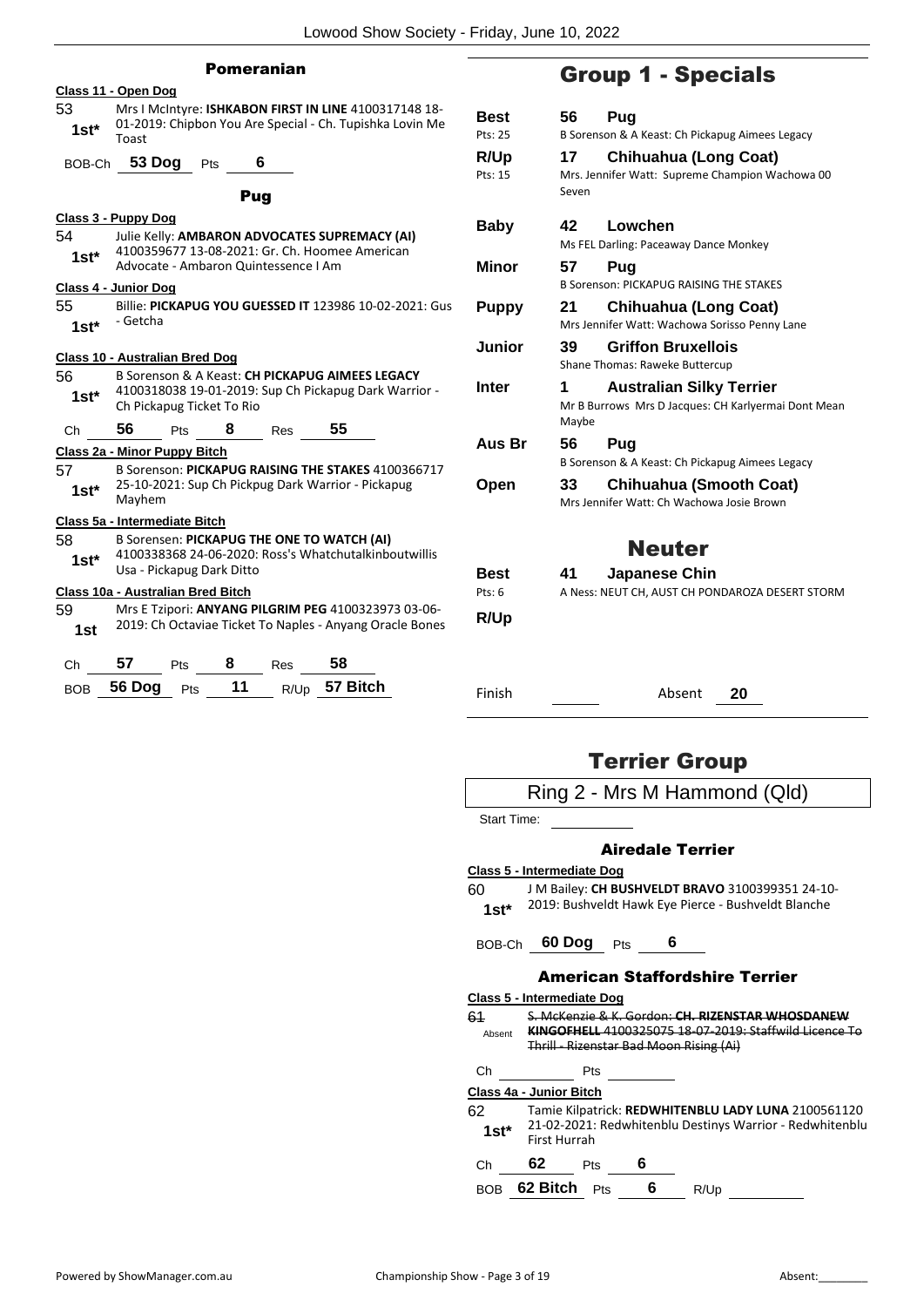#### Australian Terrier

|                 | Class 3 - Puppy Dog                 |                                            |                                                                                                                              |  |
|-----------------|-------------------------------------|--------------------------------------------|------------------------------------------------------------------------------------------------------------------------------|--|
| 63<br>$1st^*$   | Wanora Angie Gurl                   |                                            | L & A Lobegeiger: ARONAW LET THE WHISTLE BLOW (AI)<br>4100366098 09-11-2021: Ch. Xanthorrhoea Sardonyx - Ch.                 |  |
| Ch              | 63<br>Pts                           | 6                                          |                                                                                                                              |  |
|                 | Class 2a - Minor Puppy Bitch        |                                            |                                                                                                                              |  |
| 64              |                                     | L & A Lobegeiger: ARONAW APPLE OF YOUR EYE |                                                                                                                              |  |
| $1st^*$         | Aronaw Forbidden Fruit              |                                            | 4100364153 30-10-2021: Aronaw Forget Me Knot - Ch.                                                                           |  |
| Ch              | 64                                  | 6<br>Pts                                   |                                                                                                                              |  |
| BOB.            | 64 Bitch                            | Pts                                        | 7 R/Up 63 Dog                                                                                                                |  |
|                 |                                     | <b>Bull Terrier</b>                        |                                                                                                                              |  |
|                 | Class 11 - Open Dog                 |                                            |                                                                                                                              |  |
| 65              |                                     |                                            | Mr C Drury & Mr C J Thompson: CH HARBEC PART OF THE                                                                          |  |
| $1st^*$         |                                     | Gun(Ai) - Ch Bullzeye Daylights Dreamer    | PUZZLE 4100306480 07-05-2018: Monkromony Try A                                                                               |  |
| Сh              | 65<br>Pts                           | 6                                          |                                                                                                                              |  |
|                 | Class 4a - Junior Bitch             |                                            |                                                                                                                              |  |
| 66<br>$1st^*$   | Package                             |                                            | Mr. Craig Drury: BANSHEEZ CRUISER MIST 4100352645 10-<br>03-2021: Ch Harbec Part Of The Puzzle - Robarc Surprize             |  |
| Ch              | 66 Pts 6                            |                                            |                                                                                                                              |  |
| BOB             |                                     | 65 Dog Pts 7 R/Up 66 Bitch                 |                                                                                                                              |  |
|                 |                                     | <b>Bull Terrier (Miniature)</b>            |                                                                                                                              |  |
|                 | Class 2a - Minor Puppy Bitch        |                                            |                                                                                                                              |  |
| 67              |                                     |                                            | <b>Cheree Clifton: ARKSPIRIT ENCHANTED MS APPLE</b>                                                                          |  |
| 1st*            |                                     | Arkspirit Enchanted Raisin                 | 4100363112 12-10-2021: Arkspirit Enchanted Mr Wizard -                                                                       |  |
|                 | BOB-Ch 67 Bitch Pts                 |                                            |                                                                                                                              |  |
|                 |                                     | <b>Cairn Terrier</b>                       |                                                                                                                              |  |
|                 | <b>Class 2 - Minor Puppy Dog</b>    |                                            |                                                                                                                              |  |
| 68              |                                     |                                            | Ms. M. F. Lee: BARRAGAN KINGMAKER 2100575379 20-10-                                                                          |  |
| Absent          | <b>Dance</b>                        |                                            | 2021: Ch Koterana Toa - Ch Barragan Do You Want To                                                                           |  |
| Ch              | $\rule{1em}{0.15mm}$ Pts            |                                            |                                                                                                                              |  |
|                 | <u> Class 1a - Baby Puppy Bitch</u> |                                            |                                                                                                                              |  |
| 69 -            |                                     |                                            | Ms. M. F. Lee: YARRINARRA MCTASSLE 4100367477 21 01-<br>Absent 2022: Ch Kiatasee Time Zone - Kiatasee Disco Dancer           |  |
|                 | Class 4a - Junior Bitch             |                                            |                                                                                                                              |  |
|                 |                                     |                                            | 70 Ms. M. F. Lee: YARRINARRA DORA EXPLORER 4100355631                                                                        |  |
|                 |                                     | Kiatasee Coat Of Many Colours              | Absent 17 05 2021: Sup Ch Yarrinarra Kentucky Rancher Ch                                                                     |  |
|                 |                                     |                                            |                                                                                                                              |  |
|                 |                                     |                                            |                                                                                                                              |  |
|                 |                                     | <b>Manchester Terrier</b>                  |                                                                                                                              |  |
|                 | <u>Class 5 - Intermediate Dog</u>   |                                            |                                                                                                                              |  |
| 71 —<br>$1st^*$ |                                     | Windypark Annies Wild Ride                 | G Lofting: CH CATHASAIGH PHANTOM IN THE PARK AI<br>3100418916 31-10-2020: Dogct Green Garnet - Ch                            |  |
|                 |                                     | BOB-Ch 71 Dog Pts 6                        |                                                                                                                              |  |
|                 |                                     | <b>Scottish Terrier</b>                    |                                                                                                                              |  |
|                 | Class 11 - Open Dog                 |                                            |                                                                                                                              |  |
|                 |                                     |                                            | 72 Miss S Kellie & MR L Wright: CH UPYRKILT WHERE THERE IS<br>Absent A WILL 4100316795 09-12-2018: Arg.Ch Arg Grand Ch Chill |  |
|                 |                                     |                                            | Ch Sup Ch Mariss Monarh (Imp Rus ) - Ch Upyrkilt Its Just                                                                    |  |

|               | Friday, June 10, 2022                                                                                                                                                       |
|---------------|-----------------------------------------------------------------------------------------------------------------------------------------------------------------------------|
|               | Staffordshire Bull Terrier                                                                                                                                                  |
| 73<br>Absent  | Class 5 - Intermediate Dog<br>MS S L BYRNE: LESARA COOL ASSASSIN 4100346093 29-11-<br>2020: Nz Grd Ch. Nz Spl Gr Ch Sup. Ch. Swanky The<br>Enforcer - Lesara Road To Ransom |
|               | Class 10 - Australian Bred Dog                                                                                                                                              |
| 74<br>$1st^*$ | Paula Hill: AUST CH MAGICMINE DARK KNIGHT CCD CD RE<br>JC 4100237693 18-01-2014: Aust Ch Britishpride The Duke -<br>Aust/ Neut Ch Magicmine My Tys Angel Ccd Cdx Re Jdx Ad  |
| 75<br>Absent  | MS S L BYRNE: LESARA LIKE TO THINK SO 4100323628 28-<br>06 2019: Ch.Swanky The Force Awakens Lesara Road To<br>Ransom                                                       |
| 76<br>2nd     | Mr C Drury & Mrs T Conelius: ROTSTAFELIUS DEMONIC<br>FIRE 4100349481 24-01-2021: Beaurite Beau Th Wicked -<br>Rotstafelius Sand Queen Nas                                   |
|               | Class 11 - Open Dog                                                                                                                                                         |
| 77<br>1st     | Ms L Reid & Mrs M Coetzer: ZERACIOUS CHANGETHEGAME<br>2100553781 16-11-2020: Ch. Yakindow Sonic Boom - Ch.<br>Zeracious Wit Supremacy                                       |
| Сh            | 74<br>8<br>77<br>Pts<br>Res                                                                                                                                                 |
|               | <u> Class 1a - Baby Puppy Bitch</u>                                                                                                                                         |
| 78<br>$1st*$  | Mr. Craig Drury: BEAURITE WICKED INTENTIONS<br>4100367348 17-12-2021: Bxact Gale O Darkness - Beaurite<br><b>Mysterious Fire N Ice</b>                                      |
|               | <u> Class 3a - Puppy Bitch</u>                                                                                                                                              |
| 79<br>$1st^*$ | Mrs T Conelius: ROSTAFELIUS ELLIETWINKLESTAR<br>4100359272 08-08-2021: Beaurite Beau Th Wicked -<br>Beaurite Charlie Brown Jc                                               |
|               | Class 4a - Junior Bitch                                                                                                                                                     |
| 80<br>$1st^*$ | Paula Hill: MAGICMINE SPIRITED ANGEL 4100351339 15-<br>02-2021: Magicmine The Vikings Angel - Magicmine Indian<br>Spirit Ca                                                 |
|               | <u> Class 5a - Intermediate Bitch</u>                                                                                                                                       |
| 81            |                                                                                                                                                                             |
| Absent        | MS S L BYRNE: CH.LESARA DOIN IT IN STYLE 4100346091<br>29-11-2020: Nz Grd Ch. Nz Spl Gr Ch Sup. Ch. Swanky The<br>Enforcer Lesara Road To Ransom                            |
|               | Class 10a - Australian Bred Bitch                                                                                                                                           |

- 83 Paula Hill: **AUST CH MAGICMINE KNIGHTS ANGEL JC RN JD AD** 4100286614 10-02-2017: Aust Ch Magicmine Dark **1st AD** 4100286614 10-02-2017: Aust Ch Magicmine Dark<br>Knight Ccd Cd Ra Jc - Hapustaff A Pot Of Magic Ccd Ra
- 84 MS S L BYRNE: **CH.LESARA A LIL BIT FOXY** 4100323629 28- 06-2019: Ch.Swanky The Force Awakens - Lesara Road To Ransom Absent

#### **Class 11a - Open Bitch**

85 Mr A Major & Ms D Major: **AUST CH KABERE YAMADEMEGOFULLNINJA** 4100327327 25-09-2019: Supch Bustabones Try Whistling This - Ch Kabere Violets Girl **1st\***

Ch **85** Pts **10** Res **83** BOB **85 Bitch** Pts **13** R/Up **74 Dog Class 18a - Neuter Bitch** 86 Paula Hill: **AUST / NEUT CH MAGICMINE MY TYS ANGEL CCD CDX RE JDX AD** 4100195281 29-01-2011: Uk Aust Ch Tillcarr Pyroteknic Jw (Imp Uk) - Neut Obed Aust Ch Bajed Miss Blackberry Ad Jd Re **1st\*** BNOB **86 Bitch** Pts **6** R/Up-Res Tenterfield Terrier

#### **Class 1 - Baby Puppy Dog**

- 87 Miss Natashja Burton: **ELTAJ DONATELLO SHOOTING STAR** 4100367079 06-01-2022: Alaula Fudgeberry Golden Sun - Alaula Venussunrise Absent
- 88 Jane Taylor: **DANTES ROMULOS** 4100368808 22-02-2022: Yarraiview Konan The Fearless - Dantes Blaize Od Glory **1st\***

BOB-Ch Pts

Money Honey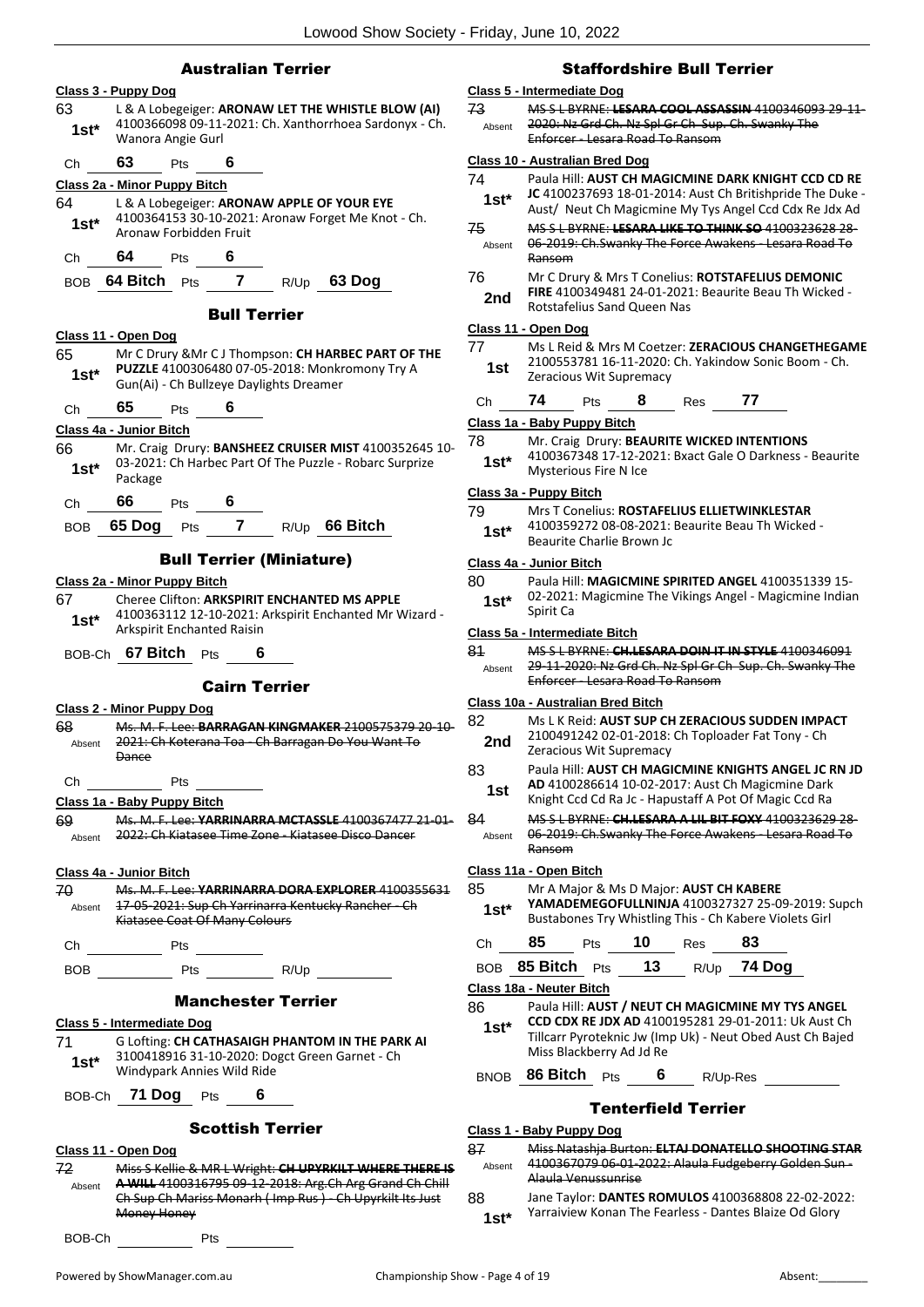| 89.<br>Absent | Class 10 - Australian Bred Dog<br>Phoenix Sun                                                                                                                                              |            |                            |          | Miss Natashja Burton: ALAULA FUDGEBERRY GOLDEN SUN<br>2100501932 13-07-2018: Aaungara Koolaraoo - Tentapride |
|---------------|--------------------------------------------------------------------------------------------------------------------------------------------------------------------------------------------|------------|----------------------------|----------|--------------------------------------------------------------------------------------------------------------|
| Сh            |                                                                                                                                                                                            | Pts        |                            |          |                                                                                                              |
|               | Class 5a - Intermediate Bitch                                                                                                                                                              |            |                            |          |                                                                                                              |
| 90            |                                                                                                                                                                                            |            |                            |          | Jane Taylor: DANTES LEAP OF FAITH 4100332845 08-02-                                                          |
| $1st^*$       |                                                                                                                                                                                            |            |                            |          | 2020: Tentili9cious Bobby Dazzleer - Dantes Blaize Of Glory                                                  |
| Ch            | 90                                                                                                                                                                                         | <b>Pts</b> | $\overline{\phantom{a}}$ 6 |          |                                                                                                              |
| BOB           | 90 Bitch Pts                                                                                                                                                                               |            |                            | 6 $R/Up$ |                                                                                                              |
|               |                                                                                                                                                                                            |            |                            |          | <b>West Highland White Terrier</b>                                                                           |
|               | <b>Class 5 - Intermediate Dog</b>                                                                                                                                                          |            |                            |          |                                                                                                              |
| 91            |                                                                                                                                                                                            |            |                            |          | Mr G & Mrs C Bowers: WESTLAND VERSACE 4100343542                                                             |
| $1st*$        | Patsy Stone                                                                                                                                                                                |            |                            |          | 24-09-2020: Ch Westland Cohens Hallelujah - Ch Westland                                                      |
|               | Class 11 - Open Dog                                                                                                                                                                        |            |                            |          |                                                                                                              |
| 92<br>1st*    | Mrs C R Bowers: CH JUSCOT FOLLOW THAT DREAM TO<br>WHITEBRIAR (IMP NZ) 04868-2020 30-01-2020: Canadian,<br>Nz, Aust Ch Bellevue Dreamed A Dream (Gbr) - Nz Ch<br>Whitebriar Jeunesse Divine |            |                            |          |                                                                                                              |
|               |                                                                                                                                                                                            |            |                            |          |                                                                                                              |
| Ch            | 91                                                                                                                                                                                         | Pts        | 7 Res                      |          | 92                                                                                                           |
|               | Class 3a - Puppy Bitch                                                                                                                                                                     |            |                            |          |                                                                                                              |
| 93 —          |                                                                                                                                                                                            |            |                            |          | Ammie Gorton: WALTINGA PERSIAN PRINCESS                                                                      |
| $1st^*$       | <b>Winter Fairy Tale</b>                                                                                                                                                                   |            |                            |          | 4100360397 10-07-2021: Redgowest Wallace - Brescot                                                           |
|               | Class 4a - Junior Bitch                                                                                                                                                                    |            |                            |          |                                                                                                              |
| 94            |                                                                                                                                                                                            |            |                            |          | Mr G & Mrs C Bowers: WESTLAND CLAUDIA BING                                                                   |
| $1$ st $*$    |                                                                                                                                                                                            |            |                            |          | 4100354929 08-05-2021: Ch Juscot Follow That Dream To<br>Whitebriar (Imp Nz) - Ch Westland Edina Monsoon     |
| Сh            | 94                                                                                                                                                                                         | Pts        | 7 Res                      |          | 93                                                                                                           |

# Group 2 - Specials

| <b>Best</b><br>Pts: 25 | 85                  | <b>Staffordshire Bull Terrier</b><br>Mr A Major & Ms D Major: Aust CH Kabere<br>Yamademegofullninja |
|------------------------|---------------------|-----------------------------------------------------------------------------------------------------|
| <b>R/Up</b><br>Pts: 15 | 91                  | West Highland White Terrier<br>Mr G & Mrs C Bowers: Westland Versace                                |
| Baby                   | 88                  | <b>Tenterfield Terrier</b><br>Jane Taylor: Dantes Romulos                                           |
| Minor                  | 64                  | <b>Australian Terrier</b><br>L & A Lobegeiger: Aronaw Apple of your eye                             |
| <b>Puppy</b>           | 63                  | <b>Australian Terrier</b><br>L & A Lobegeiger: Aronaw Let the Whistle Blow (AI)                     |
| Junior                 | 94                  | West Highland White Terrier<br>Mr G & Mrs C Bowers: Westland Claudia Bing                           |
| Inter                  | 91                  | <b>West Highland White Terrier</b><br>Mr G & Mrs C Bowers: Westland Versace                         |
| Aus Br                 | 74                  | <b>Staffordshire Bull Terrier</b><br>Paula Hill: Aust Ch Magicmine Dark Knight CCD CD RE JC         |
| Open                   | 85                  | <b>Staffordshire Bull Terrier</b><br>Mr A Major & Ms D Major: Aust CH Kabere<br>Yamademegofullninja |
|                        |                     | Neuter                                                                                              |
| <b>Best</b><br>Pts: 6  | 86<br>CDX RE JDX AD | <b>Staffordshire Bull Terrier</b><br>Paula Hill: Aust / Neut Ch Magicmine My Tys Angel CCD          |
| R/Up                   |                     |                                                                                                     |

Finish Absent **11**

# Gundog Group

|  |  | Ring 3 - Mrs J Mannell (Qld) |  |
|--|--|------------------------------|--|
|--|--|------------------------------|--|

Start Time:

#### Chesapeake Bay Retriever

#### **Class 11a - Open Bitch**

- 95 Ms M P Wedgwood: **AUST GRAND CH SHARBAE ROSE OF TENARDA (IMP UK)** AU02874801 20-06-2017:
	- 1st\* **IENARDA (IMP UK)** AUUZ874801 ZU-06-2017:<br>Nunneyswood Ice Breaker Beguildy Rambling Rose

BOB-Ch **95 Bitch** Pts **6**

#### Cocker Spaniel

#### **Class 1 - Baby Puppy Dog**

96 Ms. Julie Newbold: **BRAYROAN MISCHIEF N MAYHEM** 4100368565 25-02-2022: Ch Pencandy Done N Dusted -

Brayroan Mischievous Chance **1st\***

#### **Class 5 - Intermediate Dog**

97 Terri Smith: **TSPARKLE ONYX PRINCE** 4100345535 15-11- 2020: Cobalt Luck Of The Irish - Cobalt Scandalous Flirt **1st\***

#### Ch **97** Pts **6**

#### **Class 1a - Baby Puppy Bitch**

98 Ms. Julie Newbold: **BRAYROAN CARNIVAL OF MISCHIEF** 4100368564 25-02-2022: Ch Pencandy Done N Dusted - Brayroan Mischievous Chance **1st**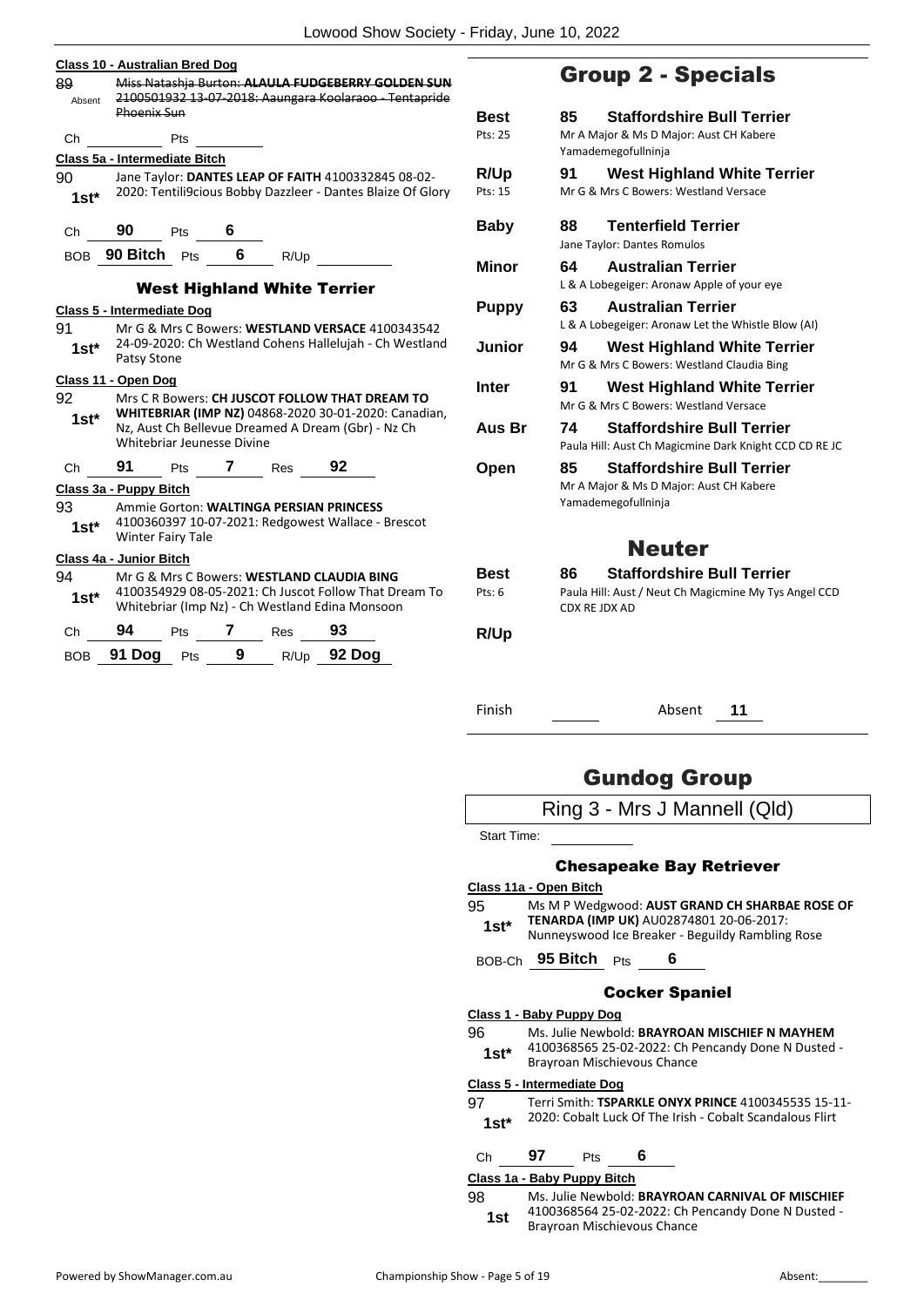|                | Class 2a - Minor Puppy Bitch                                                                                                                                                               |  |
|----------------|--------------------------------------------------------------------------------------------------------------------------------------------------------------------------------------------|--|
| 99<br>$1st^*$  | Robert Williams: PORKYPIE MEDUSA 4100362662 04-10-<br>2021: Ch. Shelpin Aim For The Starts - Twnroyal Leap Into<br>Action                                                                  |  |
| 100<br>2nd     | Terri Smith: TSPARKLE FLIRTING VIXEN 4100364619 06-12-<br>2021: Ch Bolwarra Inspire - Cobalt Scandalous Flirt                                                                              |  |
|                | Class 10a - Australian Bred Bitch                                                                                                                                                          |  |
| 101<br>$1st^*$ | Terri Smith: COBALT SCANDALOUS FLIRT 4100304460 18-<br>03-2018: Ch Acvaal King Jedi - Cobalt Danish Scandal                                                                                |  |
| 102<br>2nd     | Ms. Julie Newbold: BRAYROAN MISCHIEVOUS CHANCE<br>4100311779 22-09-2018: Ch Totenkopf Dutch Spirt Maker<br>(Imp Uk) - Ch Brayroan Chase N Chance                                           |  |
|                | Class 11a - Open Bitch                                                                                                                                                                     |  |
| 103<br>1st*    | Fiona Close: MILLECENT DANCING BLK IVY 2100501370 07-<br>07-2018: Sup.Ch.Barbet Back T You Jealous Ones -<br>Ch. Millecent Stars May Fly                                                   |  |
| Сh             | 103<br>Pts 10 Res<br>99                                                                                                                                                                    |  |
|                | BOB 103 Bitch Pts 11 R/Up 99 Bitch                                                                                                                                                         |  |
|                | Class 18a - Neuter Bitch                                                                                                                                                                   |  |
| 104<br>1st*    | Jenni Haskard: CH MACDOLLY CANTKEEPMYHANDSOFF<br>4100306929 31-05-2018: Ch Jayzander Soul Man At<br>Pencandy (Imp Uk) - Ch Macdolly Cantfightthemoonlite                                   |  |
|                | BNOB 104 Bitch Pts 6 R/Up-Res                                                                                                                                                              |  |
|                |                                                                                                                                                                                            |  |
|                | <b>Cocker Spaniel (American)</b><br><u>Class 5 - Intermediate Doq</u>                                                                                                                      |  |
| 105<br>$1st^*$ | Mrs VM Masterfield: CH JETTZ SAMAMARI SOCIAL<br>DISTANCE 2100541006 04-04-2020: Am Ch Samamais<br>Golden State Warriheir (Imp Usa) - Am Ch Samamarts<br>Wonder Women (Imp Usa) Sr 85864101 |  |
| Сh             | 105<br>6<br>Pts                                                                                                                                                                            |  |
|                | Class 5a - Intermediate Bitch                                                                                                                                                              |  |
| 106<br>1st     | Mr M Mrs D Barnett & Mrs L McGregor: LTREND RETURN<br>TO SENDER 2100532994 14-12-2019: Ch Highgatte Ima<br>Believer - Ltrend Walking On Sunshine                                           |  |
| Ch             | 106<br>6<br>Pts                                                                                                                                                                            |  |
| BOB.           | <b>105 Dog</b><br>7<br>R/Up 106 Bitch<br>Pts                                                                                                                                               |  |
|                |                                                                                                                                                                                            |  |
|                | <b>English Springer Spaniel</b>                                                                                                                                                            |  |
| 107            | Class 5a - Intermediate Bitch<br>Mrs M & Miss T Whitfield: CH FRAELIGHTE FROM HERE TO                                                                                                      |  |
| 1st*           | ETERNITY 4100332461 19-01-2020: Ch Azudance On The                                                                                                                                         |  |
|                | Edge Of Glory - Fraelighte Frozen Dream (Ai)                                                                                                                                               |  |
| 108            | Mrs. Catherine Toscano: CATHATINA CHICA CHICA COCO<br>4100342465 05-09-2020: Ch All My Loving Three Ponds                                                                                  |  |
| Absent         | Valley Imp Poland - Ch Cathatina Whispers In The Wind                                                                                                                                      |  |
|                | Class 10a - Australian Bred Bitch                                                                                                                                                          |  |
| 109            | Mrs D Angel & Mrs M Whitfield: CH FRAELIGHTE FALL                                                                                                                                          |  |
| $1st*$         | UNDER MY SPELL 4100343739 03-10-2020: Ch Larona Sky<br>Fall - Ozdesign Indulgence                                                                                                          |  |
|                | Class 11a - Open Bitch                                                                                                                                                                     |  |
| 110            | Mrs M & Miss T Whitfield: OZDEZIGN INDULGENCE                                                                                                                                              |  |
| $1st^*$        | 4100305487 03-04-2018: Ch Fraelighte Fly Me To The<br>Moon (Imp Nz) - Ch Ozdezign Hell Yeah                                                                                                |  |
|                | BOB-Ch 107 Bitch Pts<br>8 $R/Up\text{-}Res$ 110 Bitch                                                                                                                                      |  |
|                | <b>Flat Coated Retriever</b>                                                                                                                                                               |  |
|                | Class 5 - Intermediate Dog                                                                                                                                                                 |  |
| <u> 111</u>    | Mrs M N Morphet: AUST CH ALUBYC THE ARTFUL DODGER                                                                                                                                          |  |
| Absent         | 4100331491 17-12-2019: Sup Ch Almanza Double Action                                                                                                                                        |  |

Dark Kiss (Imp Swe) - Nzch Ch Sherepoint Sweet Pepper (Ai)

#### **Class 10 - Australian Bred Dog**

112 Mrs M N Morphet: **AUST CH SKYEHAVEN OLIVER TWIST** 5100110069 30-12-2018: Gr Ch Skyehaven Man Of Fire - Ch O'Flanagan Formosa Oolong (Imp Swe) Absent

BOB-Ch Pts Manual Pts R/Up-Res

|  | <b>German Wirehaired Pointer</b> |  |
|--|----------------------------------|--|
|--|----------------------------------|--|

#### **Class 11 - Open Dog**

113 Patricia Bond-Beckett: **BAJNOK MENTI PAUL IMP HUNGARY** METDSZNV574/19 28-03-2019: Ch Bajnok Menti

- Lucas Ch Sri Vadasz Ayka Absent
- BOB-Ch Pts

#### Golden Retriever

#### **Class 2 - Minor Puppy Dog**

114 K.Shield, P. Landy, J.Shield, WA & KDL Vowell , L.Lowe: **ALUBYC MADAGASCAR AT AYAIMAH (AI)** 4100362124 08- 10-2021: Catequill Monkey Business ( Imp Hun) - Alubyc Gentlemen Preferblondes **1st\***

#### Ch **114** Pts **6**

#### **Class 3a - Puppy Bitch**

115 Ms J Morgan: **WYSIWYG NOTHIN BUT THE TRUTH** 4100360384 06-08-2021: Am.Ch.Am.Gr Ch.Br Emery's Walk The Line At Cinamon Bay (Imp Usa) - Topgeer I Auto Be In Pictures Absent

#### **Class 11a - Open Bitch**

116 Alexandria Martin & Georgia Melville: **CH. GOLDMARTINI OOPS I DIDIT AGAIN JC** 4100342093 24-08-2020: Ch Wysiwyg The Thug - Ch Wysiwyg Incredible Story **1st\***

|  |  | __ |  |
|--|--|----|--|
|  |  |    |  |

|  | BOB 114 Dog Pts |  |  |  | $R/Up$ 116 Bitch |
|--|-----------------|--|--|--|------------------|
|--|-----------------|--|--|--|------------------|

#### **Class 18a - Neuter Bitch**

- 117 Alexandria Martin & Georgia Melville: **NEUT CH**
- **GOLDMARTINI GET OFF MY KLOUD** 5100096523 20-09- 2016: Ch Goldmartini Say It Like It Is - Goldmartini Playn By My Rules **1st\***

BNOB **117 Bitch** Pts **6** R/Up-Res

#### Hungarian Vizsla

- 118 M & A Richards, D Winch & P Johnson: **ELETTARS INSURGENT** 4100364672 22-10-2021: Elettars Lord
- Montague(Ai) Elettars Somebody To Love **1st\***

BOB-Ch **118 Dog** Pts **6**

#### Irish Setter

**Class 5 - Intermediate Dog**

#### 119 Mr. S. Fox: **SHADOWVALE AMAN FORALL SEASONS**

4100325365 17-07-2019: Ch Amhurst Goinghome Forthe Winta - Shadowvale Keep The Faith (Ai) **1st\***

#### **Class 1a - Baby Puppy Bitch**

- 120 P. & C. & R. Stringfellow: **SHADOWVALE PENNY FROM HEAVEN** 4100368194 05-02-2022: Shadowvale Rogue
	- Trader Shadowvale Keep The Faith **1st\***

BOB-Ch **119 Dog** Pts **6**

#### Irish Water Spaniel

#### **Class 5a - Intermediate Bitch**

- 121 Penni Smith and Jill Harvey: **WATERBOYS IRISH COFFEE** 4100348055 10-11-2020: Uk Sh Ch Gloi Donn All Or Nothing
	- **1st**\* 4100348055 10-11-2020: UK Sh Ch Gloi Donn All Or<br>At Stangate (Imp Uk) Ch Waterboys Velvet Brown

BOB-Ch **121 Bitch** Pts **6**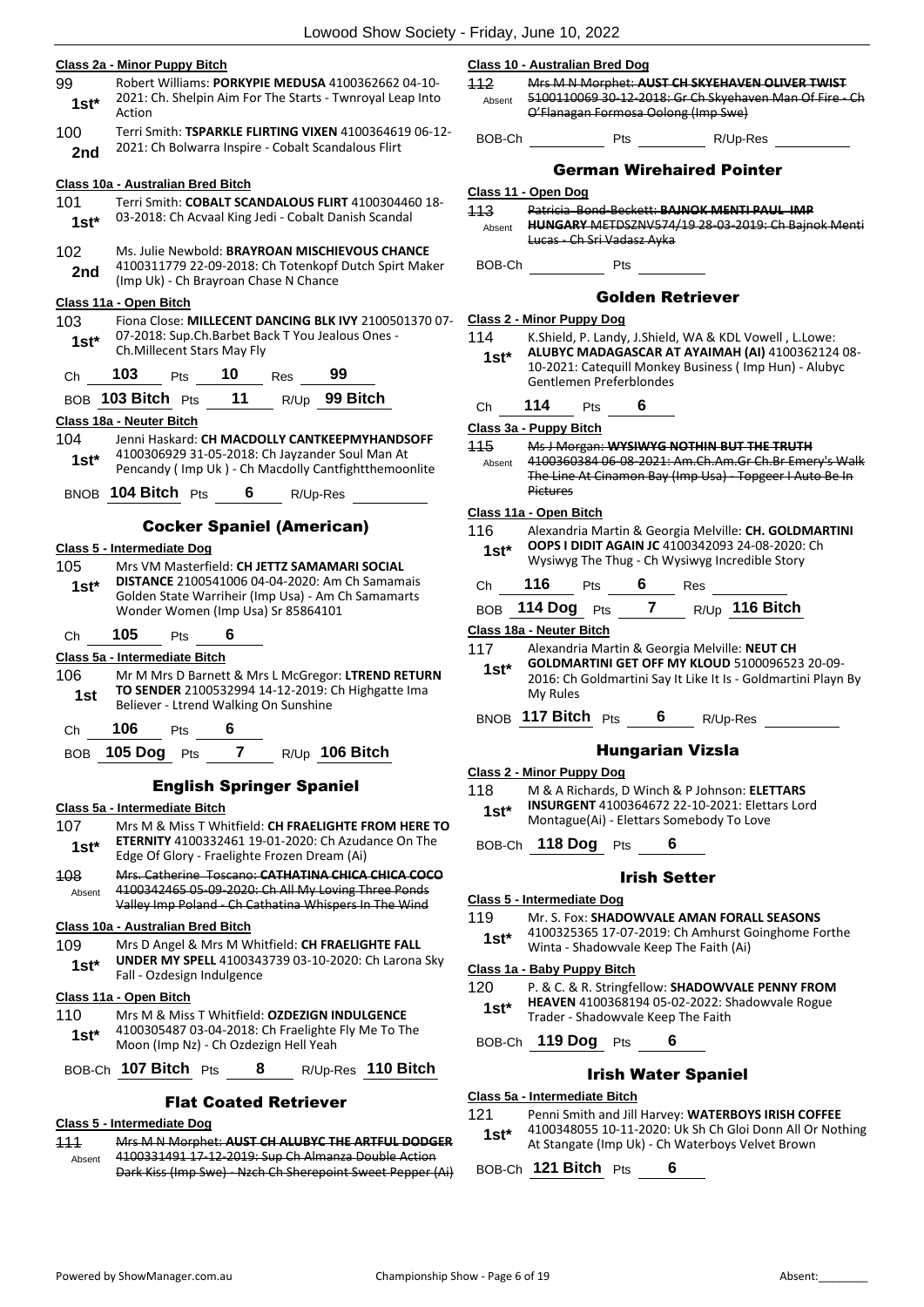#### Labrador Retriever

- **Class 4 - Junior Dog** 122 Guy Spagnolo: **CH KIRKDELL LEAD ROLE ATDRIFTWAY(AI)** 5100123053 03-02-2021: Pol. Ch. Chillout Sarracenia(Pol) - Ch. Eraky Starring Role Absent 123 Gail Reilly: **BLACKBOY MAN ABOUT TOWN** 6100128103 06- 02-2021: Sandgate Could Get Messi(Ai) - Ch Early Intuitive(Ai) **1st\* Class 5 - Intermediate Dog** 124 P Grove: **SHARKENN TYRON** 4100327662 05-10-2019: Absent Caherciveen Landas Lochan Ora - Sharkenn Reiko Ch **123** Pts **6** Res **Class 2a - Minor Puppy Bitch** 125 Guy Spagnolo: **DRIFTWAY DANCING IN THE RAIN (AI)** 2100579346 06-12-2021: Ch Driftway Dancing Brave - Ch Driftway Rhythm Of The Rain Absent **Class 4a - Junior Bitch** 126 P Grove: **PUDDNCREEK AND ALL THAT JAZZ** 2100560804 04-04-2021: Ch. Degel All The Right Signs - Puddncreek Freya Absent **Class 10a - Australian Bred Bitch** 127 Gail Reilly: **WINTOPPI RUMOUR HAS IT** 4100314071 06-10- 2018: Ch Labradell Uno - Ch Wintoppi Wagtime **1st\*** 128 Mrs. K. Griffiths: **WINTOPPI SEA JEWEL** 4100324400 19-06- 2019: Ch. Cladaghring Double O Seven - Ch. Wintoppi Paris Jewel Absent Ch **127** Pts **6** Res BOB **123 Dog** Pts **7** R/Up **127 Bitch** Lagotto Romagnolo **Class 3a - Puppy Bitch** 129 Ammie Gorton: **AUST CH HEVNSENT TEQUILA SUNRISE** 3100438531 05-09-2021: Ch Glenstar Like A Rolling Stone - Ladinamica Francisca **1st\*** BOB-Ch **129 Bitch** Pts **6** Murray River Retriever **Class 1a - Baby Puppy Bitch** 130 Margaret Wedgwood: **MCCLURE ABBY ROSE** MR-022-008 06-03-2022: Conlon Cobber - Cb Murrays Winter Brown **1st\*** Pointer **Class 11a - Open Bitch** 131 Mrs E A Christensen: **SGURR DARE TO DREAM AT ZUHRAAN (IMP NZ)** 02495-2018 12-01-2018: Nz Ch Sgurr Winter Soldier - Nz Ch Breilla Across The Universe At Sgurr (Imp Au) **1st\*** BOB-Ch **131 Bitch** Pts **6** R/Up-Res **Class 18 - Neuter Dog** 132 Mrs E A Christensen: **ZUHRAAN ROYAL AFFAIR** 4100241810
- 21-04-2014: Ch Beautelle Smart Alec Zuhraan An Affair To Remember **1st\***

BNOB **132 Dog** Pts **6** R/Up-Res

#### Spanish Water Dog

#### **Class 4 - Junior Dog**

133 Ms M Fox & Miss H Brown: **ZANDEENA PLAYN IN MUD PUDDLES** 2100559327 07-01-2021: Indiana Jones Wavelet (Imp Svk) - Qatar De Las Siete Nubes (Imp Esp) **1st**

# Ch **133** Pts **6**

#### **Class 4a - Junior Bitch**

134 Natalie Rose: **INCAVALE ELECTRA BIG HEART** 2100559475 20-03-2021: Incavale Beautifully Bold - Ch Stamboom **1st**\* <sup>20-03-2021: Incaval<br>Chocolate (Imp Nld)</sup>

Ch **134** Pts **6**

#### BOB **134 Bitch** Pts **7** R/Up **133 Dog**

#### Weimaraner

- **Class 11 - Open Dog** 135 Lynelle Smith: **AUST. CH. ARAMII AINT SEEN NOTHIN YET (AI)** 4100306443 12-05-2018: Aust. Sup. Ch. Bromhund
	- **1st\*** (AI) 4100306443 12-05-2018: Aust. Sup. Ch. Bromhund Bulletproof Aust. Ch. Bromhund U Can Buy Me Diamonds

# Ch **135** Pts **6**

#### **Class 4a - Junior Bitch**

- 136 Lynelle Smith: **AUST. CH. ARAMII BACK OFF BOYS I GOT THIS** 4100356465 07-05-2021: Aust Ch Waldo At Bromhund Atria Cordis (Imp Pl) - Ch. Bromhund U Can Buy Me Diamonds **1st\***
- Ch **136** Pts **6**
- BOB **136 Bitch** Pts **7** R/Up **135 Dog**

#### Weimaraner (longhair)

- **Class 1a - Baby Puppy Bitch**
- 137 Tamara Gregg: **GRAUSTURM YASMINS MAGIC** 7100051214 04-03-2022: Grausturm Xtra Magical (Ai) Lh - Grausturm Viking Legend Absent

#### **Class 4a - Junior Bitch**

138 mr m and mrs m matthews: **FELDJAEGER LIL MISS LACE ( LH)** 4100349211 04-01-2021: Grausturm Valiant Shadow Ai - Feldjaeger Cant Stop This Miss Absent

BOB-Ch Pts

#### Welsh Springer Spaniel

#### **Class 10 - Australian Bred Dog**

139 Mrs B. Cornish: **CH. RICOCHEZ HEULYN CEI (AI)** 4100307843 09-07-2018: Supreme Champ. Shandwick Raffles (Uk) - Ch. Sarabande Sea Of Dreams (Ai) Imp Uk **1st\***

#### **Class 11 - Open Dog**

140 Mrs B. Cornish: **CH. RICOCHEZ HEULYN CARWYN (AI)** 4100307847 09-07-2018: Supreme Champ. Shandwick Raffles (Uk) - Ch. Sarabande Sea Of Dreams (Ai) Imp Uk **1st\***

#### Ch **139** Pts **7** Res **140**

#### **Class 11a - Open Bitch**

141 Mrs B. Cornish: **GRAND.CH. SARABANDE SEA OF DREAMS (AI) IMP UK** AQ02707405 02-06-2013: Am. Ch. Statesman'S River To The Sea - Sh Ch. Shandwick Premier Rose At Sarabande (Jw) **1st** Ch **141** Pts **6**

BOB **139 Dog** Pts **8** R/Up **140 Dog**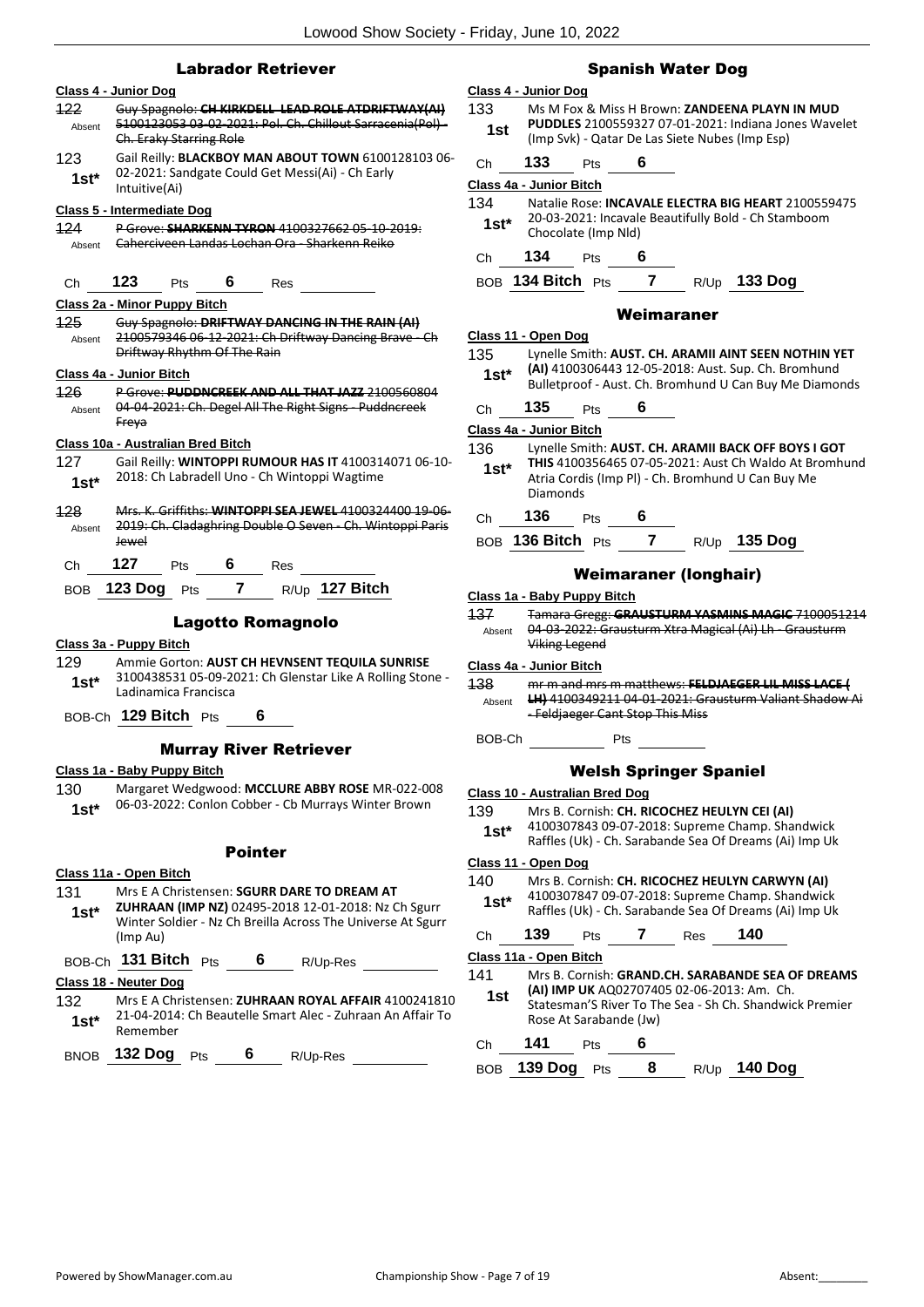# Group 3 - Specials

| Best    | 139             | <b>Welsh Springer Spaniel</b>                                                                         |
|---------|-----------------|-------------------------------------------------------------------------------------------------------|
| Pts: 25 |                 | Mrs B. Cornish: Ch. Ricochez Heulyn Cei (AI)                                                          |
| R/Up    | 95              | <b>Chesapeake Bay Retriever</b>                                                                       |
| Pts: 15 |                 | Ms M P Wedgwood: Aust Grand Ch Sharbae Rose of<br>Tenarda (Imp UK)                                    |
| Baby    | 96.             | <b>Cocker Spaniel</b><br>Ms. Julie Newbold: BRAYROAN Mischief N Mayhem                                |
|         |                 |                                                                                                       |
| Minor   | 118             | Hungarian Vizsla<br>M & A Richards, D Winch & P Johnson: Elettars Insurgent                           |
| Puppy   | 129             | Lagotto Romagnolo<br>Ammie Gorton: Aust Ch Hevnsent Tequila Sunrise                                   |
| Junior  | 136             | Weimaraner<br>Lynelle Smith: Aust. Ch. Aramii Back Off Boys I Got This                                |
| Inter   | 107<br>Eternity | <b>English Springer Spaniel</b><br>Mrs M & Miss T Whitfield: Ch Fraelighte From Here To               |
| Aus Br  | 139             | <b>Welsh Springer Spaniel</b><br>Mrs B. Cornish: Ch. Ricochez Heulyn Cei (AI)                         |
| Open    | 95              | <b>Chesapeake Bay Retriever</b><br>Ms M P Wedgwood: Aust Grand Ch Sharbae Rose of<br>Tenarda (Imp UK) |

# Neuter

| Best   |     | 132 Pointer                               |
|--------|-----|-------------------------------------------|
| Pts: 8 |     | Mrs E A Christensen: ZUHRAAN ROYAL AFFAIR |
| R/Up   | 117 | Golden Retriever                          |

Alexandria Martin & Georgia Melville: Neut Ch GoldMartini Get Off My Kloud

Finish Absent **12**

# Hound Group

#### Ring 2 - Mrs M Hammond (Qld)

Start Time:

#### Afghan Hound

#### **Class 1 - Baby Puppy Dog**

142 Melissa Starkey, Daniel Willson, Leigh & Helen Gibson: **SETTERUP ROLEX ON A REDNECK AT KARAKUSH (AI)** 2100580972 30-01-2022: Am Ch Aust Ch Boanne'S Valentino (Imp Usa) - Ch. Karakush U Know Nothin Jon Sno **1st\***

#### **Class 4 - Junior Dog**

- 143 Mr D & Mrs C & Mr N McGreevy: **BAYAN FIRE N ICE**
- 4100348550 12-12-2020: Sup. Ch. Tahkira Firestorm Sup. **1st**\* 4100348550 12-12-2020:<br>Ch. Bayan Norse Maiden

#### **Class 11 - Open Dog**

144 Jacky Harnett: **SUPREME CH TIANZE DIAMOND IN THE ROUGH** 4100312415 16-10-2018: Supreme Ch Field Ch **1st ROUGH** 4100312415 16-10-2018: Supreme Ch Field Ch<br>Tianze Mystify Me - Ch Doyen Time For Appal Piencream

#### Ch **144** Pts **7** Res **143**

#### **Class 5a - Intermediate Bitch**

- 145 Jacky Harnett: **CH. TIANZE RED HOT CHILLI KISSES**
	- 4100338760 01-07-2020: Ch Tianze Diamond In The Rough **1st**\* 4100338760 01-07-2020: Ch Tianz<br>Grand Ch Calahorra Ava Gardner

|             | Class 11a - Open Bitch                                                                                                          |
|-------------|---------------------------------------------------------------------------------------------------------------------------------|
| 146         | Mrs. M.J. Tonks & Mrs. K. Bathgate: SUPREME CH.                                                                                 |
| 1st*        | KHANDHU LYKA PRAYER (A I) 4100282954 23-10-2016:                                                                                |
|             | Sup.Ch. Khandhu Got The Look - Ch. Wynsyr-Summerwinds-<br>Paladin Mimosa At Khandhu (Imp Usa)                                   |
|             |                                                                                                                                 |
| Ch          | 146<br>Pts 7 Res 145                                                                                                            |
|             | BOB 146 Bitch Pts 9 R/Up 144 Dog                                                                                                |
|             |                                                                                                                                 |
|             | <b>Basenji</b>                                                                                                                  |
|             | Class 4a - Junior Bitch                                                                                                         |
| 147<br>1st* | Mr David Pearson.: ERISEVE ZENNYO RYUO 4100356734<br>10-06-2021: Ch. Nailah Embracing The Decision - Zandeena<br>Luck Be A Lady |
|             | BOB-Ch 147 Bitch Pts 6 R/Up-Res                                                                                                 |
|             | Class 18a - Neuter Bitch                                                                                                        |
| 148         | Mr David Pearson.: NOTSYORANALA MIRZAM 4100333767                                                                               |
| $1$ st $^*$ | 07-03-2020: Fayrelyn Masai Hunter - Fayrelyn Dream Of<br>Afrika                                                                 |
|             | BNOB 148 Bitch Pts 6 R/Up-Res                                                                                                   |
|             | <b>Basset Fauve de Bretagne</b>                                                                                                 |
|             | Class 10a - Australian Bred Bitch                                                                                               |
| 149         | Ms K Wishart Ms C Fowler-Lock: AUST CH ARENDT FEEL                                                                              |
| 1st*        | GOOD 3100410751 08-05-2020: Arendt Feel The Force -<br>Arendt Waltzing Matilda                                                  |
|             | BOB-Ch 149 Bitch Pts 6                                                                                                          |
|             | <b>Basset Hound</b>                                                                                                             |
|             |                                                                                                                                 |
| 150         | Class 5a - Intermediate Bitch<br>Ms N Breeze: CH WELLINGTESS ZEODIAC STAR 3100397975                                            |
|             | Absent 05-09-2019: Ch Earlingford Postman Pat - Ch Wellingtess<br>Yes Coffee Cream                                              |
| BOB-Ch      | <b>Pts</b>                                                                                                                      |
|             | <b>Beagle</b>                                                                                                                   |
|             | Class 5 - Intermediate Dog                                                                                                      |
| 151         | Mrs E Ison: ASALEI GOLDEN ELIXIR (AI) 4100325204 29-08-                                                                         |
|             | Absent 2019: Simonaland Bonacure (Imp Pol) - Aust Ch<br>Houndmaster Gold Threads                                                |
|             | Class 10 - Australian Bred Dog                                                                                                  |
| 152         | Mrs. Tara McNicol: LUKARA ARCHERS LEGACY 4100328776                                                                             |
| $1st^*$     | 29-10-2019: Culorgair Legacy - Ch. Culorgair Forlukara                                                                          |
| Ch          | 152<br>Pts $6$ Res                                                                                                              |
|             | Class 2a - Minor Puppy Bitch                                                                                                    |
| 153         | Mrs E Ison: ASALEI GOLDEN SPIRIT (AI) 4100360612 17-09-                                                                         |
| Absent      | 2021: Neut Ch & Ch Beagelee Keep The Spirit Asalei<br>Golden Goddess (Ai)                                                       |
| 154         | Mrs. Tara McNicol: LUKARA POWER OF FAITH 4100361661                                                                             |
| 1st*        | 03-10-2021: Ch Orobay Burning Love - Lukara Inheritance                                                                         |
|             | Class 5a - Intermediate Bitch                                                                                                   |
| 155         | Mrs. Tara McNicol: LUKARA BBS LEGACY 4100328777 29-                                                                             |
| 1st*        | 10-2019: Culorgair Legacy - Ch. Culorgair Forlukara                                                                             |
|             |                                                                                                                                 |
| Сh          | 155<br>154<br>Pts 7 Res<br>R/Up 155 Bitch<br>BOB 152 Dog Pts 8                                                                  |

#### **Class 18a - Neuter Bitch**

156 Jeff and Desley Souter: **AUST. NEUT. CH. CULORGAIR DESERT ROSE** 4100172583 23-04-2009: Culorgair Night Light - Aust. Ch. Culorgair Heres To It **1st\***

BNOB **156 Bitch** Pts **6** R/Up-Res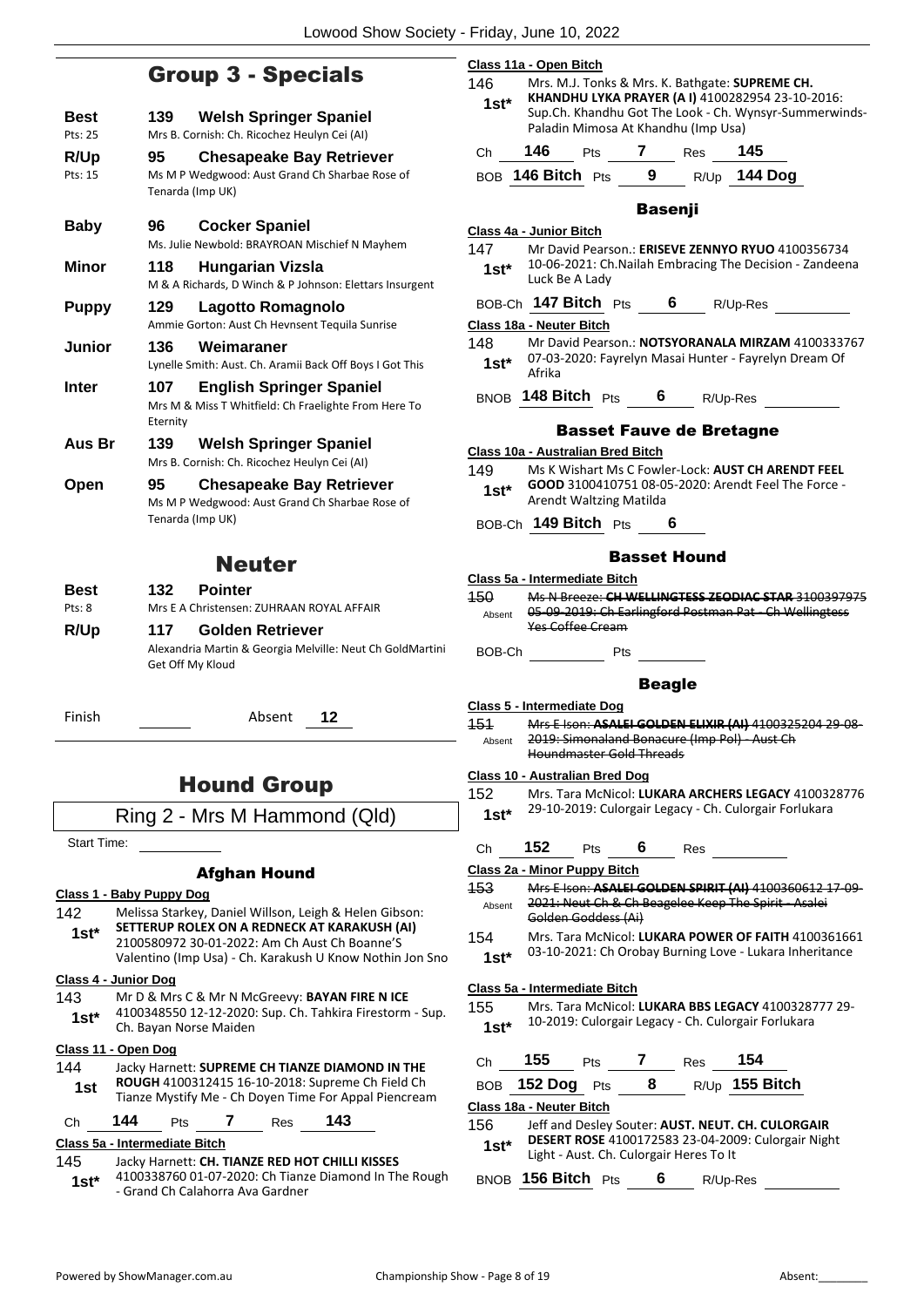#### Dachshund Miniature (Long Haired)

#### **Class 5 - Intermediate Dog** 157 Mrs L Lockett: **ANARCHY'S ZUKO PRINCE OF FIRE** HP58672801 01-09-2019: Verde Hill's Hakuna Matata - Hotexas Duchess Of Texas **1st\* Class 11 - Open Dog** 158 B Davies: **CHENLEI COOKIES N CREAM** 2100565204 11-04- 2021: Westpriors Woodsmoke - Westpriors Walking On Air **1st\*** 159 Jodie Rossow: **HURUKAMANDEGE MC GREGOR** ZA002700E19 04-08-2018: Hurukamandege Midnite Summer Of Karonika - Karonika Angels Kisses Of Hurukamandege **2nd** Ch **158** Pts **8** Res **159 Class 10a - Australian Bred Bitch** 160 Brittnee Davies: **MIDAKA LADY ARABELLA** 2100552562 03- 10-2020: Ch Cahluia Red Baron - Midaka Rags Of Silver **1st\*** Ch **160** Pts **6** BOB **158 Dog** Pts **9** R/Up **159 Dog** Dachshund (Smooth Haired) **Class 1 - Baby Puppy Dog** 161 Ms Anne Ifield: **APANINA NEVER SAY NEVER AGAIN** 4100365789 15-12-2021: Ch Boskahun Hugo Boss - Ch Adbesare Linclarie Mahtava **1st\* Class 11a - Open Bitch** 162 Ms Anne Ifield: **CH. ADBESARE LINCLAIRE MAHTAVA** 4100285213 31-12-2016: Mal. Ch. Ch. Unita's The Legend At Hacienda (Imp Mys) - Grand Ch. Adbesare Phirst And Foremost **1st\*** BOB-Ch **162 Bitch** Pts **6** R/Up-Res **Class 18a - Neuter Bitch** 163 Mr C Tan: **CH. APANINA SUMMER WINE** 4100316133 16- 12-2018: Bekkri Outback Hero (Ai) - Grand Champion Adbesare Phirst And Foremost Absent BNOB Pts R/Up-Res Dachshund Miniature (Smooth Haired) **Class 10 - Australian Bred Dog** 164 T Boland: **WAZEER WALTER WEINER** 4100358422 20-07- 2021: Aust Ch Ygeia Need You Now - Aust Ch Almarjo Freya Von Schnitzel **1st\*** BOB-Ch **164 Dog** Pts **6** Greyhound **Class 10 - Australian Bred Dog** 165 Mr D & Mrs C & Mr N McGreevy: **BAYAN HAZEE DAYS** 4100305797 08-03-2018: Ch. Rantalaukan Leijonamieli - Ch. Bayan Red Wine Days (Ai) **1st\*** BOB-Ch **165 Dog** Pts **6** Pharaoh Hound **Class 4 - Junior Dog** 166 Ms Joanne Inglis: **CH. PRESSAGE NOVAVAX (AI)** 4100357667 15-07-2021: Aust Supreme. Ch.& Estonian Ch.Estonian Junior Ch Caletto Fly High (Imp Est) - Aust. Ch. Pennhari Forever In A Day **1st\*** Ch **166** Pts **6 Class 3a - Puppy Bitch**

167 Ms Joanne Inglis: **PRESSAGE MODERNA (AI)** 4100357666 15-07-2021: Aust Supreme. Ch.& Estonian Ch.Estonian Junior Ch Caletto Fly High (Imp Est) - Aust. Ch. Pennhari Forever In A Day **1st\***

#### **Class 10a - Australian Bred Bitch**

168 Ms Joanne Inglis: **CH. PENNHARI FOREVER IN A DAY** 2100496073 18-04-2018: Ch. Irl. Ch.Hard Black Jack Pharaoh Cukker Irl. Jun Ch. (Imp Hun) - Ch. Sleykh Girl On Fire **1st\***

| 68 |  | - 24 | 67 |
|----|--|------|----|
|    |  |      |    |

BOB **168 Bitch** Pts **8** R/Up **167 Bitch**

#### Rhodesian Ridgeback

#### **Class 1 - Baby Puppy Dog**

169 Mrs G Jane: **KIPSIGIS KIMAU** 3100444859 04-01-2022: Kipsigis Kuza - Kipsigis Wahuru (Ai) **1st\***

#### **Class 3 - Puppy Dog**

170 Rachel Charters: **MATALKO THE PERFECT BLEND (AI)** 3100432572 12-06-2021: Grand Ch Riginal Turn The Page (Ai) Et - Ch Ujamaa Dolce Gabbana Absent

#### **Class 5 - Intermediate Dog**

171 Ann & Liz Burns-Hutchison D Mitchell: **VALEIGHUNTER KO FUSHION** 4100343485 02-09-2020: Grand Ch Bearstar Ko

Cd - Ch Valeighunter Halo On Monday **1st\***

| Ch | 171 | Pts | 6 | Res |  |
|----|-----|-----|---|-----|--|
|    |     |     |   |     |  |

**Class 3a - Puppy Bitch**

#### 172 R Green / E Marshall: **CHILOLO BM GOLD MOON RISING**

**(AI)** 4100358773 14-07-2021: Am Ch Lionlambs Dark Horse **1st\* (AI)** 4100358773 14-07-2021: Am Chilolo Ebn Gold Class Ticket

#### **Class 11a - Open Bitch**

173 Liz & Ann Burns-Hutchison: **AUST CH VALEIGHUNTER ELECTRA JC** 4100322535 27-05-2019: Aust Supreme Ch **1st\* ELECTRA JC** 4100322535 27-05-2019: Aust Supreme Ch<br>Seablueridge Bear - Aust Ch Starridge Per Volar Sunata (Ai)

| Ch | 172 | Pts | Res | 173                                                        |  |
|----|-----|-----|-----|------------------------------------------------------------|--|
|    |     |     |     | <u>Jeaniueriuge Dear - Aust en Jtarriuge Fer Volar Jul</u> |  |

| BOB 172 Bitch Pts |  | R/Up 173 Bitch |
|-------------------|--|----------------|
|                   |  |                |

#### Whippet

#### **Class 5a - Intermediate Bitch**

174 S Burn E Mooney V Shaw: **SHAWTHING I LEAD YOU FOLLOW** 4100347088 03-12-2020: Ch Elmaro Hard Act To Follow Jc - Shawthing So Into Jazz **1st\***

BOB-Ch **174 Bitch** Pts **6**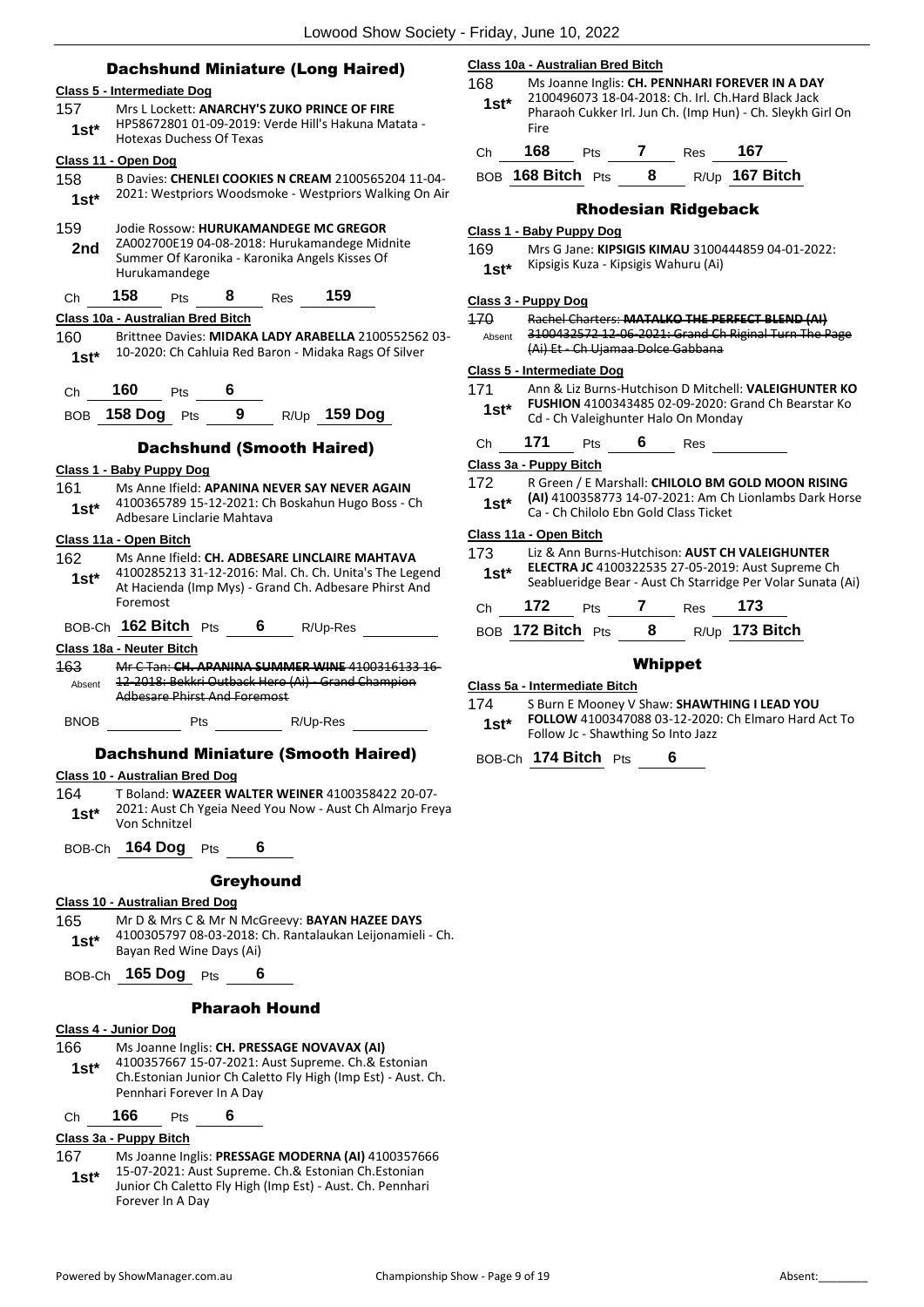# Group 4 - Specials

| Best                       | 146<br><b>Afghan Hound</b>                                                                                                           |
|----------------------------|--------------------------------------------------------------------------------------------------------------------------------------|
| Pts: 25                    | Mrs. M.J. Tonks & Mrs. K. Bathgate: Supreme Ch. Khandhu<br>Lyka Prayer (A I)                                                         |
| <b>R/Up</b>                | <b>Rhodesian Ridgeback</b><br>172                                                                                                    |
| Pts: 15                    | R Green / E Marshall: CHILOLO BM GOLD MOON RISING<br>(AI)                                                                            |
| <b>Baby</b>                | <b>Afghan Hound</b><br>142<br>Melissa Starkey, Daniel Willson, Leigh & Helen Gibson:<br>Setterup Rolex On A Redneck At Karakush (ai) |
| <b>Minor</b>               | 154<br><b>Beagle</b><br>Mrs. Tara McNicol: Lukara Power Of Faith                                                                     |
| <b>Puppy</b>               | 172<br>Rhodesian Ridgeback<br>R Green / E Marshall: CHILOLO BM GOLD MOON RISING<br>(AI)                                              |
| <b>Junior</b>              | 143<br><b>Afghan Hound</b><br>Mr D & Mrs C & Mr N McGreevy: Bayan Fire n Ice                                                         |
| Inter                      | 174<br>Whippet<br>S Burn E Mooney V Shaw: Shawthing I Lead You Follow                                                                |
| Aus Br                     | Greyhound<br>165<br>Mr D & Mrs C & Mr N McGreevy: Bayan Hazee Days                                                                   |
| Open                       | 146<br><b>Afghan Hound</b><br>Mrs. M.J. Tonks & Mrs. K. Bathgate: Supreme Ch. Khandhu<br>Lyka Prayer (AI)                            |
|                            | <b>Neuter</b>                                                                                                                        |
| Best                       | 156<br><b>Beagle</b>                                                                                                                 |
| Pts: 7                     | Jeff and Desley Souter: Aust. Neut. Ch. Culorgair Desert<br>Rose                                                                     |
| R/Up                       | 148<br>Basenji<br>Mr David Pearson.: NOTSYORANALA MIRZAM                                                                             |
| Finish                     | 5<br>Absent                                                                                                                          |
|                            | <b>Working Dog Group</b>                                                                                                             |
|                            | Ring 5 - Mrs M Broughton (Qld)                                                                                                       |
| <b>Start Time:</b>         |                                                                                                                                      |
|                            | <b>Australian Cattle Dog</b>                                                                                                         |
| Class 5 - Intermediate Dog |                                                                                                                                      |
| 175                        | Wayne Carter: WAYKREST RAGING BULL 4100340856 22-                                                                                    |
| $1e+1$                     | 08-2020: Aust Ch Waykrest Cutting Edge - Aust Ch                                                                                     |

# Waykrest Show Time **1st\***

#### **Class 10 - Australian Bred Dog**

- 176 Wayne Carter: **AUST CH WAYKREST SILVER SAM** 4100312039 25-09-2018: Aust Ch Waykrest Cutting Edge -
- Gr Ch Waykrest Mirror Magic **1st\***

#### **Class 11 - Open Dog**

177 Wayne Carter: **AUST CH WAYKREST CUTTING EDGE** 4100292800 25-06-2017: Pureheel Royal Triton - Ch Waykrest Serv'in Time **1st\***

### Ch **176** Pts **8** Res **175**

#### **Class 5a - Intermediate Bitch**

178 Suzi Campion: **MOREVIEW BACK IN BLACK** 4100350432 27- Absent 08-2020: Ch Moreview Cattle Baron - Spinablu Black Betty

#### **Class 10a - Australian Bred Bitch**

179 Wayne Carter: **AUST CH WAYKREST SHOW TIME** 4100317270 15-02-2019: Sup Ch Waykrest Hot Assassin - **1st** <sup>4100517270 15-02-2019</sup>

| Ch | 179               | <b>Pts</b> | - 6 | Res |                  |
|----|-------------------|------------|-----|-----|------------------|
|    | BOB 176 Dog Pts 9 |            |     |     | $R/Up$ 179 Bitch |

#### Australian Kelpie

#### **Class 1a - Baby Puppy Bitch** 180 Ms C Zeller & Miss C Hoolihan: **WINDEN STAR DUST** 4100365352 17-12-2021: Elbrylach Corduroy - Winden Rumour Has It Absent Australian Shepherd **Class 2 - Minor Puppy Dog** 181 Sara Sternberg: **ROZATE SOUPER DUPER** 3100441814 09- 11-2021: Ch Cuebiyar Upping The Ante - Rozate Blue Fenugreek Absent **Class 4 - Junior Dog** 182 Miss D Puttock & Mr G Braithwaite: **MAISILVA COSMIC SHOCKWAVE** 2100565080 06-05-2021: Sup Ch .Aolani'S Maisilva Sonic Boom - Ch Maisilva Promise Of The Cosmos Absent **Class 10 - Australian Bred Dog** 183 Miss D Puttock & Mr G Braithwaite: **AUST CH MAISILVA RISING EMPIRE** 2100407349 11-05-2014: Ch Blueamble Leisure Suit Larry - Silvanwood Mud Shake Absent Ch Pts Res **Class 5a - Intermediate Bitch** 184 Ms. Kerry McNamara: **CHAMSHEP NO MORE THAN THAT** 4100331865 12-01-2020: Chamshep Runnin Til Dusk - Lanbart Vegas Showgirl Absent Ch Pts BOB Pts R/Up Australian Stumpy Tail Cattle Dog

#### **Class 1 - Baby Puppy Dog**

| 185 | Ms M.I. Warren: CUMBYDENE THE GAMBLER 4100367360       |
|-----|--------------------------------------------------------|
|     | 04-03-2022: Ch Aravan Silver Trix - Kate Call Th Bluff |

#### **1st**\* 04-03-2022: Ch Aravan Silver Trix - Kate Call Th Bluf

#### **Class 5 - Intermediate Dog**

| 186    | Louise Wilson: TROPICRAIN DROUGHTMASTER                 |
|--------|---------------------------------------------------------|
| $1st*$ | 4100348819 02-11-2020: Evenelles Deezil - Ch Tropicrain |
|        | Gypsy Rose                                              |

#### **Class 10 - Australian Bred Dog**

187 Miss A L May: **AUST CH WACKYDOO RED ARROW** 4100266702 14-09-2015: Tailezz Buster Bob - Wackydoo Razzle Dazzle **1st\***

# Ch **187** Pts **7** Res **186**

#### **Class 2a - Minor Puppy Bitch**

188 Louise Wilson: **BOSSDROVER NAROLLAH** 4100365453 09- 1st\* 12-2021: Annipride Duke - Leaddog Min Min Light

#### **Class 3a - Puppy Bitch**

#### 189 Miss A L May: **ANNIEPRIDE TRAILER PARK GIRL**

4100357333 23-06-2021: Ch Karte Mighty Red Man - Anniepride Red Outlaw **1st\***

| Ch. | 189               | <b>Pts</b> |   | Res | 188                     |
|-----|-------------------|------------|---|-----|-------------------------|
|     | BOB 189 Bitch Pts |            | 9 |     | <sub>R/Up</sub> 187 Dog |

#### Belgian Shepherd Dog (Groenendael)

#### **Class 5a - Intermediate Bitch**

#### 190 Matthew O'Reilly: **MIRRIBANDI LLUSTRIOUS** 4100328696 13-11-2019: One Black Night Av Vikholme - Mirribandi Qhalan **1st\***

BOB-Ch **190 Bitch** Pts **6**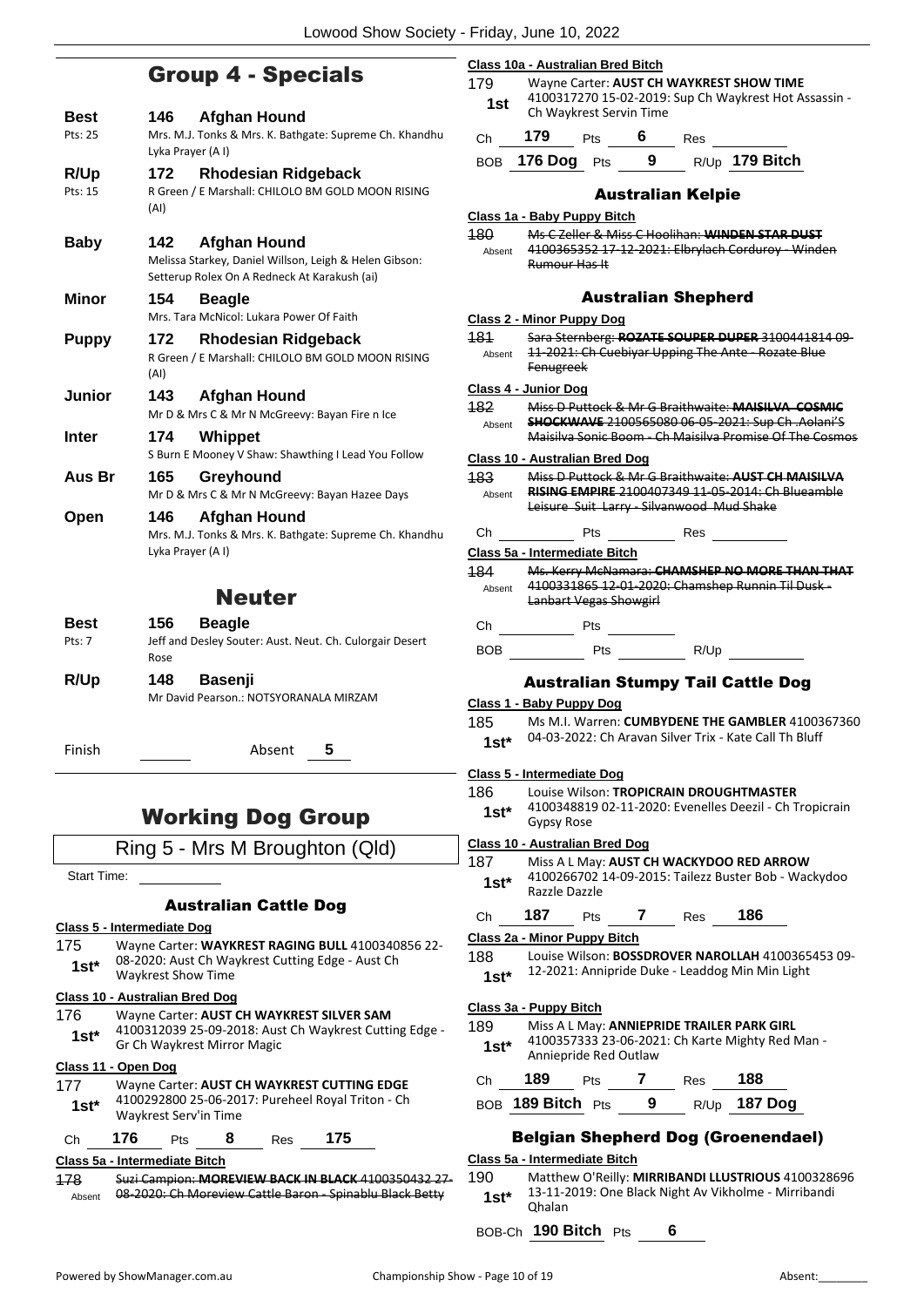|             | Class 4 - Junior Dog                                                                        | Class 5 - Intermediate Dog                                                                                                   |
|-------------|---------------------------------------------------------------------------------------------|------------------------------------------------------------------------------------------------------------------------------|
| <b>191</b>  | Ms B J Durran: CH ASTABRON THE WIZARD IN BLACK                                              | <b>C &amp; A Mitchell: CH CACHAREL READY TO RUMBLE</b><br>201                                                                |
| Absent      | 3100428609 24-03-2021: Johdam The Wizard At Astabron -<br>Deviebelle Ps Rockin Astabron     | 4100338146 19-06-2020: Ch O'neills De La Manoliere - Ch<br>Absent<br>Cacharel Now See This Jc                                |
| Ch          | Pts                                                                                         | Сh<br><b>Pts</b>                                                                                                             |
|             | Class 5a - Intermediate Bitch                                                               | Class 4a - Junior Bitch                                                                                                      |
| 192         | Ms B J Durran: CH ASTABRON SNEAKY MISS ZEEBA                                                | 202<br>C & A Mitchell: CACHAREL SYNCRONISITI 4100353380 08-                                                                  |
| Absent      | 3100418083 07 10 2020: Teangibelge Dunstan Ch Toujour<br>Quick Go For Love                  | 04-2021: Ch O'neills De La Manoliere (Imp France) Ch<br>Absent<br>Narbrisse Miss Congeniality Ht                             |
|             | Ch Pts                                                                                      | 203<br>Ms K Noble: CACHAREL SERONDIPIDTI 4100353385 08-04-<br>2021: Ch O'neills De La Manoliere (Imp France) - Ch            |
| BOB.        |                                                                                             | $1st*$<br>Narbrisse Miss Congeniality Ht                                                                                     |
|             | Class 18 - Neuter Dog                                                                       | Ch 203 Pts 6 Res                                                                                                             |
| 193         | Matthew O'Reilly: GR. CH. MIRRIBANDI LUXEM ET WPD                                           |                                                                                                                              |
| $1st^*$     | 4100234160 15-10-2013: Mirribandi Voltairre - Mirribandi<br>Ice Ice Baby                    | BOB 203 Bitch Pts 6 R/Up                                                                                                     |
|             | BNOB 193 Dog Pts 6 R/Up-Res                                                                 | <b>Collie (Rough)</b>                                                                                                        |
|             |                                                                                             | Class 4 - Junior Dog                                                                                                         |
|             | <b>Border Collie</b>                                                                        | 204<br>Miss E. Gill: HIGHCLERE ALL OVA BOSSANOVA 4100352604<br>06-04-2021: Ch. Mohanaca Rock This Town - Highclere<br>Absent |
| 194         | Class 2 - Minor Puppy Dog<br>Miss S Jones & Miss L Phythian: WONELOOK REFLECTIONS           | Sophia Lren                                                                                                                  |
| $1st^*$     | OF A STAR 4100364712 24-11-2021: Ch Wynnlake Whip It                                        | BOB-Ch Pts                                                                                                                   |
|             | Good - Ch Wonelook Dreaming Of Woo Rn Adx Jdx Jdo3 Sdx<br>Spd Gd Jc                         | <b>Finnish Lapphund</b>                                                                                                      |
|             | Class 10 - Australian Bred Dog                                                              | Class 10 - Australian Bred Dog                                                                                               |
| 195         | Mrs M Nixon: ZARALIAM FUTURE FROM CLANABBY (AI)                                             | 205<br>N Naismith: CALEEBRA DIAMONDS IN THE SKY 3100334141                                                                   |
| Absent      | 4100322735 09-06-2019: Nz. Ch. Ch. Clan-Abby Nz-Back-To-                                    | 25-12-2015: Grand Ch. Armahani Diamond Dawir (Ai) Cd.<br>Absent                                                              |
|             | Th-Future (Ai) (Imp NzI) - Glenloy Layla Lass                                               | Ra. Adx. Ado. Jdx. Gd. Spd. Et. Wpd - Ch. Caleebra Armani                                                                    |
| Ch          | 194<br>$6$ Res $\qquad$<br>Pts                                                              | Diamond Re. Jc.                                                                                                              |
|             | Class 5a - Intermediate Bitch                                                               | Ch<br>Pts                                                                                                                    |
| 196         | Ms E Buchanan and Mr S & Mrs K Leslie: TRUCHARM THE                                         | Class 10a - Australian Bred Bitch                                                                                            |
| $1st*$      | EDGE OF LOVE 4100334608 06-03-2020: Ch Cannyben                                             | 206<br>Mr LC & Mrs RA SEARE: CH THELDAROY XPENSIVE                                                                           |
|             | Locked N Loaded - Trucharm Colour My World Rn Adx Jdx<br>Jdo Spd Gd Sd                      | TREASURE (AI) 4100306625 21-05-2018: Aust Ch Am Grand<br>$1st*$<br>Ch Teelikamentten Iika Imp Fin - Ch Theldaoy French       |
|             | Class 10a - Australian Bred Bitch                                                           | Scandal                                                                                                                      |
| 197         | Miss S Jones & Miss L Phythian: CH WONELOOK                                                 | 206<br>6<br>Pts<br>Ch                                                                                                        |
| $1st*$      | DREAMING OF WOO CCD RA ADM JDM2 JDO4 SDM SPDX                                               | BOB 206 Bitch Pts 6<br>R/Up                                                                                                  |
|             | GDX JC 4100287215 14-02-2017: Gr Ch Bordalace Theme                                         |                                                                                                                              |
|             | For A Dream Hsas Et - Wonelook Killer Queen Rn Adm Jdm<br>Jdo Sdx Spdx Gd                   | <b>German Shepherd Dog</b>                                                                                                   |
| 198         | A Sime/S Heath: FAIRENVY XQUISIT JAZZ 4100345755 20-                                        | Class 4 - Junior Dog                                                                                                         |
| Absent      | 11-2020: Aust Ch Wynnlake A Drop In The Ocean Fairenvy                                      | 207<br>Mr Richard Clarke: WOLFONYX KAUSIN KAOS 4100354144                                                                    |
|             | Simply Gorjus (lid Nz)                                                                      | 16-04-2021: Rudy V Haus Edmond Ger.Ad.Ger.Bh. Ipo I (Imp<br>$1st*$<br>Swe) - Hillmagic Cost A Mint (Ai)                      |
| Ch          | 197<br>196<br>Pts<br>7<br>Res                                                               |                                                                                                                              |
|             | 8<br>R/Up 194 Dog<br>BOB 197 Bitch Pts                                                      | Class 10 - Australian Bred Dog<br>208<br>Mr Richard Clarke: DRUMARHUIS HIDDEN AGENDA                                         |
|             | Class 18 - Neuter Dog                                                                       | 4100357705 31-12-2020: Polo Von Arlett Ger. Bh. Ger.<br>$1st^*$                                                              |
| 199         | Mrs C Keen: SIKACALLING A HISTORY OF MAGIK (AI)                                             | Ad.Ipo1 (Imp Den) - Drumarhuis Coz Im On Fire                                                                                |
| $1st*$      | 4100321100 01-05-2019: Ch Trucharm Read Allaboutit Jd<br>Spd - Ch Trumagik A Scottish Fable | BOB-Ch 207 Dog Pts 7 R/Up-Res 208 Dog                                                                                        |
| Neuter      | 199<br>6<br>Pts                                                                             | <b>German Shepherd Dog (Long Stock Coat)</b>                                                                                 |
|             | Class 18a - Neuter Bitch                                                                    | Class 3 - Puppy Dog                                                                                                          |
| 200         | Miss S Jones & Miss L Phythian: AGCH500 WONELOOK                                            | 209<br>WOLFGANG & TRACEY REHBERG: DAMONTE STEALIN TIME                                                                       |
| 1st         | KILLER QUEEN CCD RE ADM4 ADO2 JDM6 JDO6 SDM                                                 | (AI) 5100126633 20-07-2021: Kuirau Orlando - Khayem<br>Absent                                                                |
|             | SPDM3 GDX ET 4100230259 10-07-2013: Sup Ch Taerlin                                          | <b>Odette</b>                                                                                                                |
|             | Bohemianrhapsody - Wonelook Simply The Best Ccd Cd Rae<br>Jd Gd Spd                         | Class 4 - Junior Dog                                                                                                         |
|             |                                                                                             | 210<br>Mr Richard Clarke: CH GABMALU HENDRIX 2100558666                                                                      |
| Neuter      | 200<br>6<br>Pts                                                                             | 20-01-2021: Cinderhof Vandaal - Gabmalu Echo<br>$1st*$                                                                       |
| <b>BNOB</b> | 7<br>R/Up 200 Bitch<br>199 Dog<br>Pts                                                       |                                                                                                                              |
|             |                                                                                             | 210<br>6<br>Ch<br>Pts<br>Res                                                                                                 |

**Class 2a - Minor Puppy Bitch**

211 Mr Richard Clarke: **ALEZAN TEMPTATION** 2100574392 02- 1st\* 11-2021: Olymp Vom Larchenhain (Imp Deu) - Alezan Ltd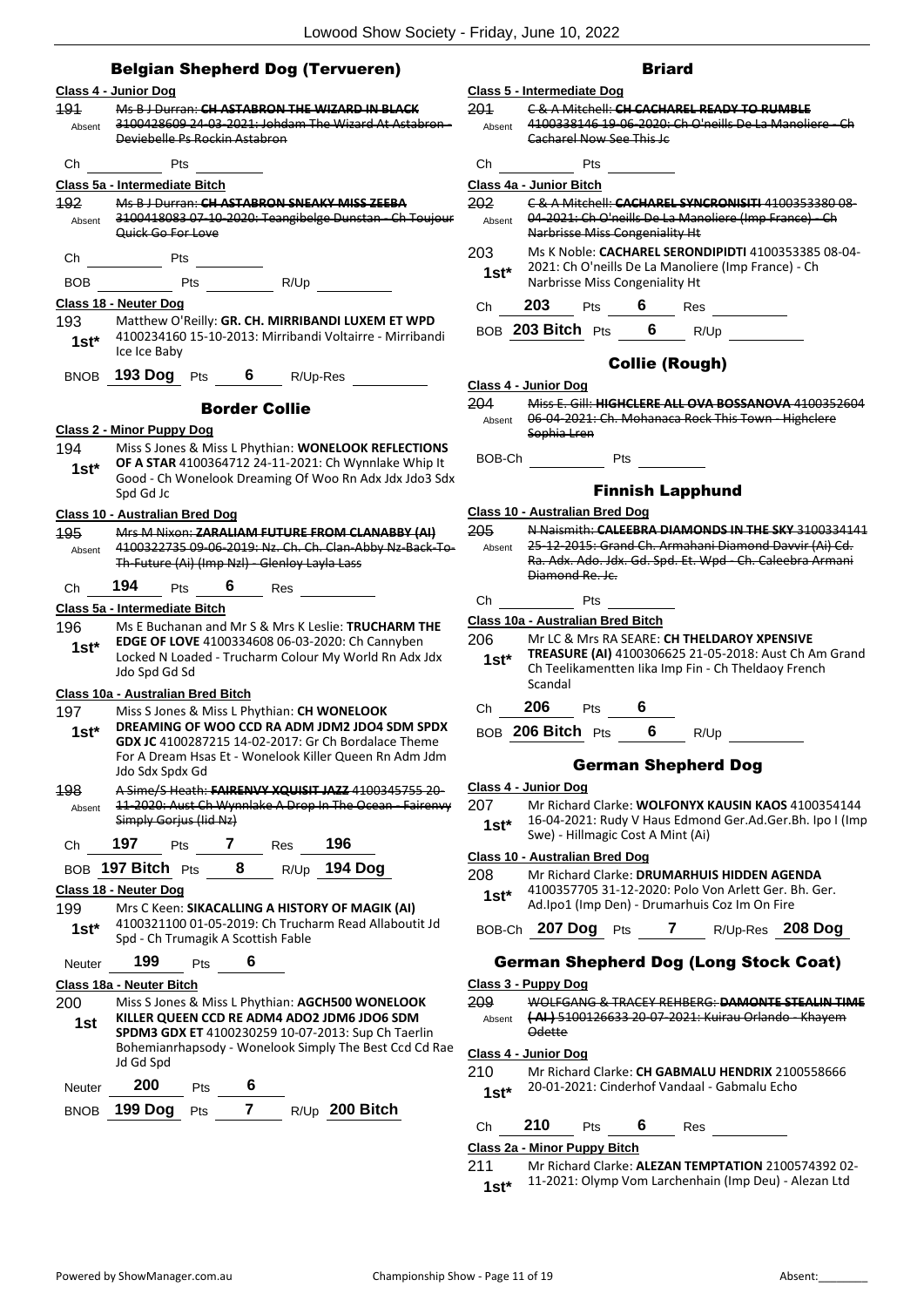#### **Class 3a - Puppy Bitch**

- 212 Mr Richard Clarke: **CINDERHOF EVITAA** 2100575032 27-10- 2021: Uk Ch Conbhairean Freddie Ipo 2 Kkl Lbz (Imp Uk) -
- **1st**\* 2021. OK CH CONDITATE RIT

#### **Class 11a - Open Bitch**

213 Mr Richard Clarke: **CH ALEZAN OPHIRA** 2100527712 01-10- 2019: Turbo Vom Casselswald Ger Bh Schh3 Ht (Imp Deu) - Alezan Inca **1st\***

| د. ا<br>Сh<br>o<br>ເວ<br> | 40<br>◢<br>es |
|---------------------------|---------------|
|---------------------------|---------------|

BOB **213 Bitch** Pts **9** R/Up **210 Dog**

#### Pumi

#### **Class 11a - Open Bitch**

214 Corinne Chandler: **GRAND CH BEGINNING A DREAM PUMIDA (IMP CZE)** CMKU/PUM/102/15 10-04-2015: Ch Svk/Swe Mariell De Marque Isar Fylgiabroder - Grand Ch Svk/Swe/Rou Napos Meseszep **1st\***

#### BOB-Ch **214 Bitch** Pts **6**

#### Shetland Sheepdog

#### **Class 4 - Junior Dog**

215 Allison Begnell: **SHARNDAH BURN FOR U** 2100556571 05- 01-2021: Sup Ch. Sharndah Th Swanky Yank - Laureate Cloudberry Absent

#### **Class 5 - Intermediate Dog**

216 SHARNDAH KNLS: **SHARNDAH POWER OV ONE** 2100543880 24-07-2020: Sup Ch Sheldon Charlie Brown - Ch Mackland Wings Ov Change ( Imp Zaf) Absent

## Ch Pts Res

**Class 10a - Australian Bred Bitch** 217 MR T N & MRS R G RAY: **SHELAMOUR LIL TOWN FLIRT** 4100314029 24-11-2018: Sup Ch Jaemist Midsummer Nights Dream - Gavend Bit Ov Hocus Pocus **1st\***

#### **Class 11a - Open Bitch**

| 218    | Sharndah Kennels: CH MACKLAND WINGS OV CHANGE             |
|--------|-----------------------------------------------------------|
| Absent | (IMP STH AFRICA ZA012712B16 19 07 2016: Aust Ch. Sth      |
|        | African Sharndah Encore At Mackland (Imp Aust - Ch Leigh- |
|        | Hi'S Come Fly With Me To Mackland (Imp Usa)               |
|        |                                                           |

Ch **217** Pts **6** Res

BOB **217 Bitch** Pts **6** R/Up

#### **Class 18a - Neuter Bitch**

219 Allison Begnell: **CH. PEERIELEE COLOURS OF THE WIND** 2100381106 12-03-2013: Ch. Scotsdream Premonition - Peerielee Just Like Rain Absent

BNOB Pts R/Up-Res

#### Welsh Corgi (Cardigan)

#### **Class 3 - Puppy Dog**

#### 220 Tori Pickering: **TORRYA BOHEMIAN RHAPSODY**

4100361765 25-09-2021: Ch. Mandene Wizards Holy Grail - Mandene Bird Of Paradise **1st**

#### Ch **220** Pts **6**

#### **Class 2a - Minor Puppy Bitch**

221 Tori Pickering: **TORRYA RADIO GA GA** 4100361766 25-09- 2021: Ch. Mandene Wizards Holy Grail - Mandene Bird Of Paradise **1st\***

#### **Class 3a - Puppy Bitch**

- 222 Mrs Julene Brady: **AUST CH MANDENE WALKINGIN THE DAFFODILS** .4100356688 27-06-2021: Aust Ch Mandene Magna Carta - Aust Ch Mandene Riddle Of The Fairies **1st\***
	-

#### **Class 4a - Junior Bitch**

- 223 C Chandler: **KELPRIN NEW CHAPTER** 2100560830 03-02- 2021: Ch Mandene Wizard Of Dragonstone - Ch Cardioni **2nd Dunit In Tri Dunit In Tri**
- 224 Mrs Julene Brady: **MANDENE WALKING IN SUNSHINE** 4100356689 27-06-2021: Aust Ch Mandene Magna Carta - **1st** 4100356689 27-06-2021: Aust Ch Mandene Riddle Of The Fairies

| Ch | 222               | <b>Pts</b> |      | Res | 224              |
|----|-------------------|------------|------|-----|------------------|
|    | BOB 222 Bitch Pts |            | - 10 |     | $R/Up$ 224 Bitch |

#### Welsh Corgi (Pembroke)

#### **Class 1 - Baby Puppy Dog**

- 225 Judith SANDERS: **BUNYAVIEW KING OF HEARTS**
- 4100368012 21-02-2022: Ch. Aberlee Pushing The Limits Izalab Like My Cookin Absent

#### **Class 3 - Puppy Dog**

- 226 Lanning Lan: **MOLLYPOPS A STAR IS BORN** 4100357954 10- 07-2021: Ch. Fergwyn I Had A Dream - Mollypops Indigo Lass **1st\***
- Ch **226** Pts **6**

#### **Class 1a - Baby Puppy Bitch**

227 Judith SANDERS: **BUNYAVIEW DRIVING MISS DAISY** 4100368005 21-02-2022: Ch. Aberlee Pushing The Limits - Absent

#### Izalab Like My Cookin **Class 2a - Minor Puppy Bitch**

- 228 Lanning Lan: **WAMPHYRI AYLA THEMOONLIGHT**
- 4100364198 15-09-2021: Ch. Wamphyri Midnight Memories (Ai) - Antudor Enchanted Aurora At Wamphyri (Ai) **1st\***

#### **Class 5a - Intermediate Bitch**

229 Leigh Hinricks: **IZALAB GINGER** 4100344615 25-09-2020: Ch 1st\* Fergwyn Like My Style - Ch Izalab Pandoras Gem

| C | <br>$-$ | __ | $\sim$ |
|---|---------|----|--------|
|   |         |    |        |

BOB **229 Bitch** Pts **8** R/Up **228 Bitch**

#### White Swiss Shepherd Dog

#### **Class 2a - Minor Puppy Bitch**

230 Mr Richard Clarke: **WOLFONYX GIZELLE** 4100362094 04-10- 2021: Ch Eishund Man On The Prowl - Ch Wolfonyx Country 1st<sup>\*</sup> <sup>2021:</sup><br>Heart

#### **Class 10a - Australian Bred Bitch**

231 Christine Keen: **CH. EISHUND THE DARK BLONDE** 2100518185 18-04-2019: Ch Soverenpark Fleetwood Mac - **1st** 2100518185 18-04-2019: Ch Soverenp<br>Gr Ch Andesyn In For A Penny Ai Rn Et

BOB-Ch **230 Bitch** Pts **7** R/Up-Res **231 Bitch**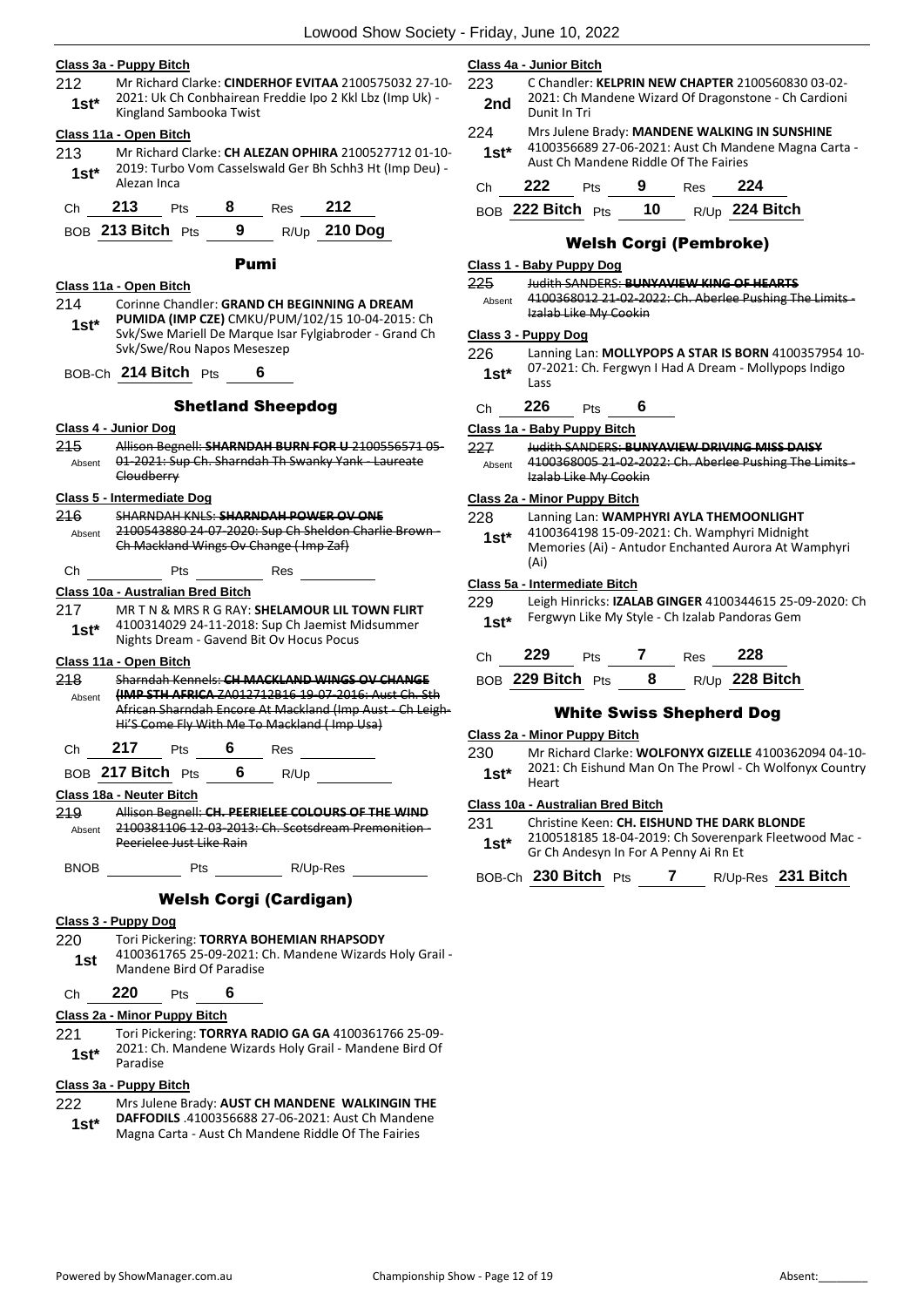# Group 5 - Specials

| Best    | 206              | <b>Finnish Lapphund</b>                         |
|---------|------------------|-------------------------------------------------|
| Pts: 25 | TREASURE (AI)    | Mr LC & Mrs RA SEARE: CH THELDAROY XPENSIVE     |
| R/Up    | 207              | German Shepherd Dog                             |
| Pts: 15 |                  | Mr Richard Clarke: Wolfonyx Kausin Kaos         |
|         |                  | <b>Australian Stumpy Tail Cattle</b>            |
| Baby    | 185              | Doq                                             |
|         |                  | Ms M.I. Warren: Cumbydene The Gambler           |
| Minor   | 221              | Welsh Corgi (Cardigan)                          |
|         |                  | Tori Pickering: TORRYA RADIO GA GA              |
| Puppy   | 222              | <b>Welsh Corgi (Cardigan)</b>                   |
|         |                  | Mrs Julene Brady: AUST CH MANDENE WALKINGIN THE |
|         | <b>DAFFODILS</b> |                                                 |
| Junior  | 207              | German Shepherd Dog                             |
|         |                  | Mr Richard Clarke: Wolfonyx Kausin Kaos         |
| Inter   | 229.             | <b>Welsh Corgi (Pembroke)</b>                   |
|         |                  | Leigh Hinricks: Izalab Ginger                   |
| Aus Br  | 206              | <b>Finnish Lapphund</b>                         |
|         |                  | Mr LC & Mrs RA SEARE: CH THELDAROY XPENSIVE     |
|         | TREASURE (AI)    |                                                 |
|         |                  | <b>German Shepherd Dog (Long</b>                |
| Open    | 213              | <b>Stock Coat)</b>                              |
|         |                  | Mr Richard Clarke: CH Alezan Ophira             |
|         |                  | Neuter                                          |
|         |                  |                                                 |

#### **Best 193 Belgian Shepherd Dog (Tervueren)** Pts: 8 Matthew O'Reilly: GR. CH. Mirribandi Luxem ET WPD **R/Up 199 Border Collie** Mrs C Keen: Sikacalling A History of Magik (AI)

Finish Absent **21**

# Utility Group

Ring 3 - Mrs J Mannell (Qld)

Start Time:

#### Alaskan Malamute

**Class 4a - Junior Bitch**

232 K. KNIGHT / L. BOULTON: **AUST CH ICEPAWS ROCKN DAHOUS WITH REBA** 4100353887 29-03-2021: Aust Ch / Rus. Jr Ch Legacy Of Fire From Konev - Bor (Imp Rus) - Icepaws Yewl Be My Baby **1st\***

BOB-Ch **232 Bitch** Pts **6**

#### Bernese Mountain Dog

#### **Class 1 - Baby Puppy Dog**

233 Mr M & Mrs B Eslick: **AZZABERN SUN CHASER** 4100367056 09-01-2022: Ch. Azzabern Paddington Bear - Azzabern Jet **1st**\* 09-01-2022: **1**<br>Black Beauty

|         | <u>Class 11 - Open Dog</u>        |                                 |   |                                        |                                                               |  |
|---------|-----------------------------------|---------------------------------|---|----------------------------------------|---------------------------------------------------------------|--|
| 234     |                                   |                                 |   |                                        | Mr M Eslick: CONSTANT VICTORY EXELSIOR RFK 5635736            |  |
| $1st^*$ |                                   |                                 |   |                                        | 17-04-2019: Ch Rfk, Jch Rus - Ch Rfk, Ch Rus, Ch Lit          |  |
|         |                                   |                                 |   |                                        |                                                               |  |
| Ch      | 234                               | <b>Pts</b>                      | 6 |                                        |                                                               |  |
|         | Class 5a - Intermediate Bitch     |                                 |   |                                        |                                                               |  |
| 235     |                                   |                                 |   |                                        | Annette Harder: LABANC-VOLGYI ZABRINA JR72717Bpp              |  |
| $1st^*$ | Ms.Elizabeth                      |                                 |   |                                        | 18-08-2019: Elysium Rojaus Bernas - Labanc-Volgyi             |  |
|         | Class 10a - Australian Bred Bitch |                                 |   |                                        |                                                               |  |
| 236 -   |                                   |                                 |   |                                        | Mr M & Mrs B Eslick: AZZABERN YOU ARE MINE                    |  |
| 1st*    |                                   |                                 |   |                                        | 2100510378 16-11-2018: Ch Bis Azzabern Dam Good               |  |
|         |                                   | Choice - Azzabern New Moon (Ai) |   |                                        |                                                               |  |
| Ch      | 236                               | Pts 7                           |   | $\frac{1}{2}$ Res 235                  |                                                               |  |
|         | BOB 234 Dog Pts                   |                                 | 8 |                                        | R/Up 236 Bitch                                                |  |
|         | Boxer                             |                                 |   |                                        |                                                               |  |
|         | Class 2 - Minor Puppy Dog         |                                 |   |                                        |                                                               |  |
| 237     |                                   |                                 |   |                                        | Michelle Thomas: CHELLEASON WORLD SERIES                      |  |
| 1st*    |                                   |                                 |   | (Ai) - Ch Chelleason High Society (Ai) | 4100363926 12-10-2021: Chelleason Causing Heart Break         |  |
|         | <u>Class 5 - Intermediate Dog</u> |                                 |   |                                        |                                                               |  |
| 238     |                                   |                                 |   |                                        | Mr a Morrow miss j rose: CH KESDAR DAN THE MAN AT             |  |
| 1st*    |                                   | - Ch Shades Of Summer           |   |                                        | <b>MEAHIC 3100408139 18-04-2020: Ch Kesdar Kindred Spirit</b> |  |
|         | Class 11 - Open Dog               |                                 |   |                                        |                                                               |  |
| 239     |                                   |                                 |   |                                        | Ms. Michelle Thomas: CHELLEASON CAUSING HEART                 |  |
| Absent  |                                   |                                 |   |                                        | BREAK (AI) 4100309209 12-07-2018: Vineen Rocky Boy (Ai)       |  |
|         |                                   | - Ch Nindethana Free Spirit     |   |                                        |                                                               |  |
| Ch      | 238                               | <b>Pts</b>                      |   | $7$ Res 237                            |                                                               |  |
|         | <u> Class 4a - Junior Bitch</u>   |                                 |   |                                        |                                                               |  |
| 240     |                                   |                                 |   |                                        | A&j morrow: CHIZACK INNA SPIN 4100351821 20-02-2021:          |  |
| 2nd     |                                   |                                 |   |                                        | Ch Chizack Maxed Out At Taswest - Ch Chizack Inna Jam         |  |
| 241     |                                   |                                 |   |                                        | Ms. Michelle Thomas: CH CHELLEASON CARELESS                   |  |
| $1st^*$ |                                   |                                 |   |                                        | WHISPERS 4100353405 07-04-2021: Ch Vineen The                 |  |
|         |                                   |                                 |   |                                        | Godfather - Ch Chelleason Causing Gossip (Ai)                 |  |
| Ch      | 241                               | Pts                             | 7 | Res                                    | 240                                                           |  |
|         | BOB 238 Dog Pts                   |                                 | 9 |                                        | R/Up 237 Dog                                                  |  |
|         |                                   |                                 |   |                                        |                                                               |  |

#### **Bullmastiff**

|               | Class 3 - Puppy Dog    |     |   |      |                                                                                                                                                                       |
|---------------|------------------------|-----|---|------|-----------------------------------------------------------------------------------------------------------------------------------------------------------------------|
| 242<br>$1st*$ |                        |     |   |      | M & V Yates & D Yates: CH SALIERI BOSTON LEGAL<br>4100358093 15-07-2021: Am & Can Ch Banbury'S Zz Chops<br>(Imp Can) - Ch Waterlea Stormy Weather At Salieri (Imp Nz) |
| Ch            | 242                    | Pts | 6 |      |                                                                                                                                                                       |
|               | Class 11a - Open Bitch |     |   |      |                                                                                                                                                                       |
| 243<br>$1st*$ | And Joy                |     |   |      | M & V Yates & W Mills: CH WATERLEA STORMY WEATHER<br>AT SALIERI (IMP NZ) 01935-2019 29-01-2019: Nz Gr Ch<br>Waterlea's Mad About The Boy - Nz Ch Waterlea's Pride     |
| Ch            | 243                    | Pts | 6 |      |                                                                                                                                                                       |
| BOB           | 242 Dog                | Pts |   | R/Up | 243 Bitch                                                                                                                                                             |

#### Dobermann

**Class 4 - Junior Dog**

- 244 Melissa Starkey & Daniel Willson: **AUST CH EBONDOBE** 
	- **ETERNAL FIRE (AI)** 4100358524 29-07-2021: Supreme Ch. Kenardobe Indigo Master - Supreme Ch. Ebondobes The Red Witch Of Dobersmith (Imp Nz) **1st\***

#### **Class 5 - Intermediate Dog**

245 John & Maree Nesbitt: **AUST CH. WATTAVUE INNOCENT** 

**EMBRACE** 4100339626 28-06-2020: Sup Ch Derringer What A Chance - Ch Wattavue You Complete Me **1st\***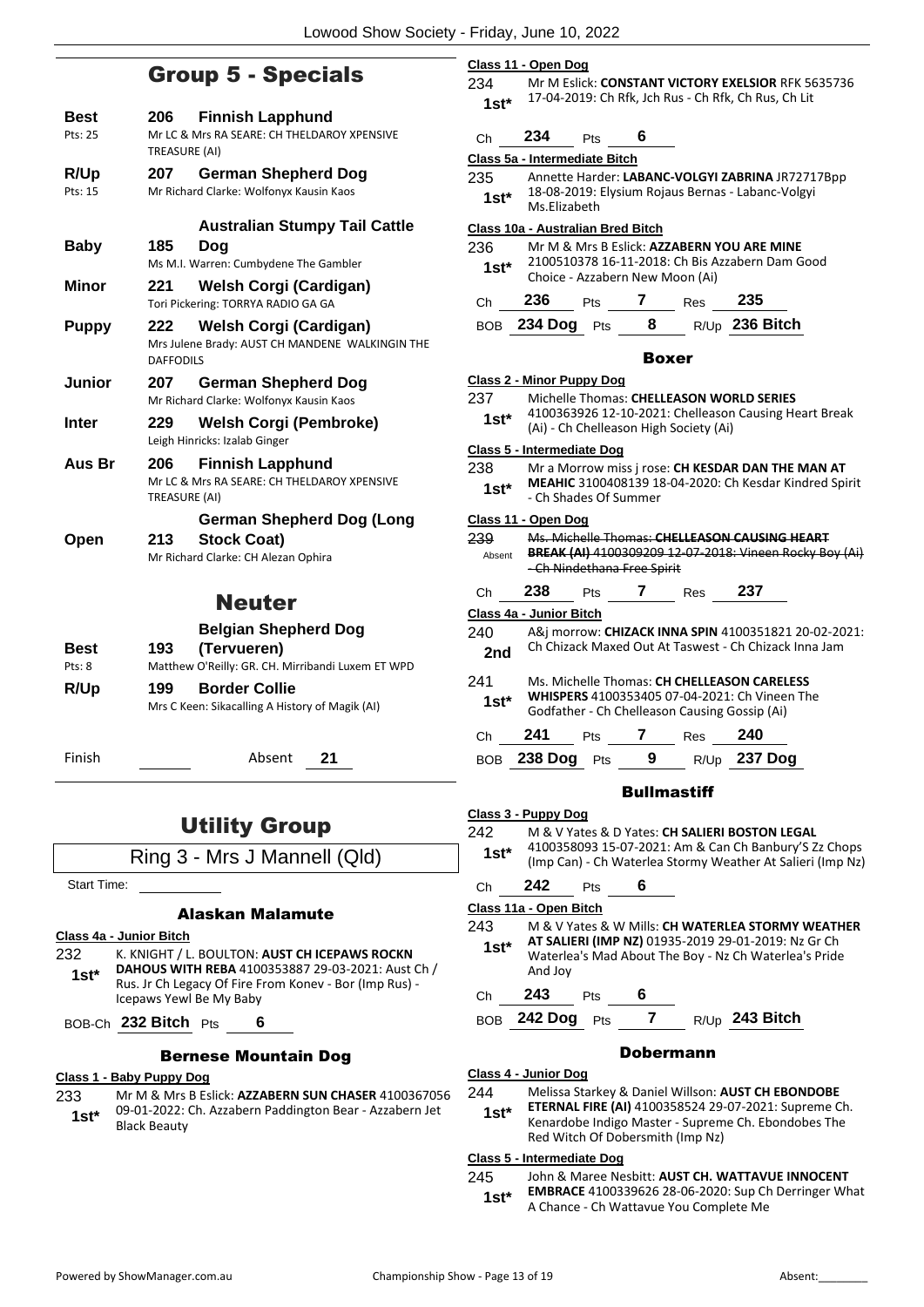| 246           |                                   |                        |            |                                          | Mr WW & Mrs MJ Hamilton: BISART DNA NBT KMA                                                                  |                                                                                                                  | Class 2a - Minor Puppy Bitch                    |                                                                                                |     |     | <b>Portuguese Wat</b>                                                                           |
|---------------|-----------------------------------|------------------------|------------|------------------------------------------|--------------------------------------------------------------------------------------------------------------|------------------------------------------------------------------------------------------------------------------|-------------------------------------------------|------------------------------------------------------------------------------------------------|-----|-----|-------------------------------------------------------------------------------------------------|
| $1st*$        |                                   | Rise From The Ashes Et |            |                                          | 3100423610 16-12-2020: Noahbella Midnight - Ch Bisart                                                        |                                                                                                                  | 260                                             | Mrs R. A & Miss S Beaman: UPT                                                                  |     |     |                                                                                                 |
| Ch            | 244                               | Pts                    | 8          | <b>Res</b>                               | 245                                                                                                          |                                                                                                                  | $1st^*$                                         | 3100439092 08-10-2021: Ch. Up<br>Ch Templegate Mrs Crunchbuck                                  |     |     |                                                                                                 |
|               | Class 1a - Baby Puppy Bitch       |                        |            |                                          |                                                                                                              |                                                                                                                  |                                                 | BOB-Ch 260 Bitch Pts                                                                           |     |     | 6                                                                                               |
| 247<br>$1st*$ |                                   |                        |            |                                          | Mrs & Mrs Hamilton/Miss Smith/Mr Young/Mrs Kidner:                                                           | DOBERLING IN THE LIMELIGHT 4100367617 01-02-2022:<br>Sup. Ch. Jodobie Dante By Chance - Doberling First Illusion |                                                 |                                                                                                |     |     | <b>Rottweiler</b>                                                                               |
|               | Class 4a - Junior Bitch           |                        |            |                                          |                                                                                                              |                                                                                                                  | Class 2 - Minor Puppy Dog                       |                                                                                                |     |     |                                                                                                 |
| 248<br>Absent |                                   |                        |            |                                          | 4100349632 22-12-2020: Ch Darchaltan Dont Change A                                                           | L Fabian & R Harnell: WATTAVUE KNOW A TRICK OR TWO                                                               | 261<br>$1st*$                                   | D.Dallinger & M.Moore: MOND.<br>RUMBLE 4100363696 15-11-202<br>Just You And Me - Aust. Ch. Mor |     |     |                                                                                                 |
|               |                                   |                        |            | Thing (Ai) Ch Wattavue Under Scrutiny    |                                                                                                              |                                                                                                                  | Class 3 - Puppy Dog                             |                                                                                                |     |     |                                                                                                 |
| 249           | Class 11a - Open Bitch            |                        |            |                                          | Mrs D Hall: CH WATTAVUE YOU HAD ME AT HELLO JC                                                               |                                                                                                                  | 262                                             | D.Dallinger & M.Moore: AUST C                                                                  |     |     |                                                                                                 |
| $1st*$        |                                   |                        |            | (Imp Nzl) - Ch. Derringer Gypsy Lady     |                                                                                                              | 4100296560 15-09-2017: Nz. Ch. Sup. Ch Ikons Te Tahi (Ai)                                                        | $1st*$<br><b>Class 5 - Intermediate Dog</b>     | WORDS 4100358675 13-07-202<br>Ollie - Ch. Mondallin Cinda Rella                                |     |     |                                                                                                 |
| Ch            | 249                               | Pts                    | 6          | Res                                      |                                                                                                              |                                                                                                                  | 263                                             | Mr. Levi Madeley: MADHAUSRO                                                                    |     |     |                                                                                                 |
| <b>BOB</b>    | 244 Dog Pts                       |                        | 9          |                                          | R/Up 249 Bitch                                                                                               |                                                                                                                  | $1st*$                                          | MAGNITUDE 4100336763 31-05<br>Ruum Ajax - Aust. Ch. Schutzlieb                                 |     |     |                                                                                                 |
|               |                                   |                        |            | <b>Dogue de Bordeaux</b>                 |                                                                                                              |                                                                                                                  | Ch                                              | 262                                                                                            | Pts | 8   | Res                                                                                             |
|               | Class 3 - Puppy Dog               |                        |            |                                          |                                                                                                              |                                                                                                                  | Class 1a - Baby Puppy Bitch                     |                                                                                                |     |     |                                                                                                 |
| 250<br>$1st*$ |                                   |                        |            |                                          | Aust Ch Bordogue Tristan - Aust. Ch. Bordogue Persia                                                         | R & K Reid: <b>BORDOGUE ELIJAH</b> 4100360191 05-08-2021:                                                        | 264<br>$1st*$                                   |                                                                                                |     |     | Heidi & Graham Youle: BAILIAM<br>4100367988 01-03-2022: Ch Pet<br>Blakeco Jaxtime Berlei Bounce |
| 251           |                                   |                        |            |                                          | Ms K Byrnes & Mr R & Mrs K Reid: BORDOGUE AUBREY                                                             |                                                                                                                  | Class 11a - Open Bitch                          |                                                                                                |     |     |                                                                                                 |
| 2nd           |                                   | <b>Bordogue Persia</b> |            |                                          |                                                                                                              | LAJOS 4100360193 05-08-2021: Ch Bordogue Tristan - Ch                                                            | 265                                             | Mr. Levi Madeley: MADHAUSRO                                                                    |     |     |                                                                                                 |
|               | Class 4 - Junior Dog              |                        |            |                                          |                                                                                                              |                                                                                                                  | $1st*$                                          | 4100336770 31-05-2020: Sup. C<br>Aust. Ch. Schutzliebe Das Brunh                               |     |     |                                                                                                 |
| 252           |                                   |                        |            |                                          | Tracy Lamb: AUST CH NANMAS MR MAHOGANY                                                                       |                                                                                                                  |                                                 |                                                                                                |     |     |                                                                                                 |
| Absent        |                                   |                        |            |                                          |                                                                                                              | 4100347675 15-12-2020: Am Ch Duke Udson Junior De La                                                             | Ch                                              | 265                                                                                            | Pts | 6   |                                                                                                 |
|               |                                   |                        |            | Demeure Combreenne - Moloscyg Lil Fire   |                                                                                                              |                                                                                                                  |                                                 | BOB 265 Bitch Pts                                                                              |     |     | 9<br>R/                                                                                         |
| 253           |                                   |                        |            |                                          | Paul and Rhianon Gibson: CH. LECHIENROUGE MILO<br><b>DEAUVILLE 4100351627 09-03-2021: Aust. Grand Ch.</b>    |                                                                                                                  |                                                 |                                                                                                |     |     | <b>Russian Black 1</b>                                                                          |
| $1st^*$       |                                   |                        |            | Bordogue Jordan - Ch. Bordogue Coco Lyon |                                                                                                              |                                                                                                                  | Class 10 - Australian Bred Dog                  |                                                                                                |     |     |                                                                                                 |
|               | Class 5 - Intermediate Dog        |                        |            |                                          |                                                                                                              |                                                                                                                  | 266                                             | K Dawson / N Sadykova: CH TVC                                                                  |     |     |                                                                                                 |
| 254           |                                   |                        |            |                                          | Paul and Rhianon Gibson: CH. DETURNDOGUES ODIN                                                               | MONTPELIER 4100325336 01-07-2019: Bordogue Brayden -                                                             | Absent                                          | 4100309450 09-07-2018; Odisse<br>(Imp Ita) Ch Tvorimir Bogdana                                 |     |     |                                                                                                 |
| $1st*$        |                                   | <b>Bordogue Nara</b>   |            |                                          |                                                                                                              |                                                                                                                  | BOB-Ch                                          |                                                                                                |     | Pts |                                                                                                 |
| Ch            | 253                               | Pts                    | 9          | Res                                      | 250                                                                                                          |                                                                                                                  |                                                 |                                                                                                |     |     | <b>Samoyed</b>                                                                                  |
| 255           | Class 5a - Intermediate Bitch     |                        |            |                                          |                                                                                                              | Ms. Tracy Lamb: AUST CH NANMAS KHALEESI 4100340293                                                               | Class 10a - Australian Bred Bitch               |                                                                                                |     |     |                                                                                                 |
| Absent        |                                   | Indiana Jolie (Ai)     |            |                                          |                                                                                                              | 27-07-2020: Ch Bronzantiq Counting Stars - Ch Bulladulla                                                         | 267<br>$1st*$                                   | Joan L. Webb: AUSTRALIAN GR/<br><b>SNOWWEB ON PARADE 410030</b>                                |     |     |                                                                                                 |
| 256           | Class 10a - Australian Bred Bitch |                        |            |                                          |                                                                                                              | R & K Reid: AUST CH. BORDOGUE CIARA 4100297755 13-                                                               |                                                 | Ch. Snowbrook Lucky Star Of He<br>N-Classgirl                                                  |     |     |                                                                                                 |
| $1st*$        |                                   |                        |            |                                          |                                                                                                              | 09-2017: Aust Ch Bordogue Tristan - Bordogue Henrietta                                                           |                                                 | BOB-Ch 267 Bitch Pts                                                                           |     |     | 6                                                                                               |
|               | Class 11a - Open Bitch            |                        |            |                                          |                                                                                                              |                                                                                                                  |                                                 |                                                                                                |     |     | <b>Schnauzer (Mini</b>                                                                          |
| 257           |                                   |                        |            |                                          | R & K Reid: <b>BORDOGUE PIPER</b> 4100360196 05-08-2021:                                                     |                                                                                                                  | Class 4a - Junior Bitch                         |                                                                                                |     |     |                                                                                                 |
| $1st^*$       |                                   |                        |            |                                          | Aust Ch Bordogue Tristan - Aust. Ch. Bordogue Persia                                                         |                                                                                                                  | 268<br>$1st*$                                   | Barbara Wilson & Davinia Russe<br>DANCE 2100564461 03-05-2021                                  |     |     |                                                                                                 |
|               |                                   |                        | Pts 7 Res  |                                          | 257                                                                                                          |                                                                                                                  |                                                 | Choicee - Ebshine Kardashian St                                                                |     |     |                                                                                                 |
| Ch            | 256                               |                        |            |                                          | 253 Dog Pts 11 R/Up 250 Dog                                                                                  |                                                                                                                  |                                                 | BOB-Ch 268 Bitch Pts                                                                           |     |     | 6                                                                                               |
| <b>BOB</b>    |                                   |                        |            |                                          |                                                                                                              |                                                                                                                  |                                                 |                                                                                                |     |     |                                                                                                 |
|               | Class 18a - Neuter Bitch          |                        |            |                                          |                                                                                                              |                                                                                                                  |                                                 |                                                                                                |     |     |                                                                                                 |
|               |                                   |                        |            |                                          | Paul and Rhianon Gibson: CH. BORDOGUE COCO LYON                                                              |                                                                                                                  |                                                 |                                                                                                |     |     |                                                                                                 |
| $1st^*$       | Henrietta                         |                        |            |                                          | 4100297753 13-09-2017: Bordogue Tristan - Bordogue                                                           |                                                                                                                  | Class 5a - Intermediate Bitch<br>269<br>$1st^*$ | 4100339000 14-07-2020: Sup Cl                                                                  |     |     |                                                                                                 |
| 258           |                                   |                        |            | BNOB 258 Bitch Pts 6 R/Up-Res            |                                                                                                              |                                                                                                                  |                                                 | Orienta Hearts On Fire                                                                         |     |     | Shiba Inu<br>Mrs. Debbie Bexton: ORIENTA S                                                      |
|               |                                   |                        |            | <b>German Pinscher</b>                   |                                                                                                              |                                                                                                                  |                                                 | BOB-Ch 269 Bitch Pts                                                                           |     |     | 6                                                                                               |
|               | Class 5a - Intermediate Bitch     |                        |            |                                          |                                                                                                              |                                                                                                                  |                                                 |                                                                                                |     |     |                                                                                                 |
| 259<br>Absent |                                   |                        |            |                                          | <b>J &amp; A Fryer: MASTERKARN SWEET PRIDE OF MINE</b><br>(Imp Usa) - Aust. Ch. Axis Pride Of Melka (Imp Nz) | 4100335622 03-04-2020: Am. Ch. Temerity Invince-A-Bill                                                           |                                                 |                                                                                                |     |     |                                                                                                 |
| BOB-Ch        |                                   |                        | <b>Pts</b> |                                          |                                                                                                              |                                                                                                                  |                                                 |                                                                                                |     |     |                                                                                                 |

#### **Nater Dog**

**UPTREND THE FINAL CUT** 1.<br>Th. Uptrend Dark Passenger - Nz. **bucket (Imp Nzl)** 

#### eiler

**ONDALLIN NOW LETS JUST** 1-2021: Aust Ch. Mondallin Its

**Mondallin Girls Do Do It Better** 

262 D.Dallinger & M.Moore: **AUST CH. MONDALLIN MARK MY** 

7-2021: Blakeco Movin On In<br>Rella

USROTTS ABSOLUT

- **MAGNITUDE** 4100336763 31-05-2020: Sup. Ch. Abakahn tzliebe Das Brunhildebeast
- Ch **262** Pts **8** Res **263**

**LIAMINA HURRICANE BETSY** <sup>2</sup>h Petrovrotti Grandos - Ch<br>nce

- 265 Mr. Levi Madeley: **MADHAUSROTTS ABSOLUT INTENSITY** up. Ch. Abakahn Ruum Ajax -Aust. Ch. Schutzliebe Das Brunhildebeast **1st\***
	- BOB **265 Bitch** Pts **9** R/Up **262 Dog**

#### ck Terrier

266 K Dawson / N Sadykova: **CH TVORIMIR ICEBREAKER** )dissey Iz Angarskoi Jemchujiny dana i

#### red

#### **V GRAND CHAMPION**

**SNOWWEB ON PARADE** 4100301926 23-01-2018: Supreme Of Henry - Gr. Ch. Kalaska Gold-

#### Miniature)

**Russell: KRUGLEIGH SHALL WE** -2021: Ch Ebshine A Concerto By an Style

#### Inu

**NTA SWEET ADDICTION** 

up Ch Orienta The Benedict -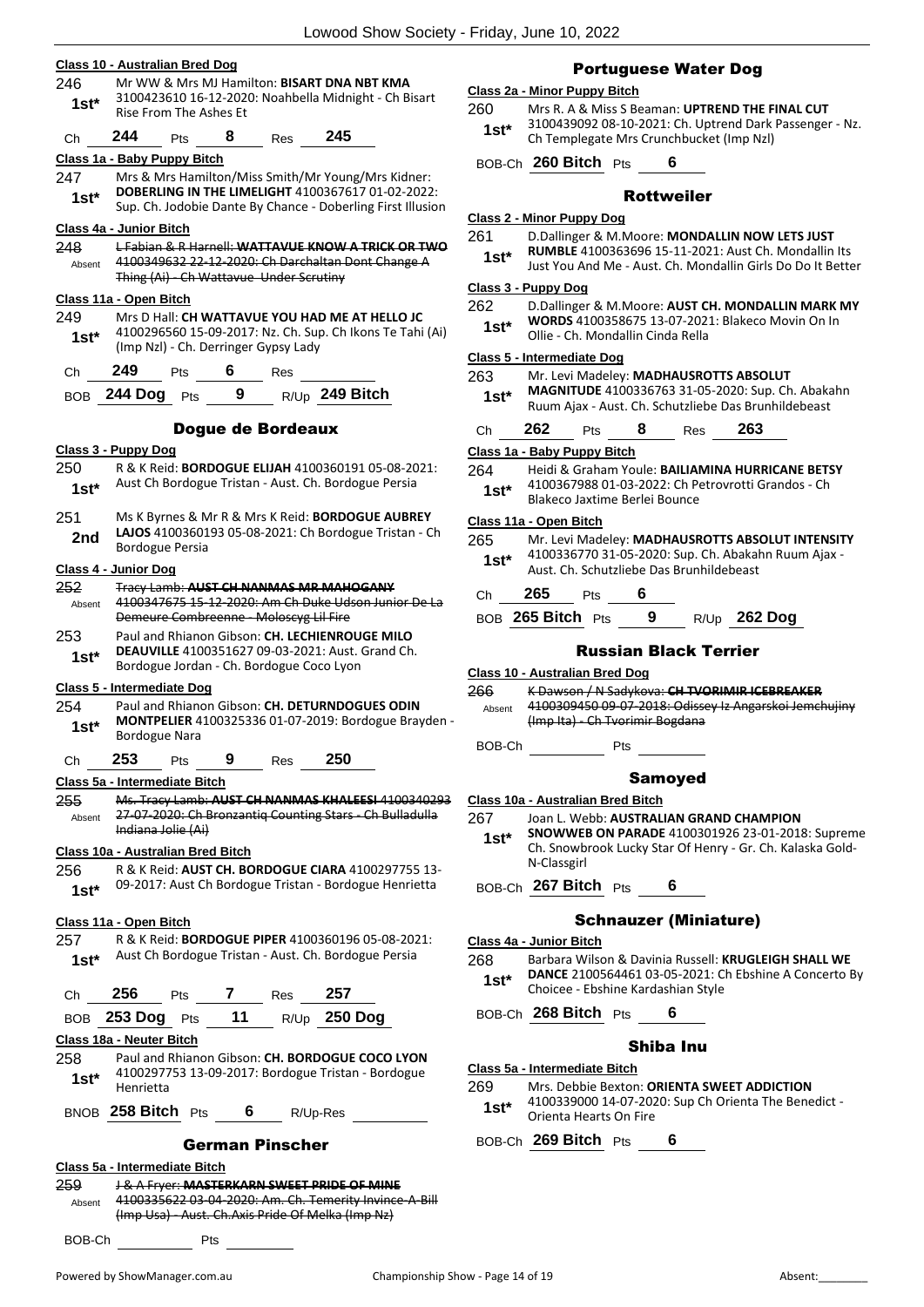#### Siberian Husky

|                                       |                   |                                                                                   |                    | Siberian Husky                            |                                                                                                                   |  |
|---------------------------------------|-------------------|-----------------------------------------------------------------------------------|--------------------|-------------------------------------------|-------------------------------------------------------------------------------------------------------------------|--|
| Class 5 - Intermediate Dog            |                   |                                                                                   |                    |                                           |                                                                                                                   |  |
| 270                                   |                   |                                                                                   |                    |                                           | Heys Ms S: CH RIVERSRUN CELESTIAL CALLING 4100346957                                                              |  |
| $1st^*$                               |                   | 05-12-2020: Sup Ch Desaran Charmed And Dangerous - Ch<br>Talkinwolves Eskimo Kiss |                    |                                           |                                                                                                                   |  |
| <b>Class 10 - Australian Bred Dog</b> |                   |                                                                                   |                    |                                           |                                                                                                                   |  |
| 271                                   |                   |                                                                                   |                    |                                           | Ms S & Miss T Heys: CH TALKINWOLVES CAPTAIN                                                                       |  |
| 1st*                                  |                   |                                                                                   |                    |                                           | MORGAN 6100121482 04-01-2020: Talkinwolves<br>Screaming Eagle - Atlanterra Bellatrix (Imp Rus)                    |  |
| Сh                                    | 271               | Pts                                                                               | 7                  | Res                                       | 270                                                                                                               |  |
| Class 2a - Minor Puppy Bitch          |                   |                                                                                   |                    |                                           |                                                                                                                   |  |
| 272                                   |                   |                                                                                   |                    |                                           | Ms S & Miss T Heys: RIVERSRUN ESSENCE OF TITANIUM                                                                 |  |
| $1st^*$                               |                   |                                                                                   |                    |                                           | (AI) 4100361361 25-09-2021: Ch Supch Winter Melody<br>Break The Wave (Imp Pol) - Ch Desaran Titanium Secret Jc    |  |
| Class 4a - Junior Bitch               |                   |                                                                                   |                    |                                           |                                                                                                                   |  |
| 273                                   |                   |                                                                                   |                    |                                           | Mrs Janine Christensen: SLEDFORCE HERE WE GO AGAIN                                                                |  |
| Absent                                |                   | <b>Float Lika Butterfly</b>                                                       |                    |                                           | 4100357443 19-06-2021: Cudos Lead The Way - Sledforce                                                             |  |
| Class 11a - Open Bitch                |                   |                                                                                   |                    |                                           |                                                                                                                   |  |
| 274                                   |                   |                                                                                   |                    |                                           | Melissa Starkey: AUST CH. CUDOS ITS ALL ABOUT ME                                                                  |  |
| $1st^*$                               |                   |                                                                                   |                    |                                           | 4100336007 09-12-2019: Int Ch., Pol, Lith, Aust Ch, Jun Ch.                                                       |  |
|                                       |                   |                                                                                   |                    |                                           | Pol & Lux, Wpw, Ch Of Ch, Club Winner Winter Melody<br>Break The Wave (Imp Poland) Working Certificate - Sup. Ch. |  |
|                                       |                   |                                                                                   |                    | Winter Melody Your Miss Trouble (Imp Pol) |                                                                                                                   |  |
| Ch                                    | 274               | Pts                                                                               | 7                  | Res                                       | 272                                                                                                               |  |
|                                       | BOB 274 Bitch Pts |                                                                                   | 9                  |                                           | R/Up 271 Dog                                                                                                      |  |
|                                       |                   |                                                                                   | <b>St. Bernard</b> |                                           |                                                                                                                   |  |
| <b>Class 2 - Minor Puppy Dog</b>      |                   |                                                                                   |                    |                                           |                                                                                                                   |  |
| 275                                   |                   |                                                                                   |                    |                                           | Mrs. Lauren McKillop-Davies: SALHIA DEJA VU 4100365294                                                            |  |
| $1st*$                                |                   | Jolene On A Roll                                                                  |                    |                                           | 19-11-2021: Ch. Lympne Kediri Lord Ralph (Ai) - Allsaint                                                          |  |
| Сh                                    | 275               | Pts                                                                               | 6                  |                                           |                                                                                                                   |  |
| Class 1a - Baby Puppy Bitch           |                   |                                                                                   |                    |                                           |                                                                                                                   |  |
| 276                                   |                   |                                                                                   |                    |                                           | Mrs. Lauren Mckillop-davies: CHRYSTLEPARK CHECK THE                                                               |  |
| $1st^*$                               |                   |                                                                                   |                    |                                           | LABEL 6100134043 31-12-2021: Chrystlepark Easy On The                                                             |  |
|                                       |                   |                                                                                   |                    | Eye - Ch. Chrystlepark New Sensation      |                                                                                                                   |  |
| Class 4a - Junior Bitch               |                   |                                                                                   |                    |                                           | Mrs. Lauren McKillop-Davies: SALHIA FIRST EDITION                                                                 |  |
| 277.                                  |                   |                                                                                   |                    |                                           | 1st* 4100353928 07-05-2021: Aust/Nz.Ch. Nyranda Rebel With                                                        |  |
|                                       |                   |                                                                                   |                    |                                           | A Cause - Aust Ch. Snomark Jl Queen Of Hearts (Ai)                                                                |  |
| Ch 277                                |                   | $Pts$ 6                                                                           |                    |                                           |                                                                                                                   |  |
|                                       |                   |                                                                                   |                    |                                           | BOB 277 Bitch Pts 7 R/Up 275 Dog                                                                                  |  |
|                                       |                   |                                                                                   |                    | <b>Tibetan Mastiff</b>                    |                                                                                                                   |  |
| Class 3 - Puppy Dog                   |                   |                                                                                   |                    |                                           |                                                                                                                   |  |
|                                       |                   |                                                                                   |                    |                                           | 278 Mr W Murray: ALIST CH TEMZIN KLIMASTER RED HEART                                                              |  |

'EMZIN KUMASTER RE 3100433383 14-06-2021: Temzin Bodiva Nuba - Amitabha **1st**\* <sup>3100433383</sup><br>Star Dancer

BOB-Ch **278 Dog** Pts **6**

# Group 6 - Specials

| <b>Best</b><br>Pts: 25 | Dobermann<br>244<br>Melissa Starkey & Daniel Willson: Aust Ch Ebondobe<br>Eternal Fire (ai)           |
|------------------------|-------------------------------------------------------------------------------------------------------|
| <b>R/Up</b><br>Pts: 15 | <b>Bullmastiff</b><br>242<br>M & V Yates & D Yates: Ch Salieri Boston Legal                           |
| Baby                   | <b>Bernese Mountain Dog</b><br>233<br>Mr M & Mrs B Eslick: Azzabern Sun Chaser                        |
| Minor                  | 275<br><b>St. Bernard</b><br>Mrs. Lauren McKillop-Davies: Salhia Deja Vu                              |
| <b>Puppy</b>           | <b>Bullmastiff</b><br>242<br>M & V Yates & D Yates: Ch Salieri Boston Legal                           |
| Junior                 | 244<br>Dobermann<br>Melissa Starkey & Daniel Willson: Aust Ch Ebondobe<br>Eternal Fire (ai)           |
| Inter                  | 238<br><b>Boxer</b><br>Mr a Morrow miss j rose: Ch Kesdar Dan The Man At<br>Meahic                    |
| Aus Br                 | Dobermann<br>246<br>Mr WW & Mrs MJ Hamilton: Bisart DNA NBT KMA                                       |
| Open                   | <b>Bullmastiff</b><br>243<br>M & V Yates & W Mills: CH Waterlea Stormy Weather at<br>Salieri (IMP NZ) |
|                        | Neuter                                                                                                |

# **Best 258 Dogue de Bordeaux**

| Pts: 6 | Paul and Rhianon Gibson: CH. Bordogue Coco Lyon |
|--------|-------------------------------------------------|
| R/Up   |                                                 |

Finish Absent **7**

# Non-Sporting Group

Ring 1 - Mrs U Greenwood (Qld)

Start Time:

#### Boston Terrier

#### **Class 4a - Junior Bitch**

279 Mrs M J Stewart: **DRUMSARA AMERICAN HONEY** 4100353410 01-04-2021: Ch Hymere A Star Is Born - Ch Zareba Hometown Girl **1st\***

BOB-Ch **279 Bitch** Pts **6**

#### British Bulldog

**Class 1 - Baby Puppy Dog**

- 280 Ms. Tricia Cumner: **MAJESTUEUX GOD OF MISCHIEF**
	- 4100367701 21-02-2022: Majestueux Regiment Force Majestueux Es Delvin **1st\***
- 281 Ms. Tricia Cumner: **MAJESTUEUX GOD OF THUNDER**
	- 4100368081 04-03-2022: Brigstock Starry Knight 2nd <sup>4100368081</sup> 04-03-2022: B<br>Majestueux Rumour Has It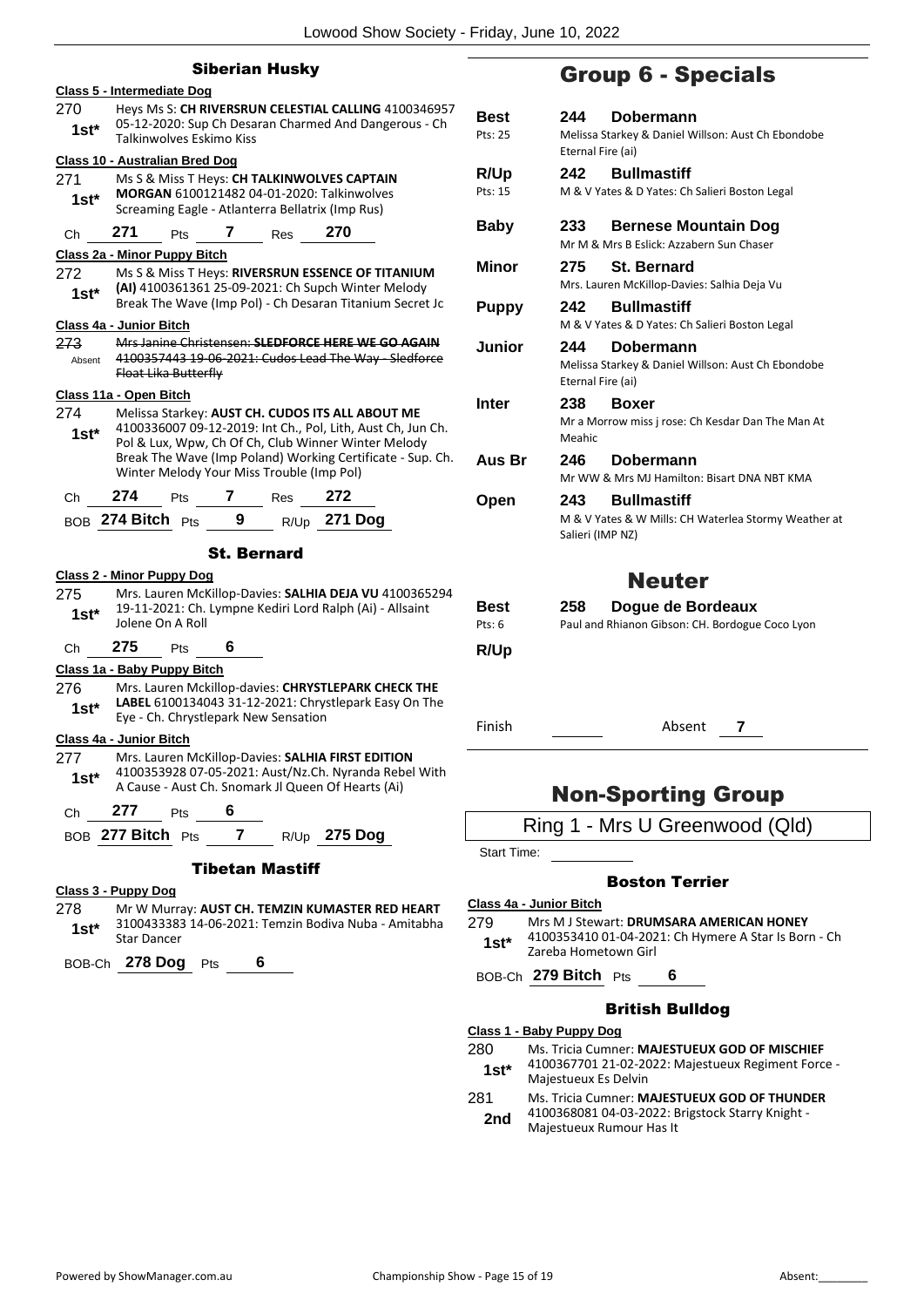#### **Class 3 - Puppy Dog**

| 282 | Melody Harris: PIPERSGLEN SILVER CELEBRATION |
|-----|----------------------------------------------|
|     | $\cdots$                                     |

| $1st*$                 |     | <b>Bullbrodie Piper</b> | 4100359680 09-08-2021: Brigstock Starry Knight (Ai) - Ch |
|------------------------|-----|-------------------------|----------------------------------------------------------|
| Сh                     | 282 | Pts                     |                                                          |
| Class 3a - Puppy Bitch |     |                         |                                                          |
| 283                    |     |                         | Mrs J Dinh and Miss C Dinh: WYNHEART THE MAD HATTER      |
| Absent                 |     |                         | 4100357041 27-06-2021: Ch.Bullyoyo Halloween (Imp Esp)   |
|                        |     | Sawyermoon Wynsome      |                                                          |

#### **Class 5a - Intermediate Bitch**

284 Mrs T Albrecht & Mr L Samytowski & Mr J Oddi: **AUST CH ROBOCKY CAMILLA WITH LOVE (AI)** 4100337673 13-06- 2020: Uk Ch Gongar King Henry Bulls (Imp Irl) - Ch Gladiatorbul Colosseum Queen **1st\***

| 284<br>6<br>Ch.<br>Pts | Res |
|------------------------|-----|
|------------------------|-----|

BOB **282 Dog** Pts **7** R/Up **284 Bitch**

#### Chow Chow

#### **Class 2a - Minor Puppy Bitch**

285 Ms. Tricia Cumner: **MAJESTUEUX SHAOLIN ZEN EMEI** 4100361526 17-09-2021: Malaboo Love Struck Romeo (Ai) - Majestueux Madam Butterfly **1st\***

BOB-Ch **285 Bitch** Pts **6**

#### **Dalmatian**

#### **Class 1 - Baby Puppy Dog**

286 S Lovett-Laverty: **KAMEA MAKE YOUR MOVE** 2100580658 23-01-2022: Ch Paceaway Coach Maker (Ai) - Ch Kamea Sheza Hot Attraction Absent

#### **Class 3 - Puppy Dog**

287 Ms FEL Darling: **AUST CH PACEAWAY PRETTY AS A PICTURE** 4100361994 07-09-2021: Paceaway Pepper Jack - Sup Ch Paceaway Starz In The Sky **1st\***

#### **Class 4 - Junior Dog**

- 288 J O'Connor: **PACEAWAY HIJACK** 4100361138 01-09-2021: Am Ch Tuckaway Winged Foot (Imp Usa - Ch Paceaway Just Havin Fun Absent
- Ch **287** Pts **6** Res

#### **Class 3a - Puppy Bitch**

- 289 J O'Connor: **PACEAWAY HILIGHT** 4100361133 01-09-2021: Am Ch Tuckaway Winged Foot (Imp Usa) - Ch Paceaway Just Havin Fun Absent 290 Ms FEL Darling: **PACEAWAY PRETTY IN PINK** 4100361991
- 07-09-2021: Paceaway Pepper Jack Sup Ch Paceaway Starz **1st** <sup>U</sup><sub>1</sub>-U<sub>9</sub>-2U<sub>4</sub>

#### **Class 5a - Intermediate Bitch**

#### 291 Ms FEL Darling: **AUST CH PACEAWAY CANDY CANE**

4100346933 21-11-2020: Paceaway Pepper Jack - Aust Ch Paceaway Eye Candy **1st\***

#### **Class 10a - Australian Bred Bitch**

- 292 S Lovett-Laverty: **KAMEA SHEZA HOT ATTRACTION** 2100531398 08-12-2019: Ch Paceaway Bergerac - Ch Kamea Let Em Talk Absent
- 293 Michelle Little: **AUST CH PACEAWAY WICKED WAYZ** 4100308571 21-06-2018: Sup Ch Paceaway Winter In Vegas 1st\* 4100308571 21-06-2018: Sup<br>Ch Paceaway Wicked Wingz

#### **Class 11a - Open Bitch**

| 294<br>Absent |     | Topspott Team Sky |     | Jenni Oconnor: GR CH PACEAWAY DREAM CATCHER<br>4100295588 12-08-2017: Gr Ch Paceaway Winter In Vagus - |  |
|---------------|-----|-------------------|-----|--------------------------------------------------------------------------------------------------------|--|
|               | 291 | Pts               | Res | 293                                                                                                    |  |
|               |     |                   |     |                                                                                                        |  |

BOB **287 Dog** Pts **9** R/Up **291 Bitch**

#### **Class 18a - Neuter Bitch**

295 Michelle Little: **AUST CH NEUT CH PACEAWAY SUMMER REIGNS** 4100314124 11-11-2018: Supreme Ch Paceaway Winter In Vegas - Ch Paceaway Top Fashion (Ai) **1st\***

BNOB **295 Bitch** Pts **6** R/Up-Res

French Bulldog

#### **Class 2 - Minor Puppy Dog**

Candide(Rus)

296 Ms G J King: **JOERANA LOOK AHEAD** 4100363630 27-10-

2021: Bonzabull Don't Look Back - Joerana Mystic Legend **1st\***

#### **Class 3 - Puppy Dog**

297 SAM BYRNES: **JOESJACKPOTS LIFES A GAMBLE** 4100358611 02-08-2021: A'vigdors Daniello(Rus) - A'vigdors Absent

#### **Class 11 - Open Dog**

- 298 Robert Williams: **MOONGLADE MR WHAM** 4100317311 31-01-2019: Ch. Gold-Sierra Mariachie (Imp Hun) - Md.Jr Ch. Ch. Instar Gold Bullejdis (Imp Pol) **1st\***
- Ch **296** Pts **7** Res **298**

#### **Class 3a - Puppy Bitch**

- 299 Ms G J King: **JOERANA ROXY MYSTIC** 4100363631 27-10-
- 2021: Ch. Joerana Legendoftherollsroyce Joerana Mystic 1st<sup>\*</sup> <sup>2021: U</sup>

#### **Class 4a - Junior Bitch**

300 SAM BYRNES: **SAMSSWEETIES SWEET DELIGHT** 4100354055 09-04-2021: A'vigdors Daniello(Rus) - Gundrift Oh What A Flute Absent

301 W & D Smith: **AUST CH BEUNYQUE THE GOLDEN CHILD** 4100355967 14-06-2021: Aust Ch Gaston De Infinitum Taurus (Prt) - Aust Ch Meralla Fat Bottomed Girl **1st\***

#### **Class 5a - Intermediate Bitch**

302 Jenni Bill: **MERALLA FASHION ICON** 4100343435 29-09- 2020: A'Vigdors Ruellen (Imp Pol) - Meralla Its No Secret **1st\***

| Ch | - 301                | <b>Pts</b> | - 8 | Res | 299            |
|----|----------------------|------------|-----|-----|----------------|
|    | BOB 301 Bitch Pts 10 |            |     |     | $R/Up$ 296 Dog |

### German Spitz (Klein)

#### **Class 10 - Australian Bred Dog**

- 303 D B COHEN/B&K Alexander: **CH MIBUDDI DEVILS CHILD** 3100381507 27-08-2018: Ch Nueboree Black Ice - Ch 1st\* 3100381507 27-08-2018: C<br>Mibuddi Chrystal Opal Fire
- BOB-Ch **303 Dog** Pts **6**

#### German Spitz (Mittel)

#### **Class 4a - Junior Bitch**

- 304 D Armstrong: **ARCTICMATE VENTRESS** 2100564272 04-05- 2021: Ch Fyreburst Quantum Leap - Ch Arcticmate Painted **1st**\* <sup>2021: Ch Fyr</sup><br>In Memories
- 305 Joyce McKenna: **MEDIAEVALAGE MATILDA** 4100351501 24-02-2021: Ch Madalkarang Donatello - Mediaevalage I **2nd** <sup>24-02-2021: Ch N</sup><br>Am Titanium (Ai)

#### **Class 10a - Australian Bred Bitch**

- 306 Ms J C McKenna: **SHERRAK KARMA** 4100350533 13-02-
- 1st\* 2021: Madalkarang Chost Whisperer Sherrak Kandy Kane

|               | BOB-Ch 304 Bitch Pts                                                                                                                         | 8 |          | R/Up-Res 306 Bitch |
|---------------|----------------------------------------------------------------------------------------------------------------------------------------------|---|----------|--------------------|
|               | Class 18a - Neuter Bitch                                                                                                                     |   |          |                    |
| 307<br>$1st*$ | Mrs C Bunkum: AUST CH/ AUST NEUTER CH SHERRAK<br>KANDY KANE 4100316158 26-12-2018: Madalkarang<br>Donatello - Ch Mediaevalage Cinnamon Candy |   |          |                    |
|               | BNOB 307 Bitch Pts                                                                                                                           | 6 | R/Up-Res |                    |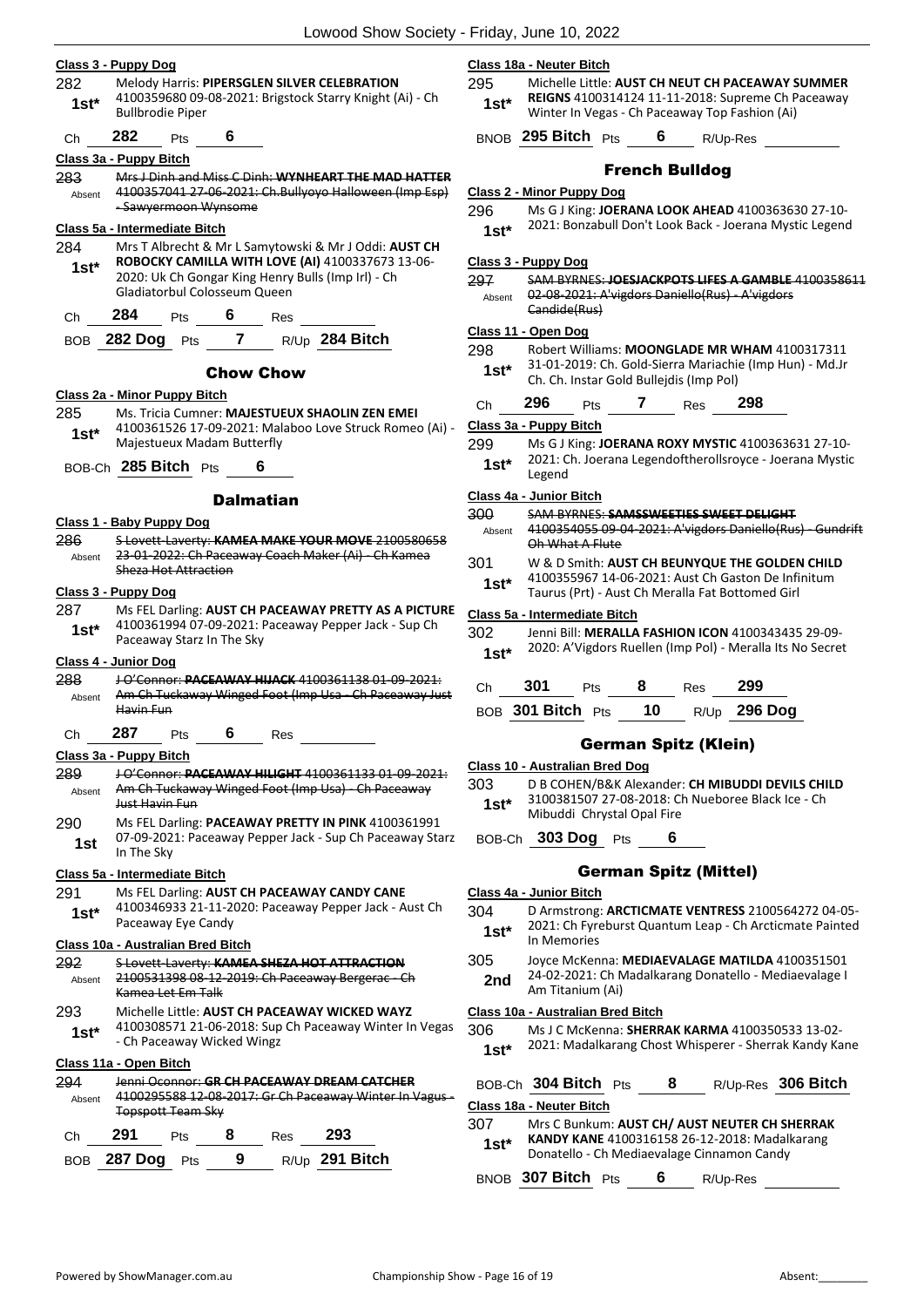#### Japanese Spitz

#### **Class 11 - Open Dog**

308 K Pinker: **NZ CH. MONDIAL OUT OF THE SHADOWS** 07062- 2015 21-10-2015: Nz Ch. Sachi Frozen N Time At Mondial - 1st\* 2015 21-10-2015: Nz Ch. Sachi Frozen<br>**1st\*** Nz Ch. Mondial Gone In Sixty Seconds

#### Ch **308** Pts **6**

#### **Class 2a - Minor Puppy Bitch**

309 Leanne Dwyer: **MORSHA ODIMAY SARDI** 2100577410 21- 10-2021: Grand Ch Morsha Beauabby Odie - Maemuki Little **1st**\*  $\frac{10-2021:0}{\text{Tom filter}}$ 

#### **Class 5a - Intermediate Bitch**

310 Miss K Pinker & Mrs L Dwyer: **MAEMUKI LITTLE TOWN FLIRT** 2100534380 01-12-2019: Maemuki Follow That **1st\* PLIRT** 2100534380 01-12-2019: Maemuki<br>Dream - Ch. Patome Heavens On Fire (Ai)

| Ch | 309 | Pts |  | <b>Res</b> | 310 |
|----|-----|-----|--|------------|-----|
|----|-----|-----|--|------------|-----|

BOB **309 Bitch** Pts **8** R/Up **310 Bitch**

#### Lhasa Apso

#### **Class 2a - Minor Puppy Bitch**

- 311 Mrs B Beves & Miss N Estatheo: **ZALAND TOGETHER WE ARE ONE** 2100575226 25-11-2021: Sup Ch Zaland Bourne **1st\*** ARE ONE 2100575226 25-11-2021: Sup Ch<br>Supremacy - Ch Zaland Step Aside Im Here
- BOB-Ch **311 Bitch** Pts **6**

#### Poodle (Standard)

#### **Class 2 - Minor Puppy Dog**

312 Mrs. Kylie Ritter: **WAZKY THE PIANO MAN** 4100363542 14- 10-2021: Ch Wazky The Warrior - Ch Tvorimir Dynamo **1st\***

#### BOB-Ch **312 Dog** Pts **6**

#### Poodle (Miniature)

#### **Class 2 - Minor Puppy Dog**

- 313 S & L Darling: **BIENAIME QUIET ACHIEVER** 4100363839 24- 11-2021: Negresca Banjo Babe (Ai) - Ch Bienaime Ohmy Duchess **1st\***
- Ch **313** Pts **6**

#### **Class 2a - Minor Puppy Bitch**

314 Mrs M V Waldon: **VERWEGAN ALL FOR ONE** 4100362848 23-10-2021: Bryleylou Shadowing Mr Oliver - Ch Lilella Oh 1st <sup>23-10-</sup><br>My Rn

#### **Class 3a - Puppy Bitch**

- 315 Mrs M V Waldon: **VERWEGAN ONE FOR ALL** 4100362849 23-10-2021: Bryleylou Shadowing Mr Oliver - Ch Lilella Oh
- **1st**\*  $\frac{23-10}{My}$  Rn

#### **Class 4a - Junior Bitch**

316 S & T Dreyer: **STETRAMIST LILA ONYX** 4100351743 02-02- 2021: Grand Ch Byanda Black Diamond - Ch Jeabo Lipstick Misti Rose Ccd Absent

| 314<br>Ch<br>?ts<br>ĸes | 315 |
|-------------------------|-----|
|-------------------------|-----|

| BOB 313 Dog Pts |  | $R/Up$ 314 Bitch |
|-----------------|--|------------------|
|                 |  |                  |

#### **Class 18 - Neuter Dog**

317 S & L Darling: **CH, NEUT CH BIENAIME GLORFINDEL CCD,RA** 4100229145 23-06-2013: Ch Danrith New Beginning - Ch 1st 4100229145<br>Wyderon Banjo Magic

# Neuter **317** Pts **6**

#### **Class 18a - Neuter Bitch**

318 Diane Craig: **AUST CH ZIADA SECRET VOODOO MAGIC** 4100293248 01-07-2017: End/Int/Ch Dechine Top Secret (Imk Uk) - Aust Ch Myflair Dangerous Liason **1st\***

| Neuter | 318                | P <sub>ts</sub> |  |              |
|--------|--------------------|-----------------|--|--------------|
|        | BNOB 318 Bitch Pts |                 |  | R/Up 317 Dog |

#### Poodle (Toy)

#### **Class 4 - Junior Dog**

- 319 Diane Craig: **AUST CH ZIADA WALK RIGHT BACK** 4100361058 25-08-2021: Aust Ch Ziada Legendary Reign - 1st\* 4100361058 25-08-2021: Aust Ch Aust Ch Montaires Extra Smashing
- Ch **319** Pts **6**

#### **Class 1a - Baby Puppy Bitch**

320 Natalie Rose: **BEAUTOY SAHARA SPIRIT** 4100366653 02-02- Absent 2022: Calamura Mista Magician - Paquitastoys Mandy

- 321 Mrs J Craig: **ZIADA CAUGHT WITH A PARTY JOKER**
- 4100366936 12-01-2022: Aust Ch Bellissima Zambucca **1st** 4100366936 12-01-2022: Aust Ch Bell<br>Aust Ch Ziada Caught Sipping Brandy

#### **Class 10a - Australian Bred Bitch**

- 322 Carolyne A Collin: **ARGENOIR MOONLIGHTTEMPEST** 4100312056 23-10-2018: Ch Bordershow Star Born In Silver 1st<sup>\*</sup> 4100312056 23-10-2018: Ch Silkyelk Turkish Tequila
- Ch **322** Pts **6**
- BOB **319 Dog** Pts **7** R/Up **322 Bitch**

#### Schipperke

#### **Class 1 - Baby Puppy Dog**

323 Laureene E Renner.: **BEADALE I THE CAPTAIN** 5100129825 17-12-2021: Sup Ch Beadale Hey True Blue - Grand Ch **Beadale Touched By An Angle** Absent

#### **Class 4 - Junior Dog**

- 324 Tania McAlister: **TANZAPAW MY LITTLE DEMON**
	- 4100357089 13-06-2021: Sup Ch Beadale Hey True Blue 1st\* 4100357089 13-06-2021: St<br>Tanzapaw Magic In Motion

#### **Class 5 - Intermediate Dog**

| 325    | Laureene E Renner.: BEADALE THE MIGHTY QUINN          |
|--------|-------------------------------------------------------|
| $1st*$ | 5100120989 14-10-2020: Sup Ch Beadale Hey True Blue - |
|        | Ch Beadale Touched By An Angel                        |

#### **Class 11 - Open Dog**

- 326 Mr. P. & Mrs. D. Comrie: **AUST. SUPREME CH. SANLYN FIRE** 
	- **STORM (IMP. N.Z.)** 03446-2013 19-05-2013: N.Z. Supreme Ch. & Am. Ch. Tumbleweed's On The Road Again (Imp. U.S.A.) - N.Z. Ch. Sanlyn Black Diamond **1st\***

#### Ch **326** Pts **8** Res **324**

#### **Class 2a - Minor Puppy Bitch**

- 327 Mrs Jayne Campbell: **TANZAPAW MIDNIGHT MADNESS**
- 4100364642 08-12-2021: Aus Ch Barchain Hits A Vote In **1st**\* 4100364642 08-12-2021: Aus Crite<br>Time - Tanzapaw Magic In Motion
- 328 Mrs Anne Scott: **BEADALE BRIGHT STAR EBONY**
- 5100128605 01-11-2021: Cze Ch. Cze Jr Ch Ch Beadale This **2nd** 5100128605 01-11-2021: Cze Cn. C<br>Is My Time - Beadale Mamma Mia

#### **Class 4a - Junior Bitch**

- 329 Mrs C & Mr D de Chaeney: **TANZAPAW JULIA DRUSILLA**
	- 4100357090 13-06-2021: Sup Ch Beadale Hey True Blue 1st 4100357090 13-06-2021: 5t<br>Tanzapaw Magic In Motion

#### **Class 5a - Intermediate Bitch**

- 330 Mrs C & Mr D de Chaeney: **TANZAPAW CORNELIA CINNA**
- 4100329255 20-11-2019: Ch.Bargchain Hits A Vote In Time 1st 4100329255 20-11-2019: Ch. Barge<br>Ch. Exmoor Raven Magic (Imp Nz)

#### **Class 10a - Australian Bred Bitch**

331 Mr. P. & Mrs. D. Comrie: **AUST. CH. BREOGAN MAGIC DREAMS** 2100469895 03-02-2017: Nz. Ch. Ch. Breogan Kiwi 1st\* **DREAMS** 2100469895 03-02-2017: NZ. C<br>Dreams - Ch. Bateauchien Jack Be Quick

| Ch 327 Pts 10 Res 331 |  |                                   |
|-----------------------|--|-----------------------------------|
|                       |  | BOB 326 Dog Pts 13 R/Up 327 Bitch |

#### Shih Tzu

**Class 4 - Junior Dog** 332 Teena Sloan: **AUST CH KILLILAN YRHONOR I REST MY CASE** 7011149139 14-05-2021: Oeshih Mission Accomplished - Supreme Ch Killilan I Rest My Case Yrhonor **1st\***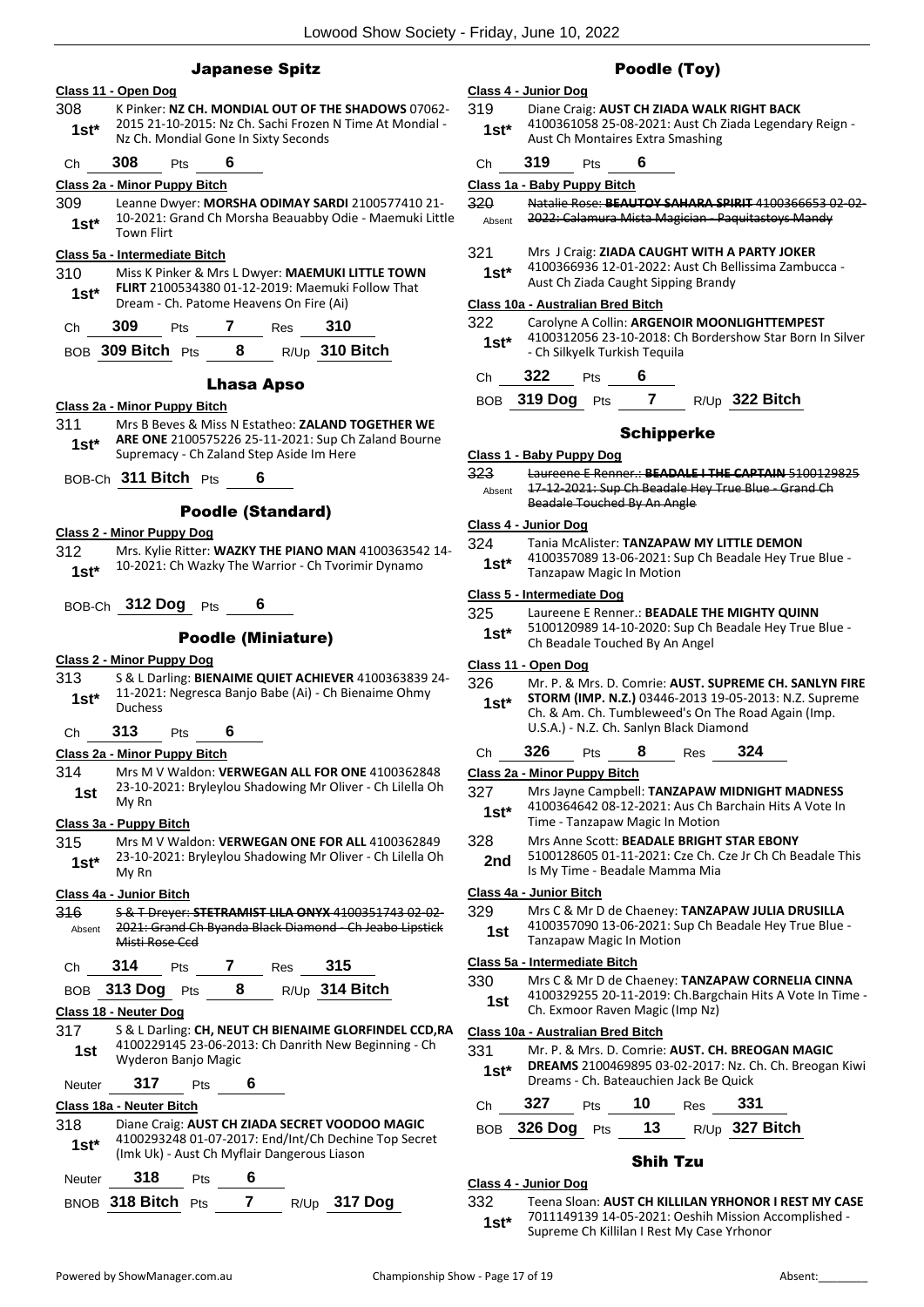#### **Class 11 - Open Dog** 333 Teena Sloan: **SUP. CH KILLILAN DEFENCE RESTS YRHONOR** 7100039502 29-09-2017: Phil Ch/H.K. Ch/Aust Ch Artemis Supreme Super Power (Imp Hkg) - Sup Ch Killilan Irest Mycase Yrhonour Absent BOB-Ch **332 Dog** Pts **6** R/Up-Res

# Group 7 - Specials

| Best                   | 287                      | <b>Dalmatian</b>                                                         |
|------------------------|--------------------------|--------------------------------------------------------------------------|
| Pts: 25                |                          | Ms FEL Darling: Aust Ch Paceaway Pretty as a Picture                     |
| R/Up                   | 304                      | <b>German Spitz (Mittel)</b>                                             |
| $P$ <sup>ts</sup> : 15 |                          | D Armstrong: Arcticmate Ventress                                         |
| Baby                   | 280                      | <b>British Bulldog</b><br>Ms. Tricia Cumner: Majestueux God of Mischief  |
| Minor                  | 311<br>One               | Lhasa Apso<br>Mrs B Beves & Miss N Estatheo: Zaland Together We Are      |
| Puppy                  | 287                      | <b>Dalmatian</b><br>Ms FEL Darling: Aust Ch Paceaway Pretty as a Picture |
| <b>Junior</b>          | 304                      | <b>German Spitz (Mittel)</b><br>D Armstrong: Arcticmate Ventress         |
| Inter                  | 291                      | <b>Dalmatian</b><br>Ms FEL Darling: Aust Ch Paceaway Candy Cane          |
| Aus Br                 | 293                      | <b>Dalmatian</b><br>Michelle Little: AUST CH PACEAWAY WICKED WAYZ        |
| Open                   | 326<br>Storm (Imp. N.Z.) | Schipperke<br>Mr. P. & Mrs. D. Comrie: Aust. Supreme Ch. Sanlyn Fire     |

# Neuter

| Best   | 295           | <b>Dalmatian</b>                                                            |
|--------|---------------|-----------------------------------------------------------------------------|
| Pts: 9 | <b>REIGNS</b> | Michelle Little: AUST CH NEUT CH PACEAWAY SUMMER                            |
| R/Up   | 318           | <b>Poodle (Miniature)</b><br>Diane Craig: Aust Ch Ziada Secret Voodoo Magic |

Finish **12** Absent 12